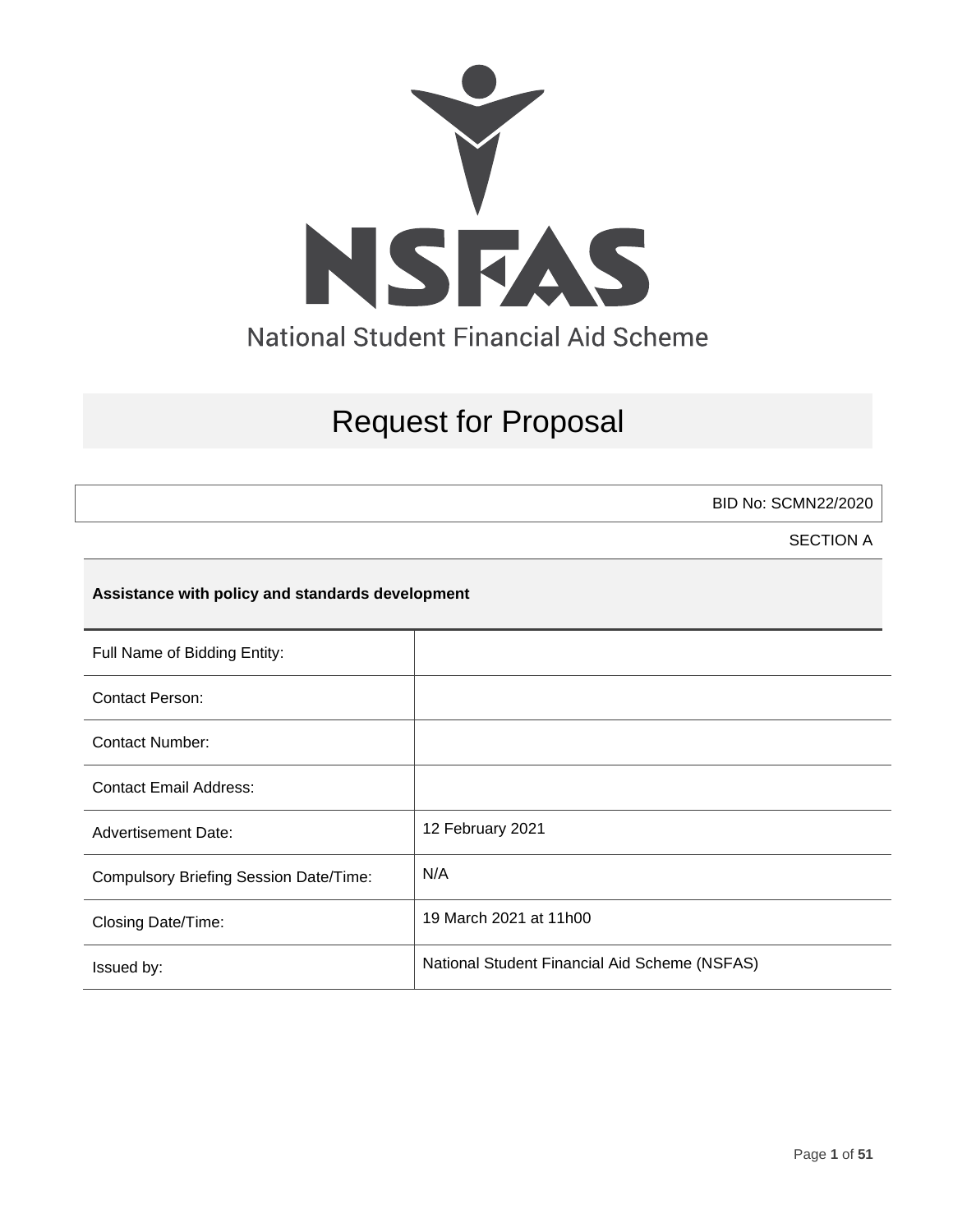# **INVITATION TO BID (SBD1)**

|                                                                                                                                                                      |                    |                    |                                                   |                                                  |                           | YOU ARE HEREBY INVITED TO BID FOR REQUIREMENTS OF THE NATONAL STUDENT FINANCIAL AID SCHEME (NSFAS) |                      |              |                              |
|----------------------------------------------------------------------------------------------------------------------------------------------------------------------|--------------------|--------------------|---------------------------------------------------|--------------------------------------------------|---------------------------|----------------------------------------------------------------------------------------------------|----------------------|--------------|------------------------------|
| <b>BID NUMBER:</b>                                                                                                                                                   | <b>SCMN22/2020</b> |                    |                                                   | <b>CLOSING DATE:</b>                             |                           | 19 March 2021                                                                                      | <b>CLOSING TIME:</b> |              | 11:00AM                      |
| <b>DESCRIPTION</b>                                                                                                                                                   |                    |                    |                                                   | Assistance with policy and standards development |                           |                                                                                                    |                      |              |                              |
|                                                                                                                                                                      |                    |                    |                                                   |                                                  |                           | BID RESPONSE DOCUMENTS MAY BE DEPOSITED IN THE BID BOX SITUATED AT (STREET ADDRESS)                |                      |              |                              |
| NSFAS Office, 10 Brodie Road                                                                                                                                         |                    |                    |                                                   |                                                  |                           |                                                                                                    |                      |              |                              |
| 1st Floor, House Vincent Building                                                                                                                                    |                    |                    |                                                   |                                                  |                           |                                                                                                    |                      |              |                              |
| Wynberg, Cape Town                                                                                                                                                   |                    |                    |                                                   |                                                  |                           |                                                                                                    |                      |              |                              |
| 7801                                                                                                                                                                 |                    |                    |                                                   |                                                  |                           |                                                                                                    |                      |              |                              |
| <b>BIDDING PROCEDURE ENQUIRIES MAY BE DIRECTED TO</b>                                                                                                                |                    |                    |                                                   |                                                  |                           | <b>TECHNICAL ENQUIRIES MAY BE DIRECTED TO:</b>                                                     |                      |              |                              |
| <b>CONTACT PERSON</b>                                                                                                                                                |                    | <b>SCM</b>         |                                                   |                                                  | <b>CONTACT PERSON</b>     |                                                                                                    |                      | <b>SCM</b>   |                              |
| <b>TELEPHONE NUMBER</b>                                                                                                                                              |                    | 021 763 3200       |                                                   |                                                  | <b>TELEPHONE NUMBER</b>   |                                                                                                    |                      | 021 763 3200 |                              |
| <b>FACSIMILE NUMBER</b>                                                                                                                                              |                    | N/A                |                                                   |                                                  | <b>FACSIMILE NUMBER</b>   |                                                                                                    |                      | N/A          |                              |
| <b>E-MAIL ADDRESS</b>                                                                                                                                                |                    |                    | SCM@NSFAS.ORG.ZA                                  |                                                  | <b>E-MAIL ADDRESS</b>     |                                                                                                    |                      |              | SCM@NSFAS.ORG.ZA             |
| <b>SUPPLIER INFORMATION</b>                                                                                                                                          |                    |                    |                                                   |                                                  |                           |                                                                                                    |                      |              |                              |
| NAME OF BIDDER                                                                                                                                                       |                    |                    |                                                   |                                                  |                           |                                                                                                    |                      |              |                              |
| POSTAL ADDRESS                                                                                                                                                       |                    |                    |                                                   |                                                  |                           |                                                                                                    |                      |              |                              |
| STREET ADDRESS                                                                                                                                                       |                    |                    |                                                   |                                                  |                           |                                                                                                    |                      |              |                              |
| <b>TELEPHONE NUMBER</b>                                                                                                                                              |                    | CODE               |                                                   |                                                  |                           | <b>NUMBER</b>                                                                                      |                      |              |                              |
| <b>CELLPHONE NUMBER</b>                                                                                                                                              |                    |                    |                                                   |                                                  |                           |                                                                                                    |                      |              |                              |
| <b>FACSIMILE NUMBER</b>                                                                                                                                              |                    | CODE               |                                                   |                                                  |                           | <b>NUMBER</b>                                                                                      |                      |              |                              |
| <b>E-MAIL ADDRESS</b>                                                                                                                                                |                    |                    |                                                   |                                                  |                           |                                                                                                    |                      |              |                              |
| VAT REGISTRATION NUMBER                                                                                                                                              |                    |                    |                                                   |                                                  |                           |                                                                                                    |                      |              |                              |
| <b>SUPPLIER</b><br><b>COMPLIANCE STATUS</b>                                                                                                                          |                    | <b>SYSTEM PIN:</b> | <b>TAX COMPLIANCE</b>                             |                                                  | <b>OR</b>                 | CENTRAL SUPPLIER<br>DATABASE No:                                                                   | <b>MAAA</b>          |              |                              |
| <b>B-BBEE STATUS</b>                                                                                                                                                 |                    |                    |                                                   | <b>TICK APPLICABLE BOX]</b>                      |                           | <b>B-BBEE STATUS LEVEL SWORN</b>                                                                   |                      |              | <b>[TICK APPLICABLE BOX]</b> |
| <b>LEVEL VERIFICATION</b><br><b>CERTIFICATE</b>                                                                                                                      |                    | $\mathbf{I}$       | Yes                                               | l INo                                            | <b>AFFIDAVIT</b>          |                                                                                                    |                      | ∏ Yes        | $\vert \ \ \vert$<br>No      |
| [A B-BBEE STATUS LEVEL VERIFICATION CERTIFICATE/ SWORN AFFIDAVIT (FOR EMES & QSEs) MUST BE SUBMITTED IN<br><b>ORDER TO QUALIFY FOR PREFERENCE POINTS FOR B-BBEE]</b> |                    |                    |                                                   |                                                  |                           |                                                                                                    |                      |              |                              |
|                                                                                                                                                                      |                    |                    |                                                   |                                                  |                           |                                                                                                    |                      | $\Box$ Yes   | $\Box$ No                    |
| ARE YOU THE<br>1.<br><b>ACCREDITED</b><br>$\Box$ Yes<br>$\square$ No<br>REPRESENTATIVE IN SOUTH                                                                      |                    | 2                  | ARE YOU A FOREIGN<br>BASED SUPPLIER FOR THE GOODS |                                                  | <b>IF YES, ANSWER THE</b> |                                                                                                    |                      |              |                              |
| <b>/SERVICES/WORKS OFFERED?</b><br><b>QUESTIONNAIRE BELOW 1</b><br>AFRICA FOR THE GOODS<br><b>IF YES ENCLOSE PROOFI</b><br>/SERVICES /WORKS OFFERED?                 |                    |                    |                                                   |                                                  |                           |                                                                                                    |                      |              |                              |
| <b>QUESTIONNAIRE TO BIDDING FOREIGN SUPPLIERS</b>                                                                                                                    |                    |                    |                                                   |                                                  |                           |                                                                                                    |                      |              |                              |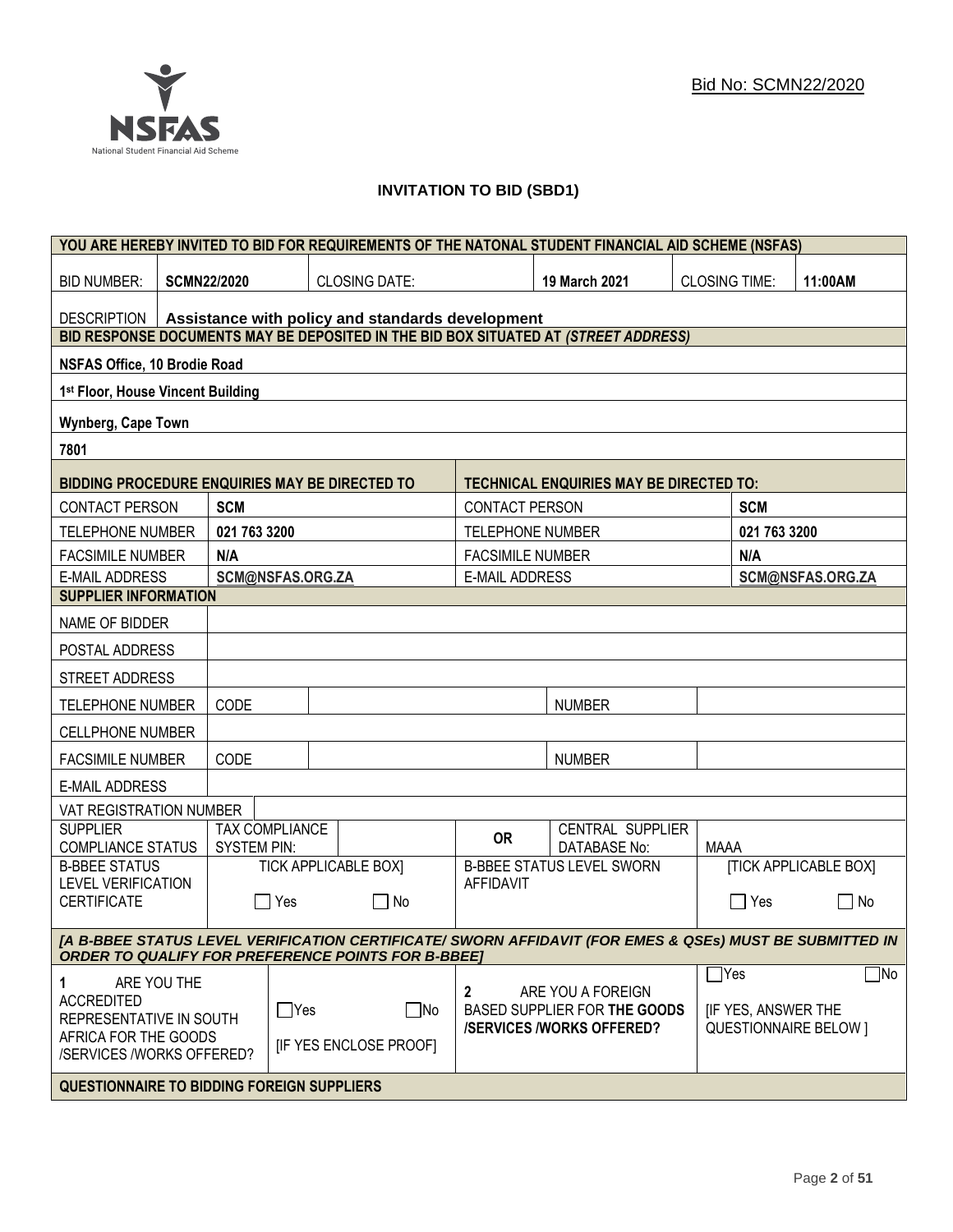

| IS THE ENTITY A RESIDENT OF THE REPUBLIC OF SOUTH AFRICA (RSA)?                                                                                                                                                                                                                     | $\Box$ YES $\Box$ NO |
|-------------------------------------------------------------------------------------------------------------------------------------------------------------------------------------------------------------------------------------------------------------------------------------|----------------------|
| DOES THE ENTITY HAVE A BRANCH IN THE RSA?                                                                                                                                                                                                                                           | $\Box$ YES $\Box$ NO |
| DOES THE ENTITY HAVE A PERMANENT ESTABLISHMENT IN THE RSA?                                                                                                                                                                                                                          | $\Box$ YES $\Box$ NO |
| DOES THE ENTITY HAVE ANY SOURCE OF INCOME IN THE RSA?                                                                                                                                                                                                                               | $\Box$ YES $\Box$ NO |
| IS THE ENTITY LIABLE IN THE RSA FOR ANY FORM OF TAXATION?<br>IF THE ANSWER IS "NO" TO ALL OF THE ABOVE, THEN IT IS NOT A REQUIREMENT TO REGISTER FOR A TAX COMPLIANCE STATUS<br>SYSTEM PIN CODE FROM THE SOUTH AFRICAN REVENUE SERVICE (SARS) AND IF NOT REGISTER AS PER 2.3 BELOW. | $\Box$ YES $\Box$ NO |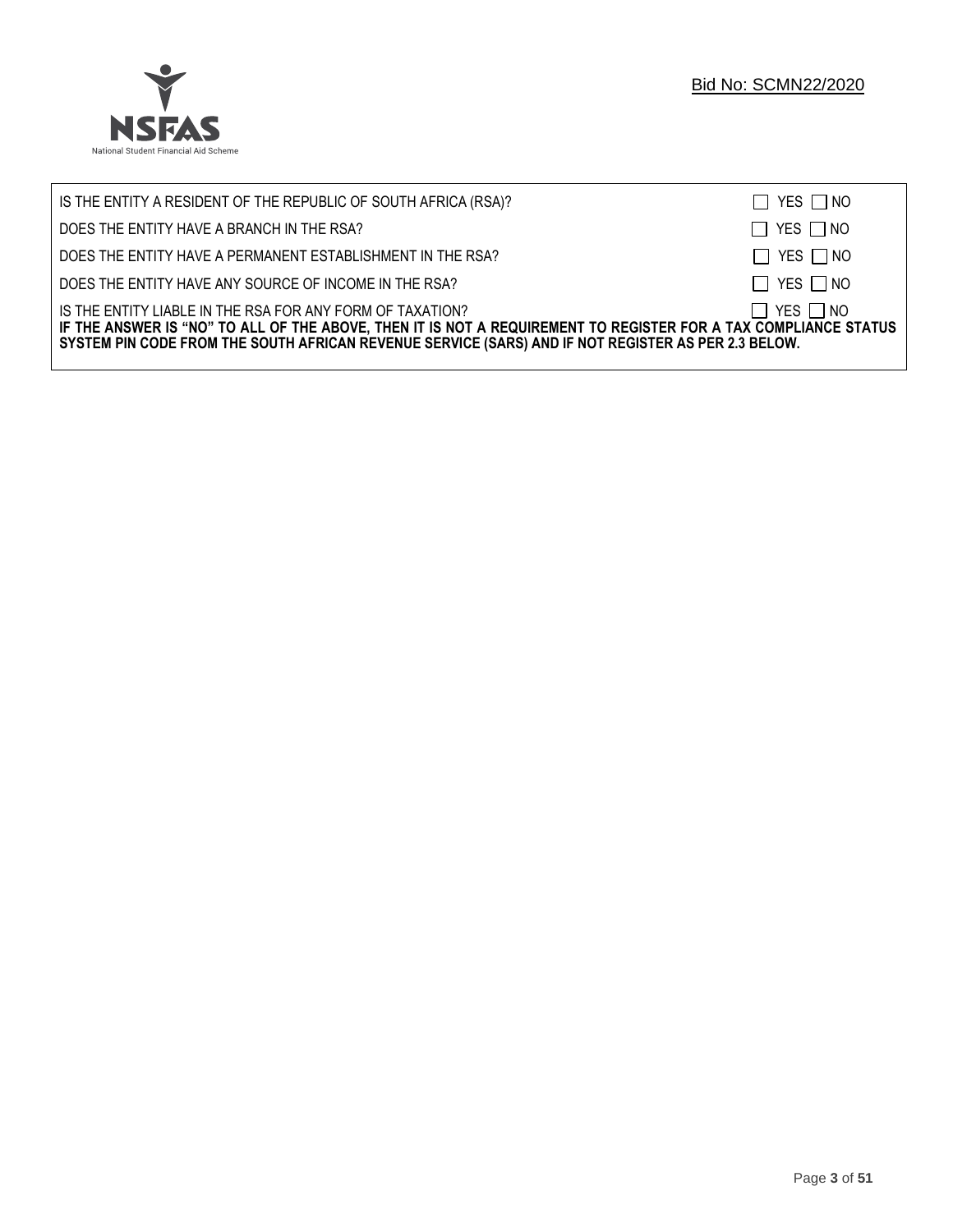

# **TERMS AND CONDITIONS FOR BIDDING**

| $\overline{1}$ . | <b>BID SUBMISSION:</b>                                                                                    |
|------------------|-----------------------------------------------------------------------------------------------------------|
|                  | 1.1. BIDS MUST BE DELIVERED BY THE STIPULATED TIME TO THE CORRECT ADDRESS. LATE BIDS WILL NOT BE ACCEPTED |
|                  | FOR CONSIDERATION.                                                                                        |
|                  | 1.2. ALL BIDS MUST BE SUBMITTED ON THE OFFICIAL FORMS PROVIDED-(NOT TO BE RE-TYPED) OR IN THE MANNER      |
|                  | PRESCRIBED IN THE BID DOCUMENT.                                                                           |
|                  | 1.3. THIS BID IS SUBJECT TO THE PREFERENTIAL PROCUREMENT POLICY FRAMEWORK ACT, 2000 AND THE PREFERENTIAL  |
|                  | PROCUREMENT REGULATIONS, 2017, THE GENERAL CONDITIONS OF CONTRACT (GCC) AND, IF APPLICABLE, ANY           |
|                  | OTHER SPECIAL CONDITIONS OF CONTRACT.                                                                     |
|                  | 1.4. THE SUCCESSFUL BIDDER WILL BE REQUIRED TO FILL IN AND SIGN A WRITTEN CONTRACT FORM (SBD7).           |
|                  |                                                                                                           |
| 2.               | <b>TAX COMPLIANCE REQUIREMENTS</b>                                                                        |
| 2.1              | BIDDERS MUST ENSURE COMPLIANCE WITH THEIR TAX OBLIGATIONS.                                                |
| $2.2^{\circ}$    | BIDDERS ARE REQUIRED TO SUBMIT THEIR UNIQUE PERSONAL IDENTIFICATION NUMBER (PIN) ISSUED BY SARS TO        |
|                  | ENABLE THE ORGAN OF STATE TO VERIFY THE TAXPAYER'S PROFILE AND TAX STATUS.                                |
| 2.3              | APPLICATION FOR TAX COMPLIANCE STATUS (TCS) PIN MAY BE MADE VIA E-FILING THROUGH THE SARS WEBSITE         |
|                  | WWW.SARS.GOV.ZA.                                                                                          |
| 2.4              | BIDDERS MAY ALSO SUBMIT A PRINTED TCS CERTIFICATE TOGETHER WITH THE BID.                                  |
| 2.5              | IN BIDS WHERE CONSORTIA / JOINT VENTURES / SUB-CONTRACTORS ARE INVOLVED, EACH PARTY MUST SUBMIT A         |
|                  | SEPARATE TCS CERTIFICATE / PIN / CSD NUMBER.                                                              |
| 2.6              | WHERE NO TCS PIN IS AVAILABLE BUT THE BIDDER IS REGISTERED ON THE CENTRAL SUPPLIER DATABASE (CSD), A      |
|                  | CSD NUMBER MUST BE PROVIDED.                                                                              |
| 2.7              | NO BIDS WILL BE CONSIDERED FROM PERSONS IN THE SERVICE OF THE STATE, COMPANIES WITH DIRECTORS WHO         |
|                  | ARE PERSONS IN THE SERVICE OF THE STATE, OR CLOSE CORPORATIONS WITH MEMBERS PERSONS IN THE SERVICE        |
|                  | OF THE STATE."                                                                                            |
|                  | NR: EAII HDE TO DDOVIDE / OD COMDI V WITH ANV OF THE AROVE DADTICHI ADS MAV DENDED THE RID INVALID        |

# **NB: FAILURE TO PROVIDE / OR COMPLY WITH ANY OF THE ABOVE PARTICULARS MAY RENDER THE BID INVALID**.

|  | SIGNATURE OF BIDDER: |
|--|----------------------|
|--|----------------------|

SIGNATURE OF BIDDER: ……………………………………………

CAPACITY UNDER WHICH THIS BID IS SIGNED: …………………………………………… (Proof of authority must be submitted e.g. company resolution)

DATE: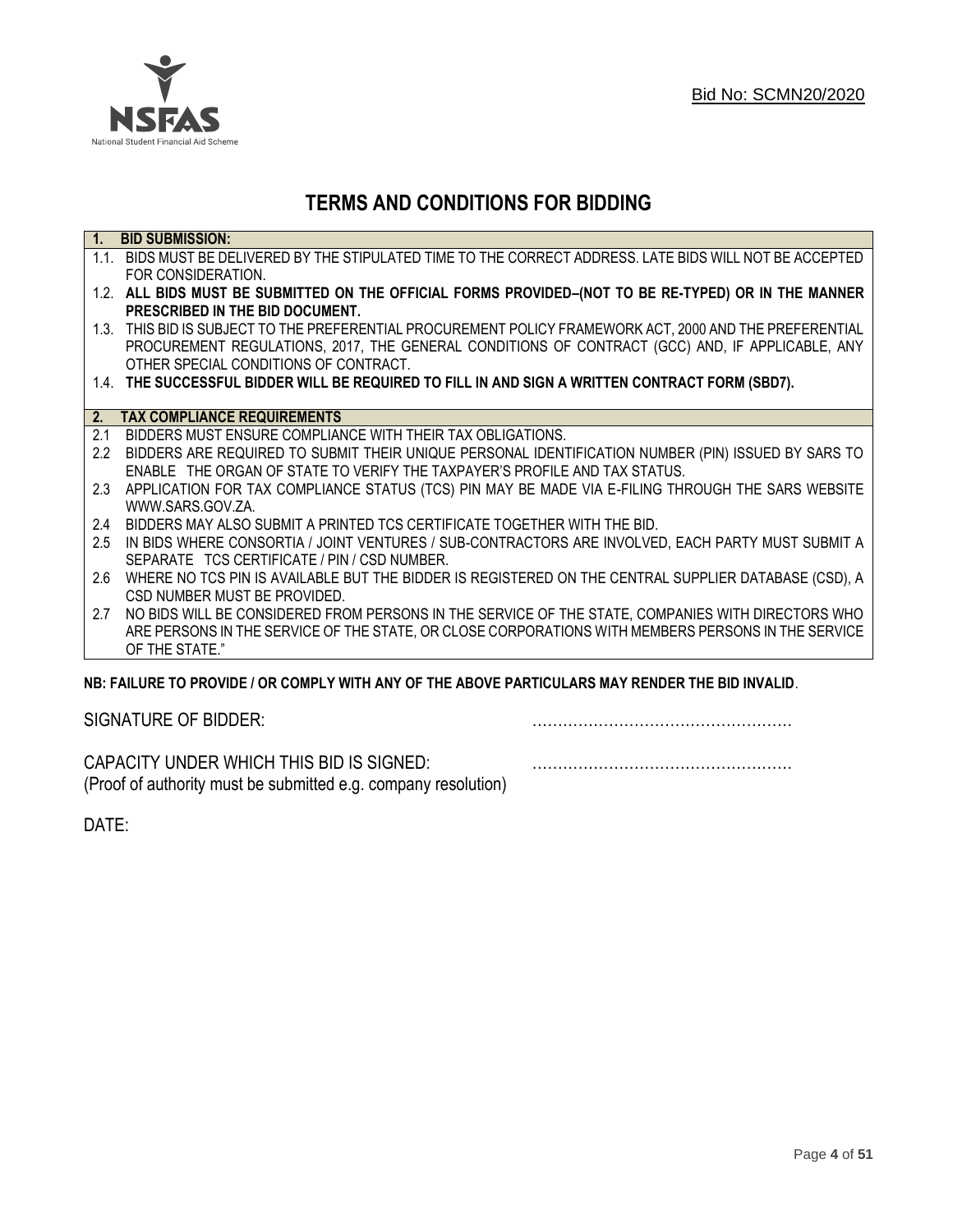

# **NSFAS overview**

The National Student Financial Aid Scheme (NSFAS) is a statutory body providing financial aid to eligible students who wish to study at public universities and Technical Vocational Education and Training (TVET) colleges. NSFAS is mandated to manage and distribute funds in accordance with the provisions of the NSFAS Act (Act 56 of 1999).

# **Fraud and Corruption**

All providers are to take note of the implications of contravening the Prevention and Combating of Corrupt Activities Act, Act No 12 of 2004 and any other Act applicable.

The National Student Financial Aid Scheme is committed to conducting business ethically and is constantly introducing proactive measures to ensure that we identify and appropriately respond to any unlawful and unethical business practices. All NSFAS tenders are subject to certain audit processes and limited due diligence checks with the intend to identify any possible unlawful or unethical practices.

# **Reporting of any unlawful or unethical incidents to NSFAS**

Should any bidder, potential or current supplier of NSFAS or any other third party:

- receive any irregular contact or correspondence from anyone presenting themselves as an employee or representative of NSFAS
- receive any contact or correspondence from anyone soliciting any bribe of any form
- become aware of any irregular or illegal conduct by any party who has a relationship with NSFAS or any NSFAS official

you are requested to immediately report it to NSFAS's Governance, Risk and Compliance (GRC) Department. All information provided to the NSFAS GRC department will be treated with utmost confidentiality and in terms of the Protected Disclosures Act, Act 26 of 2000.

Please forward any information or direct any queries to the following NSFAS GRC staff members:

- Ms Amanda Basson: [amandab@nsfas.org.za](mailto:amandab@nsfas.org.za)
- Mr Corné Mellet : [corneme@nsfas.org.za](mailto:corneme@nsfas.org.za)

# **Reporting of any unlawful or unethical incidents to the South African Police**

Bidders, current or potential NSFAS suppliers or any other third party who become aware of any unlawful and unethical conduct are encouraged to report the matter to the South African Police. NSFAS request that details of such reports made to the SAP be shared with NSFAS official listed above so as to enable consolidation of possible related investigations.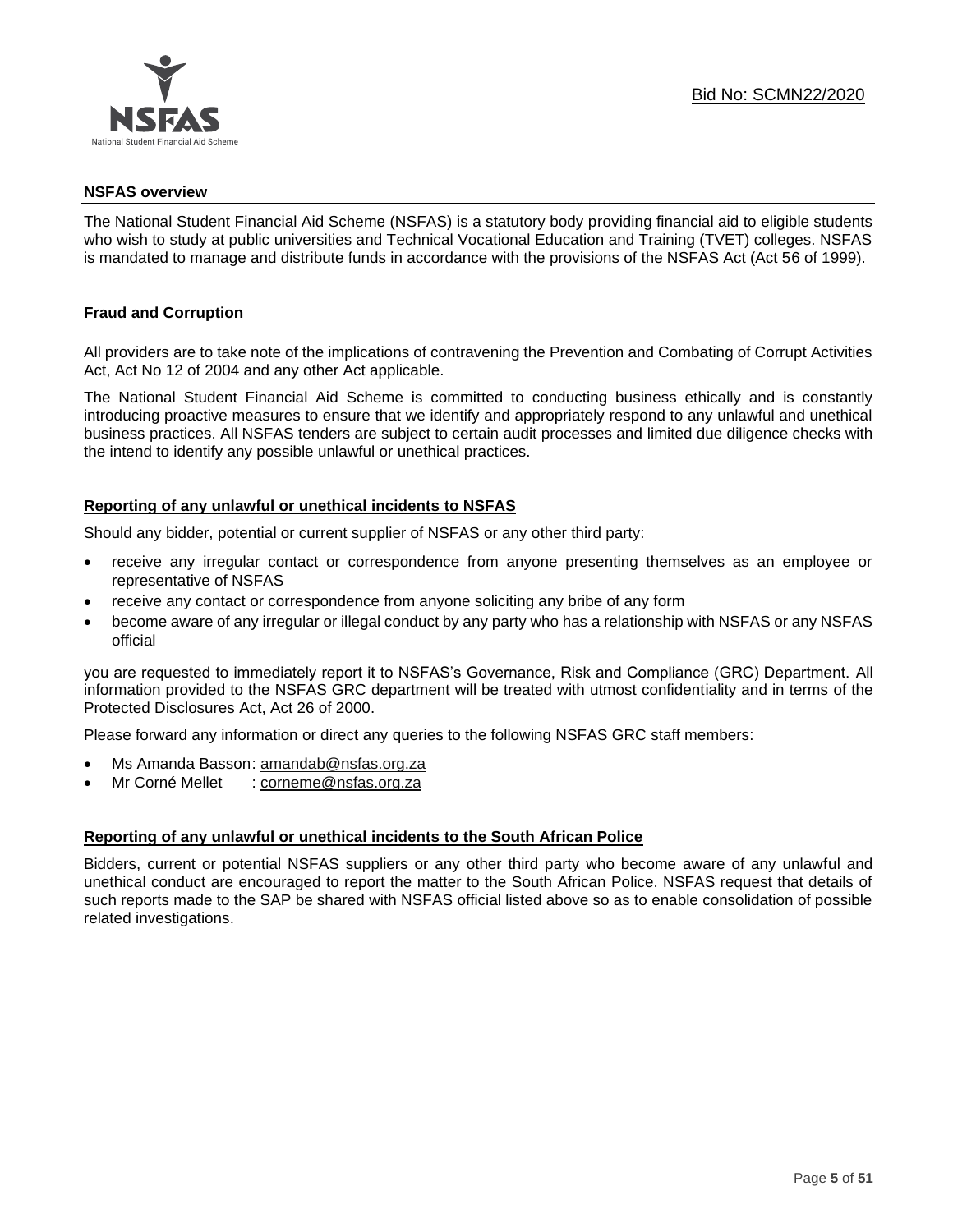

# **Clarifications / Additional information / Rights**

# **Clarification**

Any clarification required by a bidder regarding the meaning or interpretation of the bid specifications, or any other aspect concerning the bid, are to be requested in writing by email from scm@nsfas.org.za. The bid number should be mentioned in all correspondence. Telephonic requests for clarification will not be accepted. Bidder are reminded that NSFAS SCM officials will never contact bidders telephonically or by other method other that through the official SCM email address listed above.

# **Additional Information**

During the evaluation of the bids, additional information may be requested in writing from bidders, for clarity. Replies to such requests must be submitted, within 5 (five) working days from the date of request, or as otherwise indicated. Failure to comply, may lead to your bid being disregarded.

# **Rights**

NSFAS reserves the right to appoint more than one (1) service provider. NSFAS further reserves the right to engage with the short-listed bidders for price negotiation and a site inspection where necessary. NSFAS in addition reserves the right to invite the shortlisted for a presentation as part of the bid process. NFAS reserves the right to not select the lowest price. In addition, NSFAS reserves the right to not award the tender to the shortlisted bidder should any risk arise from any NSFAS due diligence assessment performed. NSFAS reserves the right to award the contract in whole or in parts.

# **Consent**

By responding to this tender, both the entity and its directors provide consent to NSFAS to perform background checks which would include amongst others, the relevant Transunion checks, should it wish to do so.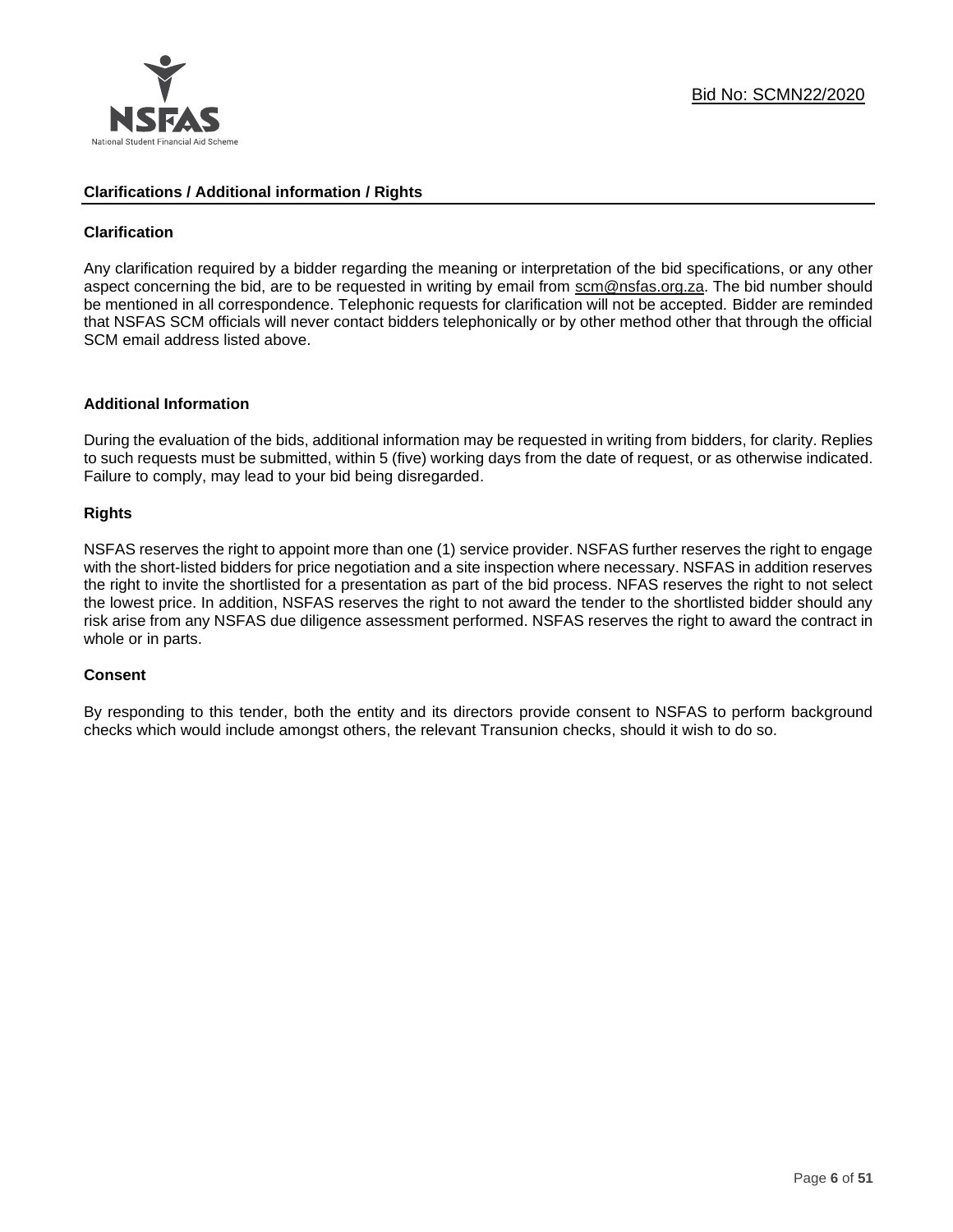# **Bid submission**

**One (1) physical bid proposal** must be handed in/delivered to:

The deposit box situated at: 1st Floor, House Vincent Brodie Road Wynberg 7801

Tenders can be delivered and deposited into the tender box between 08:30 and 16:00, Mondays to Fridays prior to the closing date, and between 08:30 and 11:00 on the closing date.

No faxed or e-mailed bid proposals will be accepted. The bidders are encouraged to index and paginate the bid proposal.

Respondents should ensure that tender documents are delivered to NSFAS in the tender box before the closing date and time of the tender. If the tender document is late, it will not be accepted and will be disregarded. Bid proposals submitted on time shall not be returned to the bidder.

Any tender submitted shall remain valid, irrevocable and open for written acceptance by NSFAS for a period of 120 (one hundred and twenty) days. A tender submitted shall further be deemed to remain valid after the expiry of the above mentioned 120-day period until formal acceptance by NSFAS, unless NSFAS is notified in writing by the tenderer of anything to the contrary (including any further conditions the tender may introduce). Any further conditions that the tenderer may introduce will be considered at the sole discretion of NSFAS.

Bidders should indicate on the cover of the bid proposal (in a sealed envelope/box), the following information:

- Bid number SCMN22/2020
- Closing date and time **19 March 2021 at 11:00**
- The name and address of the bidder

# **Late bids**

Bids received late will not be considered for evaluation purposes. A bid will be considered late if it arrived even one second after 11:00 am or any time thereafter. The tender (bid) box shall be locked at exactly 11:00 am and bids arriving late will not be considered under any circumstances. Bidders are therefore strongly advised to ensure that bids be dispatched allowing enough time for any unforeseen events that may delay the delivery of the bid.

Bids sent to NSFAS via courier shall be deemed to be received at the date and time of arrival at the NSFAS premises (tender box) Bids received in the tender box after the closing date and time of the bid, shall therefore be deemed to be received late. Bidders should allow time to access the premises due to security arrangements that need to be observed.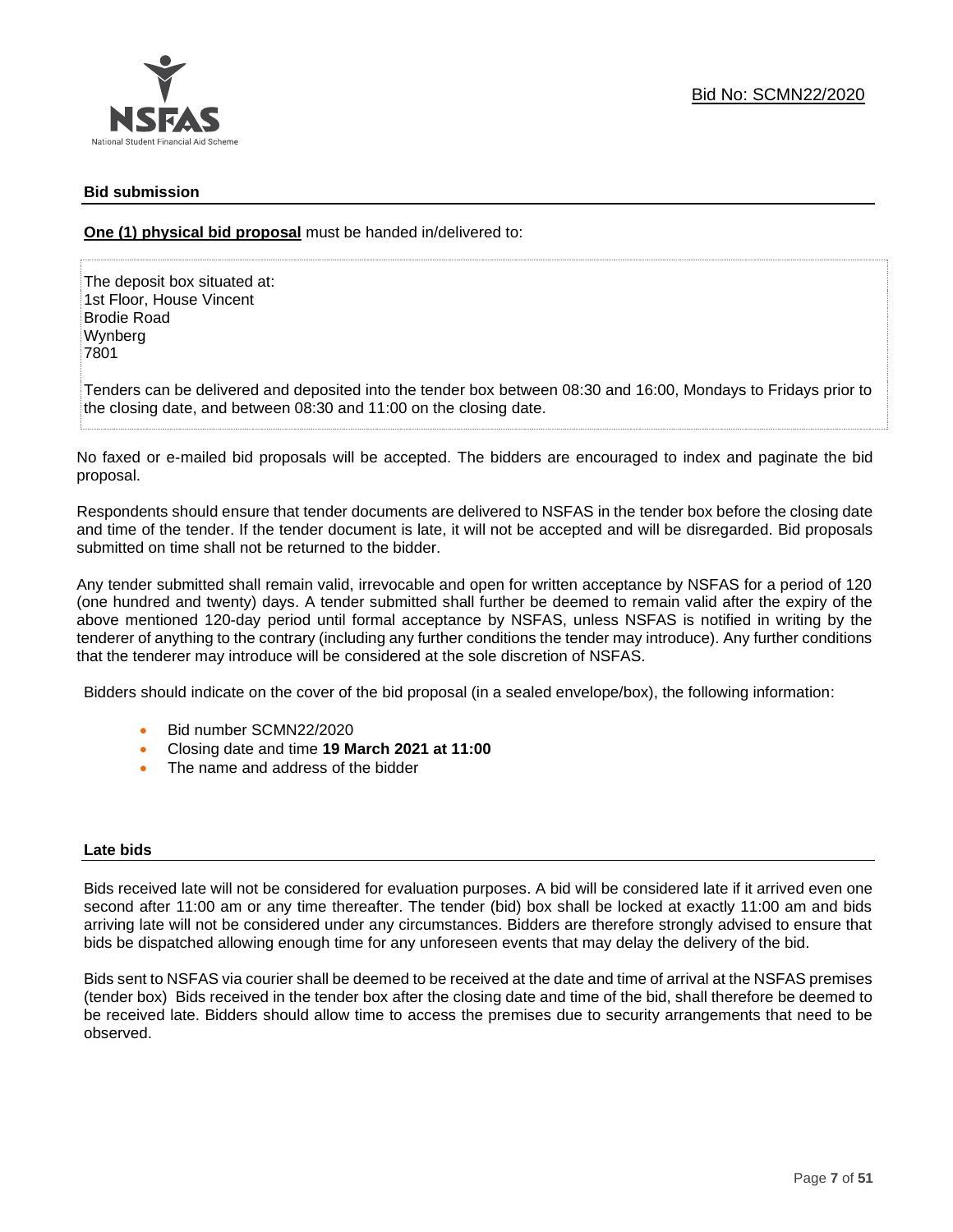# **Response Structure:**

The contents of the bid document must be as follows, and numbering below, with each schedule punched, placed in a file and separated from the next schedule with a file divider.

Please complete the checklist below to verify your submission of the relevant documents:

| <b>Schedules</b>  | Description                                                                                                                                                                                                                      |     | Submitted<br>(tick box below): |  |
|-------------------|----------------------------------------------------------------------------------------------------------------------------------------------------------------------------------------------------------------------------------|-----|--------------------------------|--|
|                   |                                                                                                                                                                                                                                  | Yes | <b>No</b>                      |  |
| <b>Schedule 1</b> | Entity registration documentation                                                                                                                                                                                                |     |                                |  |
| <b>Schedule 2</b> | Consent by the entity and its directors to perform the necessary background<br>checks which includes amongst others, the TransUnion checks.                                                                                      |     |                                |  |
| <b>Schedule 3</b> | Original Valid Tax Clearance Certificate/tax pin                                                                                                                                                                                 |     |                                |  |
| <b>Schedule 4</b> | BBB-EE Certificate, or,<br>BBBEE Sworn Affidavit for EME/QSE signed and stamped by Commissioner<br>of Oaths.                                                                                                                     |     |                                |  |
| <b>Schedule 5</b> | National Treasury Central Supplier Database proof of registration -please<br>provide the latest full report.                                                                                                                     |     |                                |  |
| Schedule 6        | Letter from Bank confirming banking details (not older than 3 months from<br>date of closing date of tender)                                                                                                                     |     |                                |  |
| <b>Schedule 7</b> | Completed and signed Tender Documents: including the following;<br>SBD <sub>1</sub><br>SBD <sub>4</sub><br><b>SBD 6.1</b><br>SBD <sub>8</sub><br>SBD <sub>9</sub><br>General Conditions of Contracts (with every page initiated) |     |                                |  |
| <b>Schedule 7</b> | Detailed Bid proposal in response to bid specification requirements                                                                                                                                                              |     |                                |  |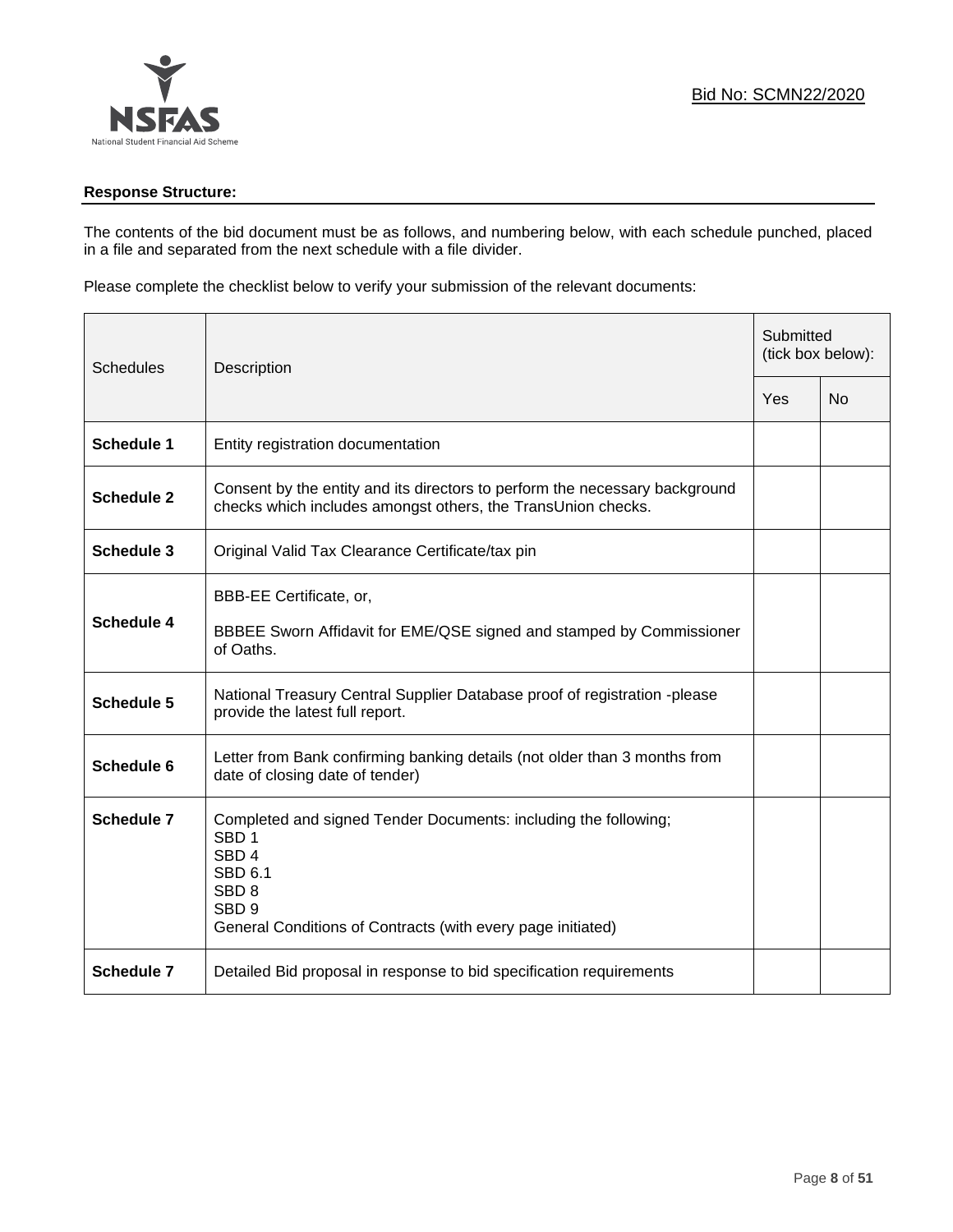# **Contract Negotiations**

The successful bidder (s) will be required to enter into a written contract/SLA with NSFAS. The final terms and conditions will be negotiated between NSFAS and the successful bidders (s). Should the awarded bidder fail to sign the SLA within a reasonable timeframe deemed by NSFAS, NSFAS reserves the right to cancel the award/contract and award the tender to the 2<sup>nd</sup> placed bidder.

# **Payments**

By responding to this bid document, the service provider agrees to the following

NSFAS will pay the successful bidder (s) the fees set out in the final contract according to the table of deliverables. No additional amounts will be payable by NSFAS to the successful bidder (s).

The successful bidder (s) shall invoice NSFAS for the services rendered in a reasonable timeframe. The invoices billed to NSFAS must be in relation to the original scope of work/terms of reference.

The invoice must be accompanied by supporting source document(s) containing detailed information, as NSFAS may reasonably require, for the purposes of establishing the specific nature, extent and quality of the services which were undertaken by the successful bidder (s).

No payment will be made to the successful bidder (s) unless an original tax invoice complying with section 20 of the VAT Act, 1991 (Act No 89 of 1991), as amended, has been submitted to NSFAS.

Payment shall be made by bank transfer into the successful bidder (s) back account normally 30 days after receipt of an acceptable, original, valid tax invoice.

Payments will only be made to the bidder in accordance with the purchase order issued to the awarded bidder. Any services delivered by the bidder outside of the original bid specifications and over and above the purchase order value will not be paid for as NSFAS is not liable for these payments. Should the service provider perform any additional work outside of the tender award and its requirements, NSFAS will not be held liable for such payment to the service provider. Should you receive any instruction from NSFAS that does not come from the SCM unit to perform any work outside of the original bid specification, NSFAS will not be held liable for this payment.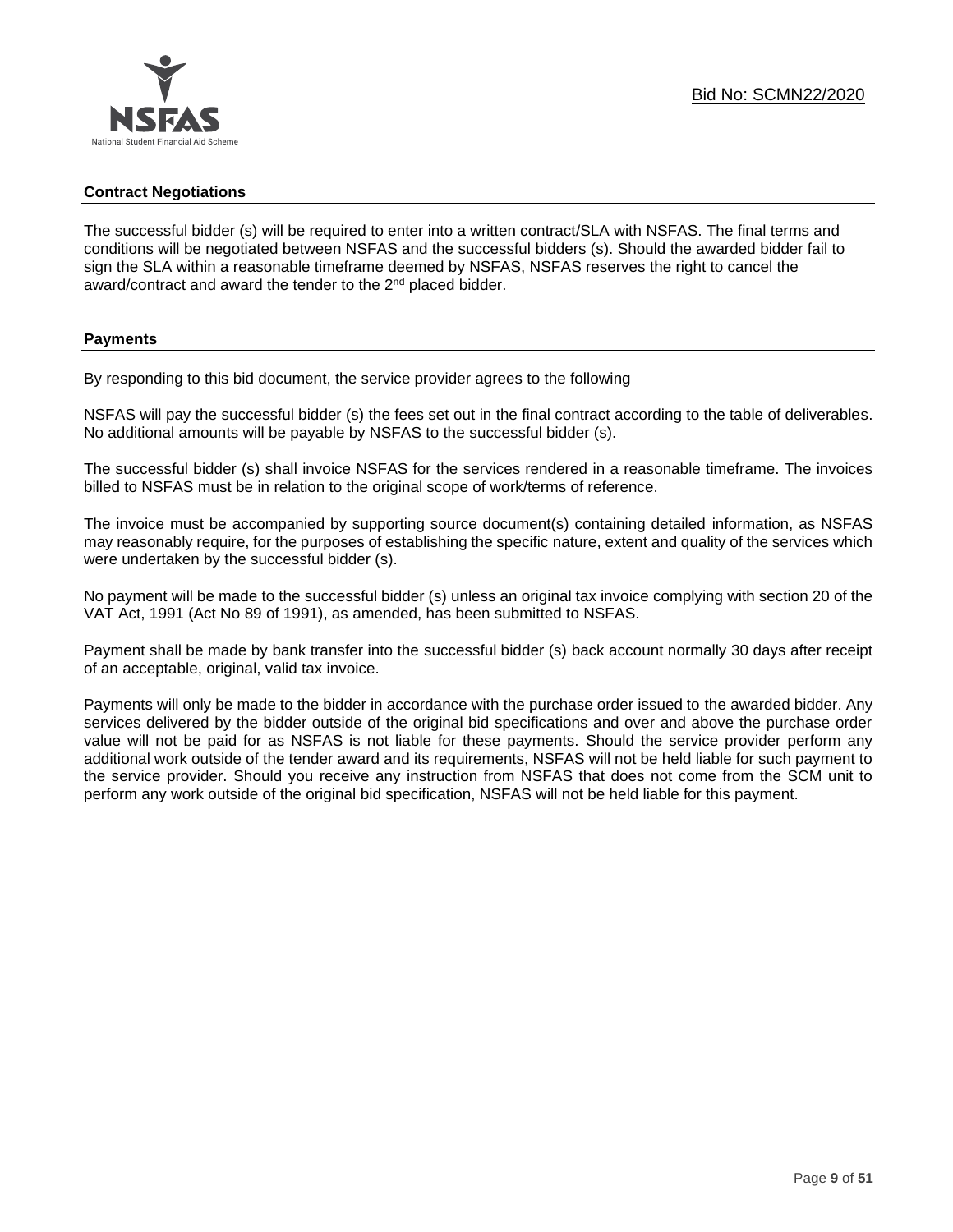

# **1. Purpose**

The National Student Financial Aid Scheme requires assistance with the development of organisational policies and standards for the Human Resource, Finance, ICT and Operations divisions.

# **2. Background**

The National Student Financial Aid Scheme (NSFAS) provides financial assistance to eligible students at public universities and at Technical Vocational Education and Training (TVET) colleges throughout South Africa.

The NSFAS policy landscape requires complete renewal. Currently, the organisation is mapping its processes and developing standard operating procedures in terms of the ISO 9000 standard. The current policies within the entity combines policies, standards and procedures, that are poorly designed and formulated.

NSFAS thus seeks the assistance of a service provider to review and update existing policies, and where required, write new policies and standards in terms of the NSFAS Governance Policy.

A policy gap analysis has already been undertaken.

#### **3. Mandatory requirements**

*All bids must comply with the mandatory requirements and failure to comply with any of these requirements will immediately disqualify the bid.*

# **Mandatory requirements** None

# **4. Functional specifications**

In terms of the NSFAS Governance Policy, the following definitions apply:

**"***Policy: A formal, high-level statement with broad application throughout the organization designed to promote operational efficiencies, enhance the NSFAS mission, and/or reduce institutional risk. Policies state required actions and may include linkages to standards or procedures. An NSFAS Policy includes the following attributes:*

- *i. Require compliance (mandatory).*
- *ii. Failure to comply results in disciplinary action.*
- *iii. Focus on desired results, not on means of implementation.*
- *iv. Further defined by standards, procedures and guidelines.*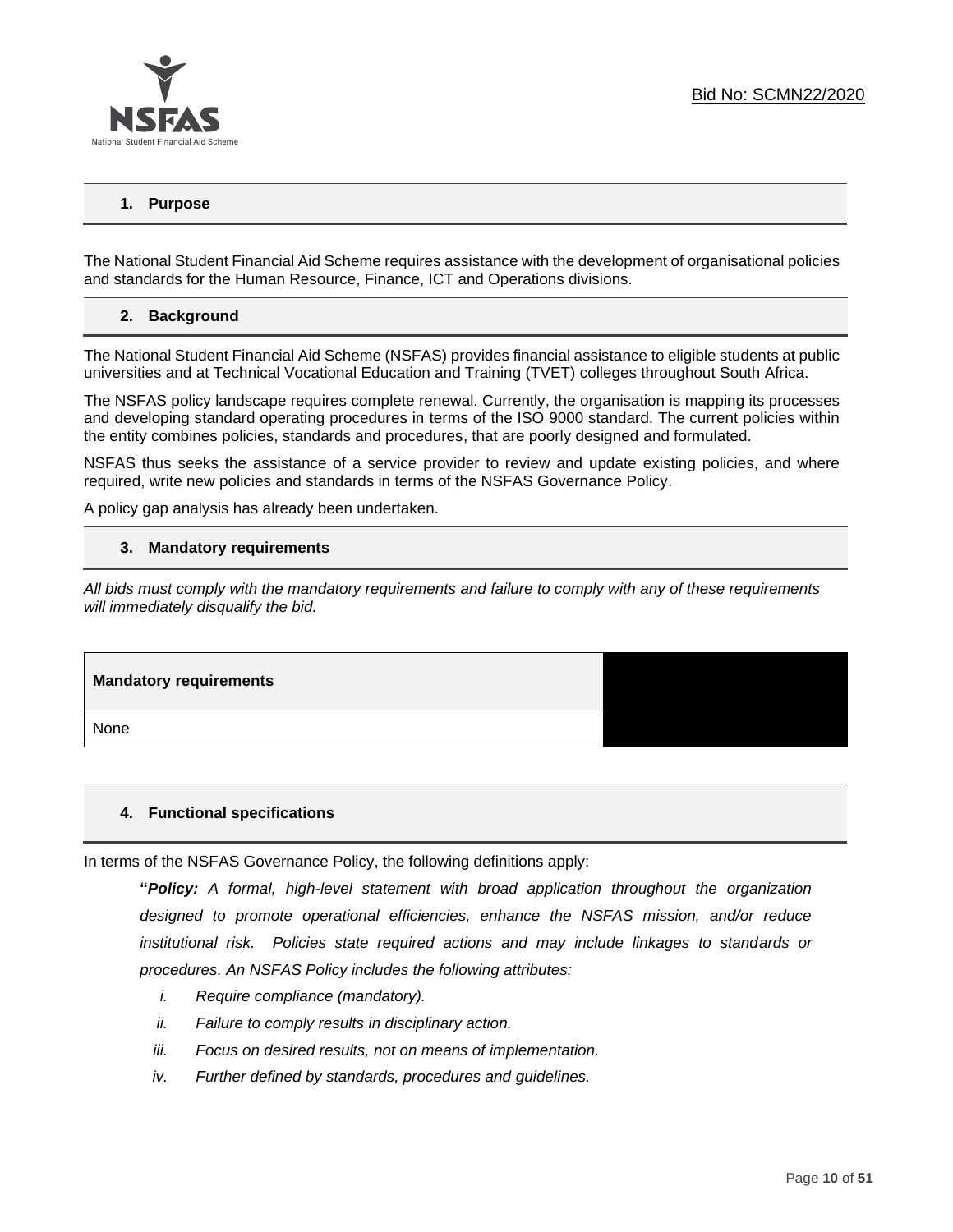

*Standard: A mandatory action or rule designed to support conformance to policy. An NSFAS standard includes the following attributes:*

- *i. A standard should make a policy more meaningful and effective.*
- ii. *Must include one or more accepted specifications, typically developed in accordance with assented laws and regulations, best practices and codes state or industry regulations, requirements, or standards*."

The scope of this project is restricted to the development of policies and standards as defined. The development of standard operating procedures is specifically excluded.

The service provider will be required to:

- Collaborate with the service provider delivering on the ISO 900 project in order to ensure alignment between deliverables and project outputs.
- Coordinate discussions and inputs from various business departments/ units within NSFAS
- Coordinate and facilitate consultations with key stakeholders

In terms of the policy gap analysis undertaken by NSFAS, the following statistics apply:

| <b>Department</b>                            | Number of<br>policies in<br>place | Post gap-<br>analysis<br>recommended<br>additional<br>polices | <b>Policy</b><br>directives to<br>be converted<br>to policies | <b>Total potential</b><br>number of<br>policies in<br>scope |
|----------------------------------------------|-----------------------------------|---------------------------------------------------------------|---------------------------------------------------------------|-------------------------------------------------------------|
| Finance                                      | 7                                 | 5                                                             | 0                                                             | 12                                                          |
| Human Resources                              | 20                                | 6                                                             |                                                               | 27                                                          |
| Information, Communication and<br>Technology | 17                                | 0                                                             | 2                                                             | 19                                                          |
| Operations                                   |                                   | 7                                                             | 9                                                             | 23                                                          |
| <b>Corporate Services</b>                    | 3                                 | 19                                                            | 0                                                             | 22                                                          |
| Governance Risk and Compliance               | 3                                 | 5                                                             | 9                                                             | 17                                                          |
| Research and Development                     | O                                 |                                                               | 0                                                             |                                                             |
| <b>Total</b>                                 | 57                                | 43                                                            | 21                                                            | 121                                                         |

While the gap analysis indicates that a potential of 121 policies is required to be rewritten, NSFAS believes that, should the policy and standards definitions be adhered to, and the policies for each area designed logically, then less policies will be required overall.

Where required, the service provider will also be required to develop standards in consultation and collaboration with NSFAS. It is expected that this will primarily be required within ICT and for specific cases in Operations.

A policy will not be considered complete until the Board has approved the policies. Standards will require Executive sign off.

The service provider is expected to ensure that there is adequate consultation, training and handover to the NSFAS officials so that policies can be maintained internally going forward.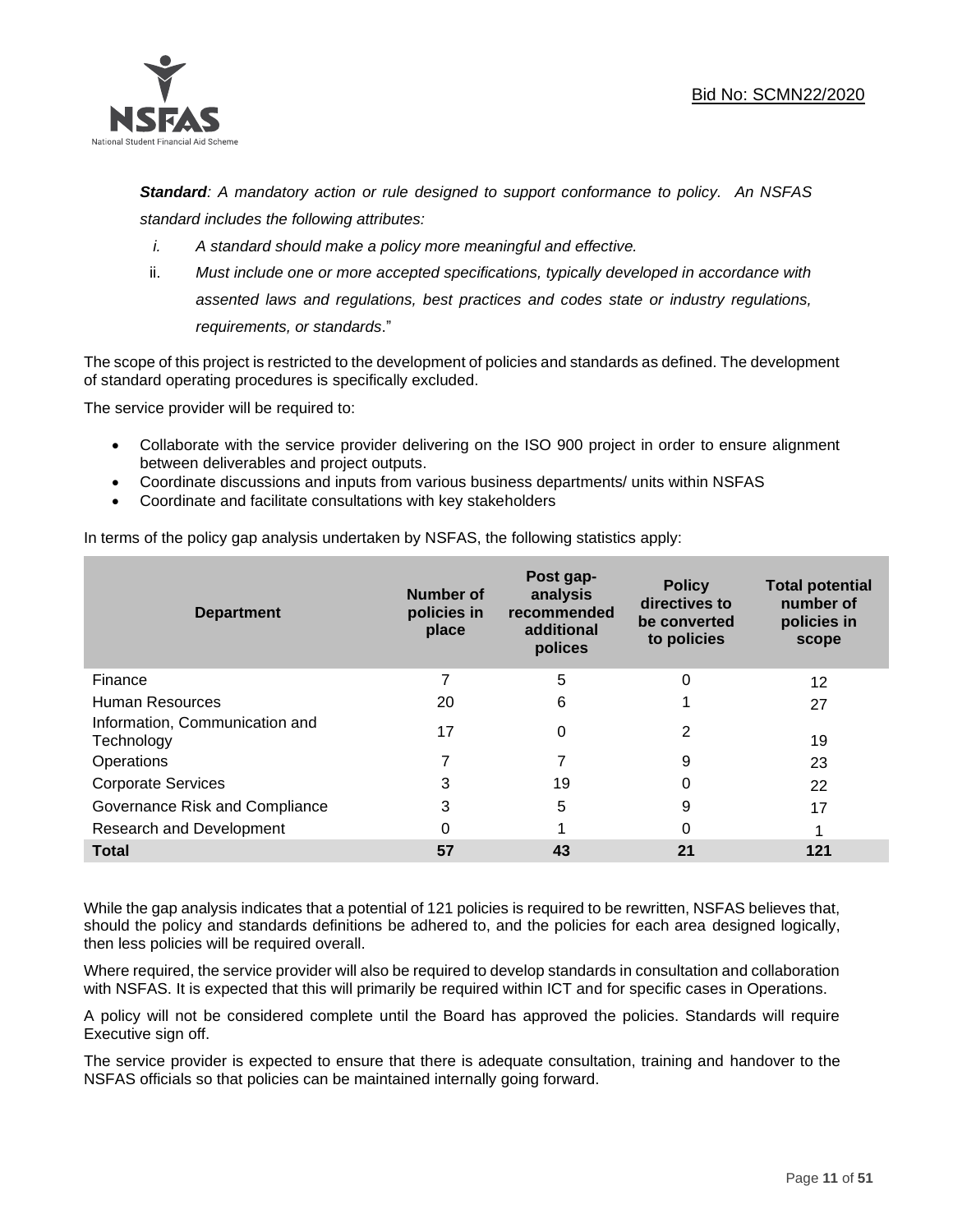

# **Training and awareness**

The service provider is expected to provide training and awareness of policies and standards, once approved.

# **On site**

The service provider team is expected to be on site at the NSFAS head office in Wynberg Cape Town, COVID regulation permitting, as and when required. Should any team member not be able to deliver due to COVID or any other reason, the service provider must provide a suitable replacement, that NSFAS agrees to, within 48 hours.

# **5. Contract Period**

All policies and standards must be completed within a window of five months from the commencement of the project. A further 8 weeks is reserved for processing changes, obtaining approvals and completing awareness and training.

# **6. Pricing Schedule**

Please consider the inevitable Consumer Price Index (CPI) increases year on year on the pricing upon the duration of the contract period being in excess of a 12-month period. **The pricing must be inclusive of all costs including disbursements (travel, accommodation etc) where applicable.** 

| No.              | <b>Resource</b>            | <b>Number</b><br><b>of</b><br>resources | Rate per hour (VAT<br>and disbursements<br>included) | <b>Number of</b><br>hours<br>allocated to<br>the delivery of<br>the full scope<br>of work for<br>the full period | <b>Total fee (VAT and</b><br>disbursements<br>included) |
|------------------|----------------------------|-----------------------------------------|------------------------------------------------------|------------------------------------------------------------------------------------------------------------------|---------------------------------------------------------|
| 1.               | Lead Director/             |                                         |                                                      |                                                                                                                  |                                                         |
|                  | <b>Partner</b>             |                                         |                                                      |                                                                                                                  |                                                         |
| 2.               | <b>Project lead</b>        |                                         |                                                      |                                                                                                                  |                                                         |
| 3.               | <b>Technical</b>           |                                         |                                                      |                                                                                                                  |                                                         |
|                  | governance lead            |                                         |                                                      |                                                                                                                  |                                                         |
| 4.               | <b>ICT specialists</b>     |                                         |                                                      |                                                                                                                  |                                                         |
| 5.               | <b>HR</b> specialists      |                                         |                                                      |                                                                                                                  |                                                         |
| 6.               | <b>Finance specialists</b> |                                         |                                                      |                                                                                                                  |                                                         |
| $\overline{7}$ . | <b>Operations</b>          |                                         |                                                      |                                                                                                                  |                                                         |
|                  | specialists                |                                         |                                                      |                                                                                                                  |                                                         |
| 8.               | <b>Corporate Services</b>  |                                         |                                                      |                                                                                                                  |                                                         |
|                  | specialists                |                                         |                                                      |                                                                                                                  |                                                         |
| 9.               | Any other skill            |                                         |                                                      |                                                                                                                  |                                                         |
| <b>Totals</b>    |                            |                                         |                                                      |                                                                                                                  |                                                         |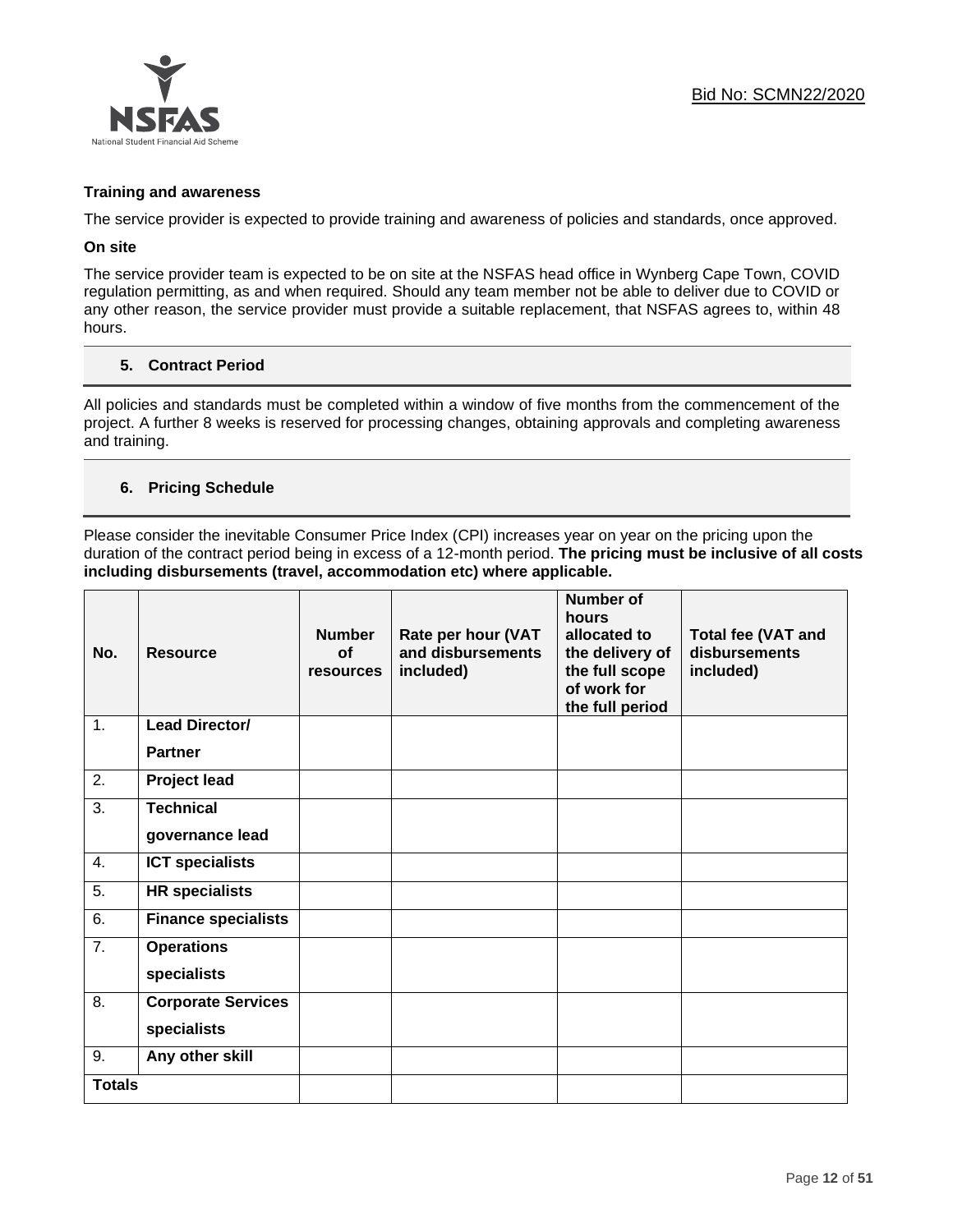

| No.                                                    | <b>Resource</b> | <b>Number</b><br>Οf<br><b>resources</b> | Rate per hour (VAT<br>and disbursements<br>included) | Number of<br>hours<br>allocated to<br>the delivery of<br>the full scope<br>of work for<br>the full period | <b>Total fee (VAT and</b><br>disbursements<br>included) |
|--------------------------------------------------------|-----------------|-----------------------------------------|------------------------------------------------------|-----------------------------------------------------------------------------------------------------------|---------------------------------------------------------|
| Total costs (VAT and disbursements included)           |                 |                                         |                                                      |                                                                                                           |                                                         |
| Split as follows                                       |                 |                                         |                                                      |                                                                                                           |                                                         |
| <b>Total costs for policy development</b><br>$\bullet$ |                 |                                         |                                                      |                                                                                                           |                                                         |
| Total cost for awareness and training<br>$\bullet$     |                 |                                         |                                                      |                                                                                                           |                                                         |

# **The bidder must also complete the below table:**

| Total average rate per hour for the full team (which includes VAT and<br>disbursements) that will be allocated to this project. NSFAS reserves<br>the right to evaluate this bid based on the average rate. NSFAS also<br>reserves the right to award the policy and standards development<br>portion only. |  |
|-------------------------------------------------------------------------------------------------------------------------------------------------------------------------------------------------------------------------------------------------------------------------------------------------------------|--|
| Average rate for policy and standards development                                                                                                                                                                                                                                                           |  |
| Average rate for training and awareness                                                                                                                                                                                                                                                                     |  |
| Total hours allocated to this project (must agree to the table above)                                                                                                                                                                                                                                       |  |

**Please note that this is a fixed price bid.**

# **7. Evaluation Criteria**

Technical evaluation criteria element:

| <b>Element</b>           | Weight |
|--------------------------|--------|
| Resource experience      | 30%    |
| Reference letters        | 10%    |
| Project plan             | 20%    |
| Methodology and approach | 20%    |
| Transformation           | 20%    |
| <b>TOTAL</b>             | 100%   |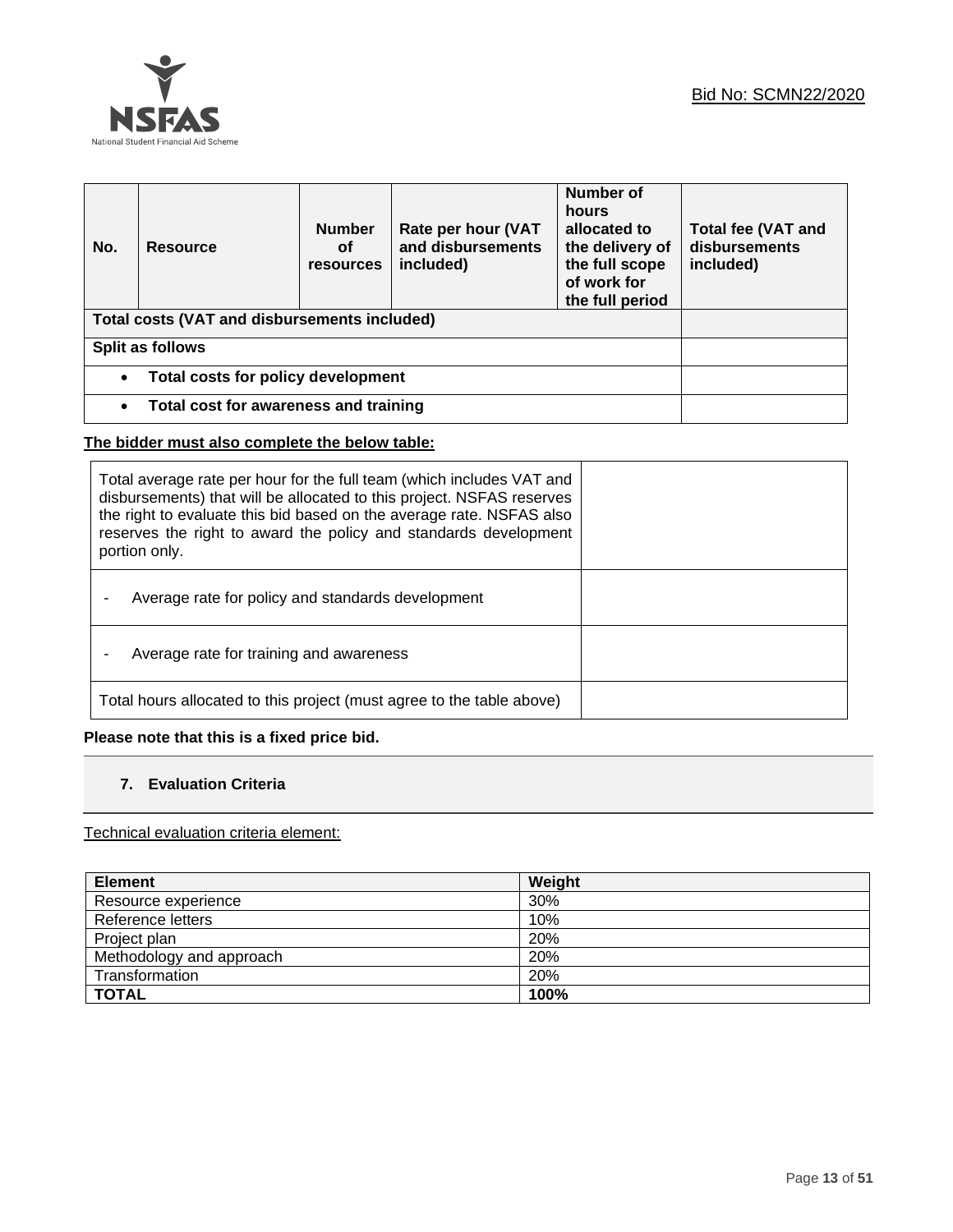

# Criteria and Weighting:

*Bidders need to score a minimum of 75% for functionality. Bidders who score less than 75% minimum for functionality will not be considered further for price and BBBEE. Bids will be evaluated in accordance with the following technical criteria:*

| <b>Resource experience</b>                                                                                     | Points available- max 30                                                                                                                                  | <b>Bidder scoring</b> | <b>Points scored</b> |
|----------------------------------------------------------------------------------------------------------------|-----------------------------------------------------------------------------------------------------------------------------------------------------------|-----------------------|----------------------|
|                                                                                                                | Lead Partner/Director:<br>with a minimum of 5<br>years' experience as a<br>Partner/Director =<br>5 points                                                 |                       |                      |
|                                                                                                                | Project lead with a<br>minimum of 5 years in a<br>project lead role: =<br>5 points                                                                        |                       |                      |
| Resource team must be<br>appropriately qualified<br>and experienced in policy<br>development and<br>standards. | Technical governance<br>lead: specialising in<br>governance matters and<br>performing a senior lead<br>role for a minimum of 5<br>$years: =$<br>10 points |                       |                      |
|                                                                                                                | Specialists: experience of<br>writing policies and<br>standards (not SOPs) for<br>a minimum of 2 years in<br>their area of<br>specialisation. $=$<br>10   |                       |                      |

| <b>Reference letters</b>                              | Points available- max 10 | <b>Bidder scoring</b> | <b>Points scored</b> |
|-------------------------------------------------------|--------------------------|-----------------------|----------------------|
| Reference letters on a                                | 3 or more= 10 points     |                       |                      |
| letterhead of previous<br>clients of similar work     | $2 = 5$ points           |                       |                      |
| performed must be<br>submitted in the last 5<br>years | Less than $2=0$ points   |                       |                      |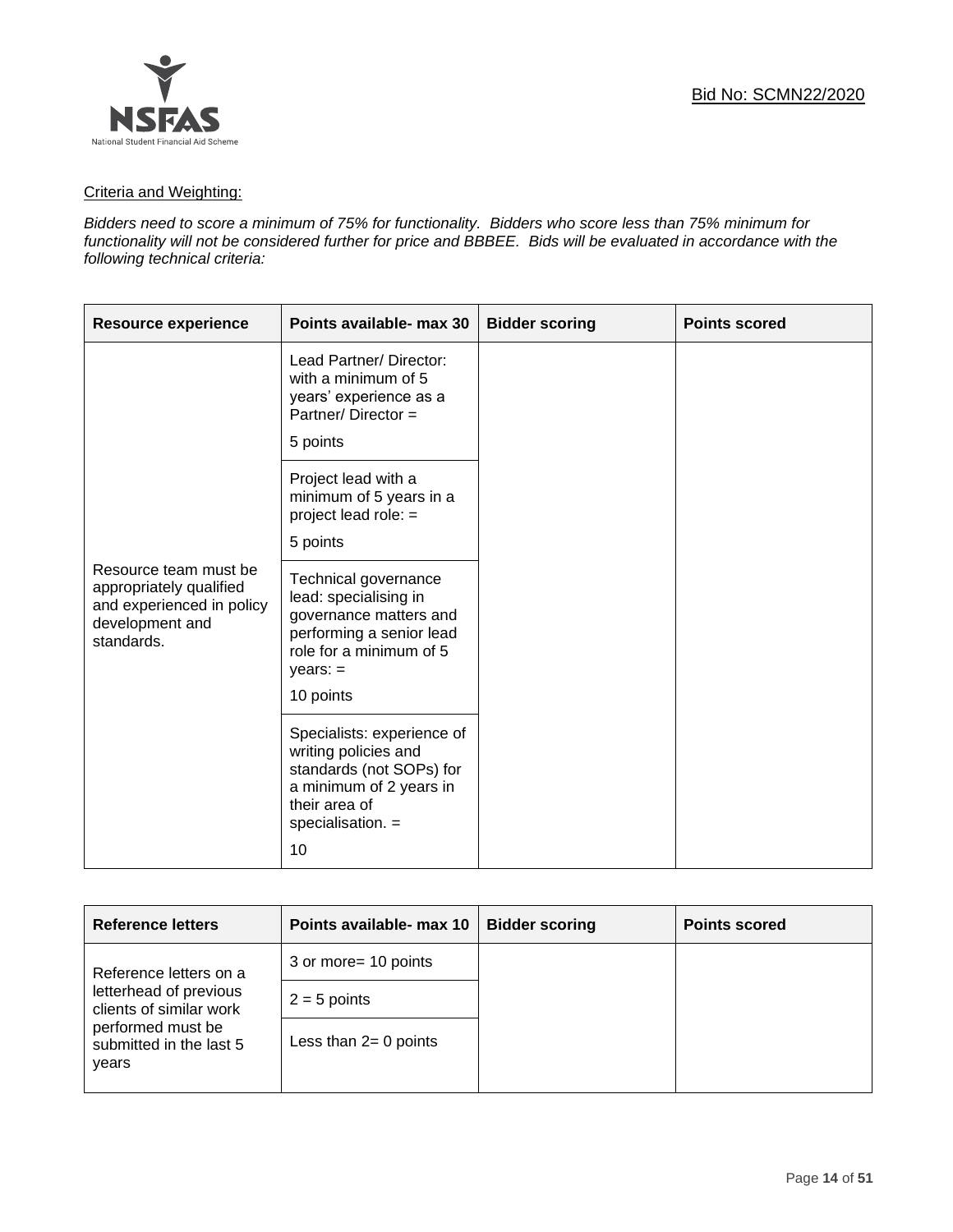

| Project plan                                                                                                        | Points available- max 20                                                                                     | <b>Bidder scoring</b> | <b>Points scored</b> |
|---------------------------------------------------------------------------------------------------------------------|--------------------------------------------------------------------------------------------------------------|-----------------------|----------------------|
|                                                                                                                     | Project plan submitted<br>which indicates that work<br>will be completed within 7<br>$months =$<br>20 points |                       |                      |
| The bidder must submit a<br>project plan which<br>indicates the timeline for<br>completion of the scope<br>of work. | Project plan submitted<br>with planned work<br>completion between 7<br>and 8 months=<br>5 points             |                       |                      |
|                                                                                                                     | Project plan submitted<br>with planned work<br>completion exceeding 8<br>$months =$<br>0 points              |                       |                      |

| Methodology and<br>approach                                                                                                                              | Points available- max 20                                                                                                                                                                                                                                                                     | <b>Bidder scoring</b> | <b>Points scored</b> |
|----------------------------------------------------------------------------------------------------------------------------------------------------------|----------------------------------------------------------------------------------------------------------------------------------------------------------------------------------------------------------------------------------------------------------------------------------------------|-----------------------|----------------------|
| The bidder must provide<br>a methodology and<br>approach that is divided<br>in to work streams and is<br>in accordance with best<br>practice guidelines. | Methodology and<br>approach demonstrate<br>ability to achieve<br>objectives of the project<br>$=$<br>10 points<br>Allocation of work into<br>work streams which is<br>logical, complete and<br>aligns to the methodology<br>and approach and aligns<br>to the scope of work. $=$<br>5 points |                       |                      |
|                                                                                                                                                          | Demonstrating knowledge<br>and experience of policy<br>writing $=$<br>5 points                                                                                                                                                                                                               |                       |                      |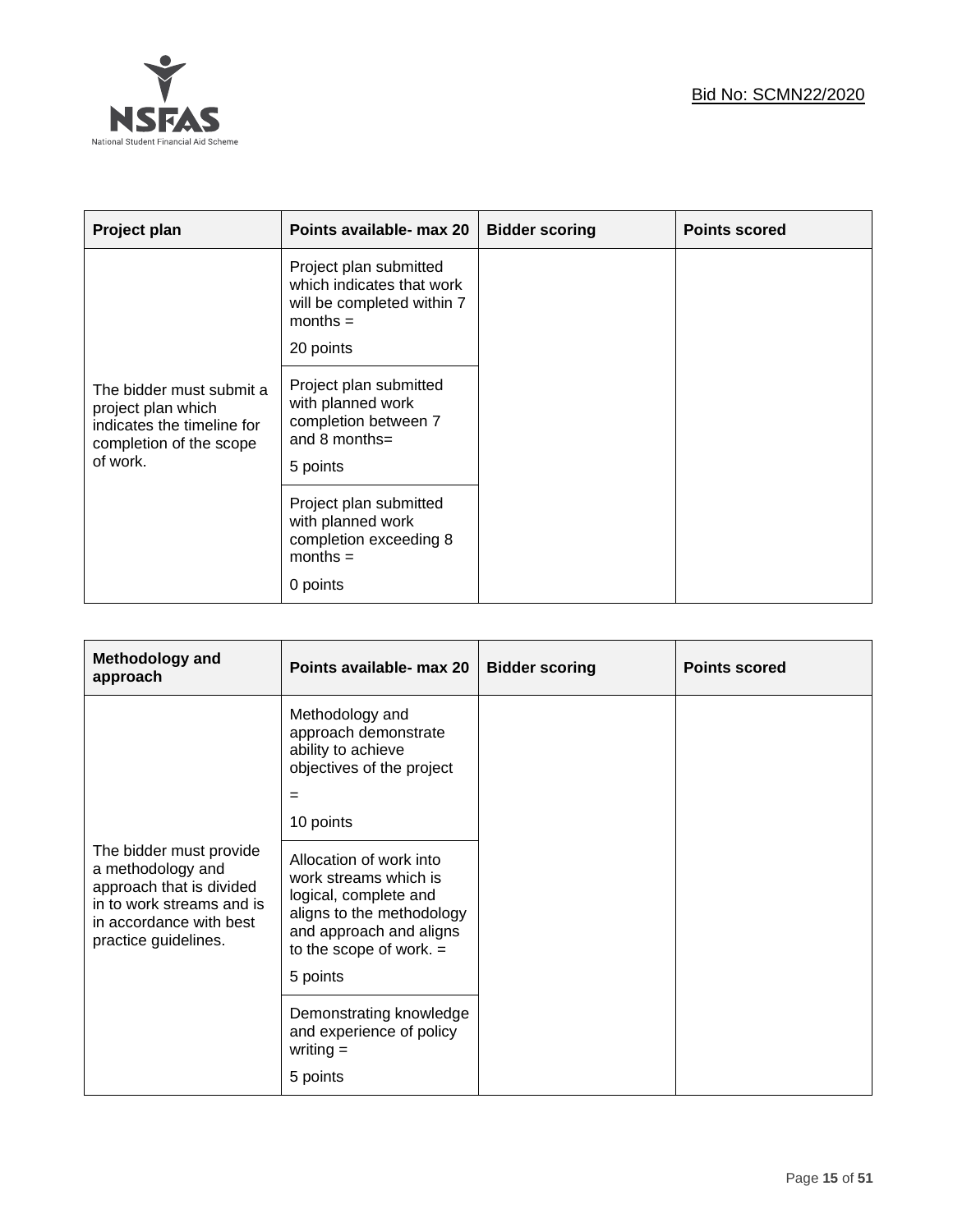

| <b>Transformation</b>                                                                                                                                                                                                                          | Points available- max 20      | <b>Bidder scoring</b> | <b>Points scored</b> |
|------------------------------------------------------------------------------------------------------------------------------------------------------------------------------------------------------------------------------------------------|-------------------------------|-----------------------|----------------------|
| The firm must meet the<br>following transformation                                                                                                                                                                                             | All criteria met $-20$ points |                       |                      |
| criteria:                                                                                                                                                                                                                                      | 2 criteria met = $15$ points  |                       |                      |
| 20% or more<br>$\bullet$<br>women partners<br>20% or more staff<br>$\bullet$<br>are women from<br>previously<br>disadvantaged<br>communities<br>50% or more staff<br>$\bullet$<br>are women from<br>previously<br>disadvantaged<br>communities | 1 criteria met = 10 points    |                       |                      |

| Total points scored by bidder for the evaluation<br>criteria: |  |
|---------------------------------------------------------------|--|
| Percentage scored by bidder for evaluation<br>criteria:       |  |

# **8. Preference Point System**

All proposals that will achieve the minimum qualifying score (acceptable tenders) will be evaluated further in terms of the preference point system as follows: A maximum of 80 points is allocated for price on the following basis:

**80/20**

$$
Ps = 80 \left( 1 - \frac{Pt - P \min}{P \min} \right)
$$

Where

Ps = Points scored for comparative price of proposal under consideration

Pt = Comparative price of bid under consideration

Pmin = Comparative price of lowest acceptable proposa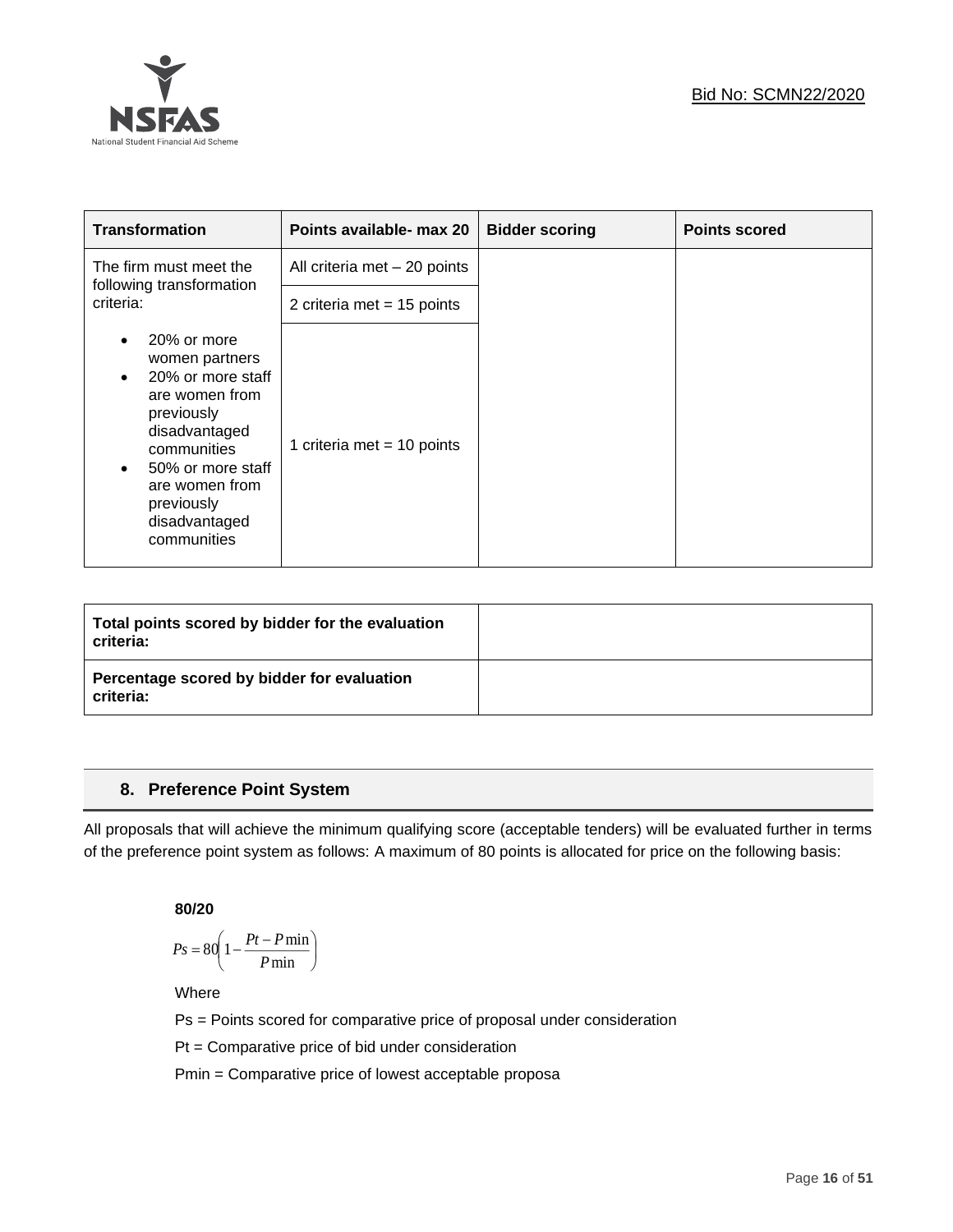

# **1. Declaration of Interest**

This declaration will be used by institutions to ensure that when goods and services are being procured, all reasonable steps are taken to combat the abuse of the supply chain management system.

The bid of any bidder may be disregarded if that bidder, or any of its directors have:

- A. abused the NSFAS's supply chain management system;
- B. committed fraud or any other improper conduct in relation to such system; or
- C. failed to perform on any previous contract.

**In order to give effect to the above, the following questionnaire must be completed and submitted with the bid**.

| The following particulars must be furnished: |                                                                                          |  |
|----------------------------------------------|------------------------------------------------------------------------------------------|--|
| 2.1                                          | Full Name of bidder or his or her representative:                                        |  |
|                                              |                                                                                          |  |
| 2.2                                          | <b>Identity Number:</b>                                                                  |  |
|                                              |                                                                                          |  |
| 2.3                                          | Position occupied in the Company (director, trustee, shareholder <sup>2</sup> , member): |  |
|                                              |                                                                                          |  |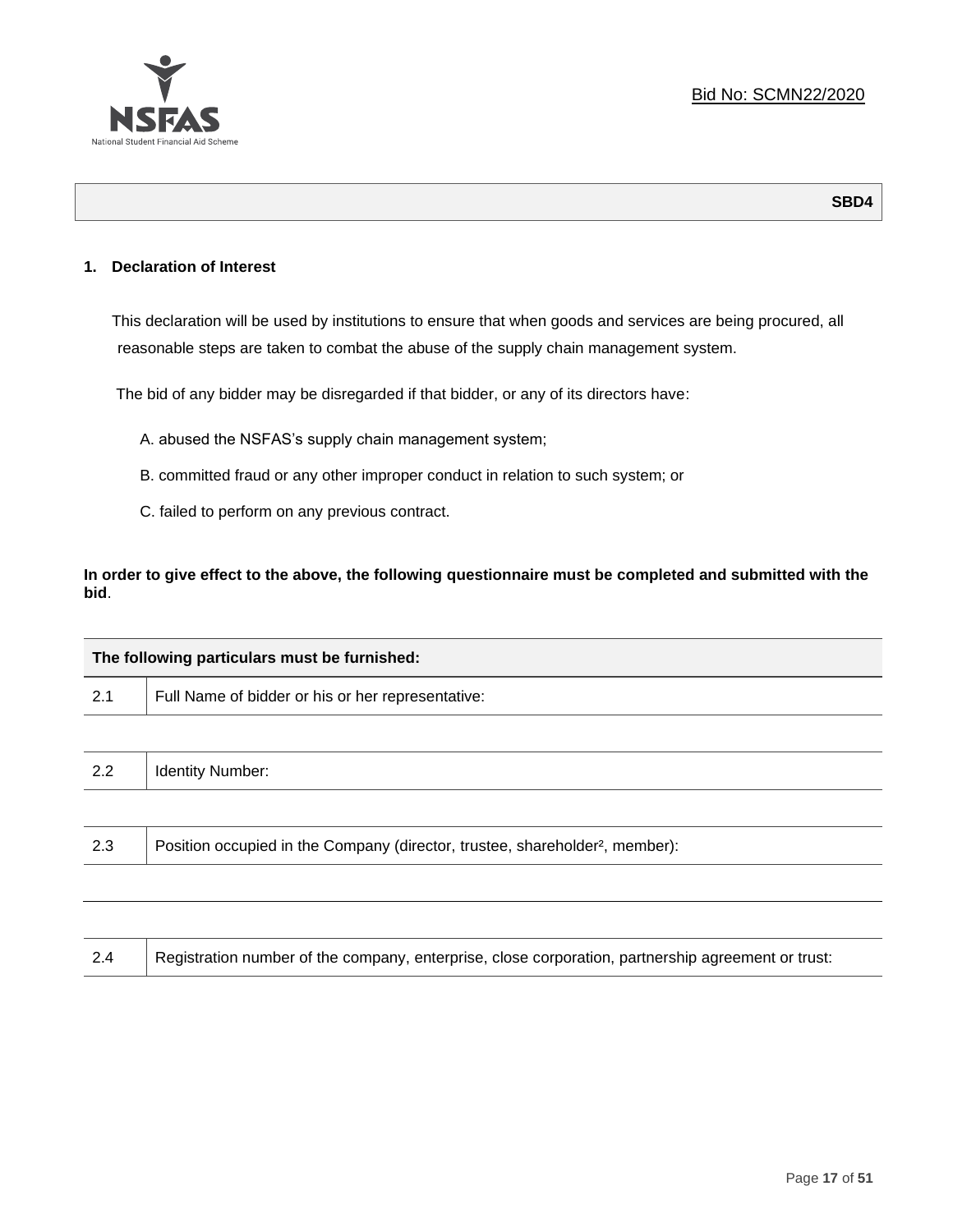

| っょ  |                       |
|-----|-----------------------|
| ن ک | Tax Reference Number: |
|     |                       |

| 2.6 | VAT Registration Number: |
|-----|--------------------------|
|-----|--------------------------|

| 2.6.1  | The names of all directors / trustees / shareholders / members, their individual identity numbers, tax<br>reference numbers and, if applicable, employee / PESAL numbers must be indicated in paragraph 3<br>below. |     |  |
|--------|---------------------------------------------------------------------------------------------------------------------------------------------------------------------------------------------------------------------|-----|--|
| 2.7    | Are you or any person connected with the bidder presently employed by the state?                                                                                                                                    |     |  |
|        | Yes                                                                                                                                                                                                                 | No. |  |
| 2.7.2. | If yes, furnish the following particulars:                                                                                                                                                                          |     |  |
|        | Name of person / director / trustee / shareholder/ member:                                                                                                                                                          |     |  |

| Name of state institution at which you or the person connected to the bidder is employed: |
|-------------------------------------------------------------------------------------------|
|                                                                                           |

Position occupied in the state institution:

# "State" means

┱

- (a) Any national or provincial department, national or provincial public entity or constitutional institution within the meaning of the Public Finance Management Act, 1999 (Act No 1 of 1999);
- (b) Any municipality or municipal entity;
- (c) Provincial legislature;
- (d) National Assembly or the National Council of Provinces;
- (e) Parliament.

"Shareholder" means a person who owns shares in the company and is actively involved in the management of the enterprise or business and exercises control over the enterprise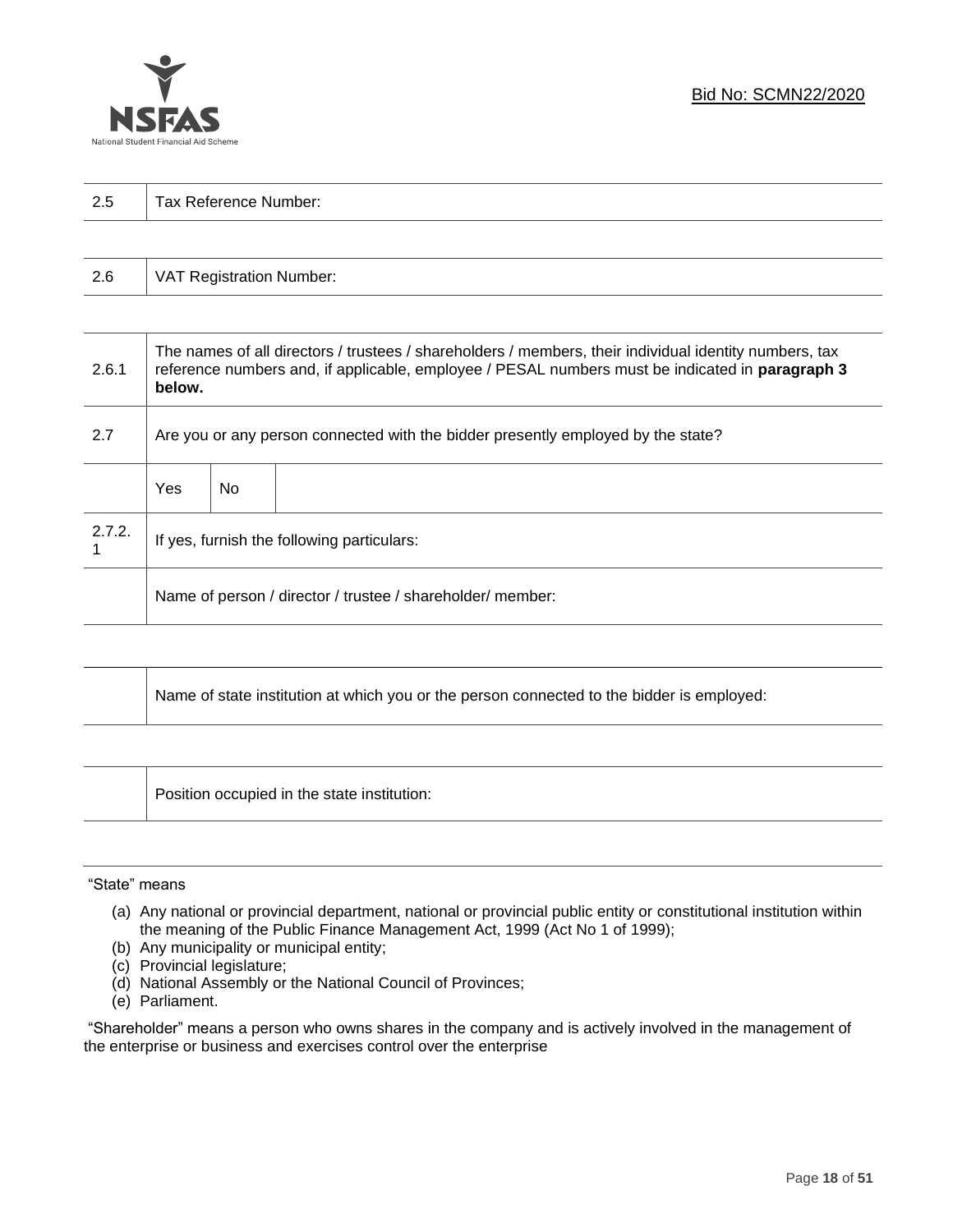

|             | Any other particulars:                                                                                                                                                                                                                           |                                                                     |                                                                                                                                                                                  |  |  |
|-------------|--------------------------------------------------------------------------------------------------------------------------------------------------------------------------------------------------------------------------------------------------|---------------------------------------------------------------------|----------------------------------------------------------------------------------------------------------------------------------------------------------------------------------|--|--|
| 2.7.2       | If you are presently employed by the state, did you obtain the appropriate authority to undertake<br>remunerative work outside employment in the public sector?                                                                                  |                                                                     |                                                                                                                                                                                  |  |  |
|             | Yes                                                                                                                                                                                                                                              | No                                                                  |                                                                                                                                                                                  |  |  |
|             |                                                                                                                                                                                                                                                  | If yes, did you attach proof of such authority to the bid document? |                                                                                                                                                                                  |  |  |
| 2.7.2.<br>1 | Note: Failure to submit proof of such authority, where applicable, may result in the disqualification of the<br>bid.                                                                                                                             |                                                                     |                                                                                                                                                                                  |  |  |
|             | Yes                                                                                                                                                                                                                                              | No                                                                  |                                                                                                                                                                                  |  |  |
| 2.7.2.<br>2 |                                                                                                                                                                                                                                                  |                                                                     | If no, furnish reasons for non-submission of such proof:                                                                                                                         |  |  |
| 2.8         |                                                                                                                                                                                                                                                  |                                                                     | Did you or your spouse, or any of the company's directors / trustees / shareholders / members or their<br>spouses conduct business with the state in the previous twelve months? |  |  |
|             | Yes                                                                                                                                                                                                                                              | No                                                                  |                                                                                                                                                                                  |  |  |
| 2.8.1       | If so, furnish particulars:                                                                                                                                                                                                                      |                                                                     |                                                                                                                                                                                  |  |  |
| 2.9         | Do you, or any person connected with the bidder, have any relationship (family, friend, other) with a<br>person employed by the state and who may be involved with the evaluation and or adjudication of this<br>bid?                            |                                                                     |                                                                                                                                                                                  |  |  |
|             | Yes                                                                                                                                                                                                                                              | No                                                                  |                                                                                                                                                                                  |  |  |
| 2.9.1       | If so, furnish particulars:                                                                                                                                                                                                                      |                                                                     |                                                                                                                                                                                  |  |  |
| 2.10        | Are you, or any person connected with the bidder, aware of any relationship (family, friend, other)<br>between any other bidder and any person employed by the state who may be involved with the<br>evaluation and or adjudication of this bid? |                                                                     |                                                                                                                                                                                  |  |  |
|             | Yes                                                                                                                                                                                                                                              | No                                                                  |                                                                                                                                                                                  |  |  |
| 2.10.1      | If so, furnish particulars:                                                                                                                                                                                                                      |                                                                     |                                                                                                                                                                                  |  |  |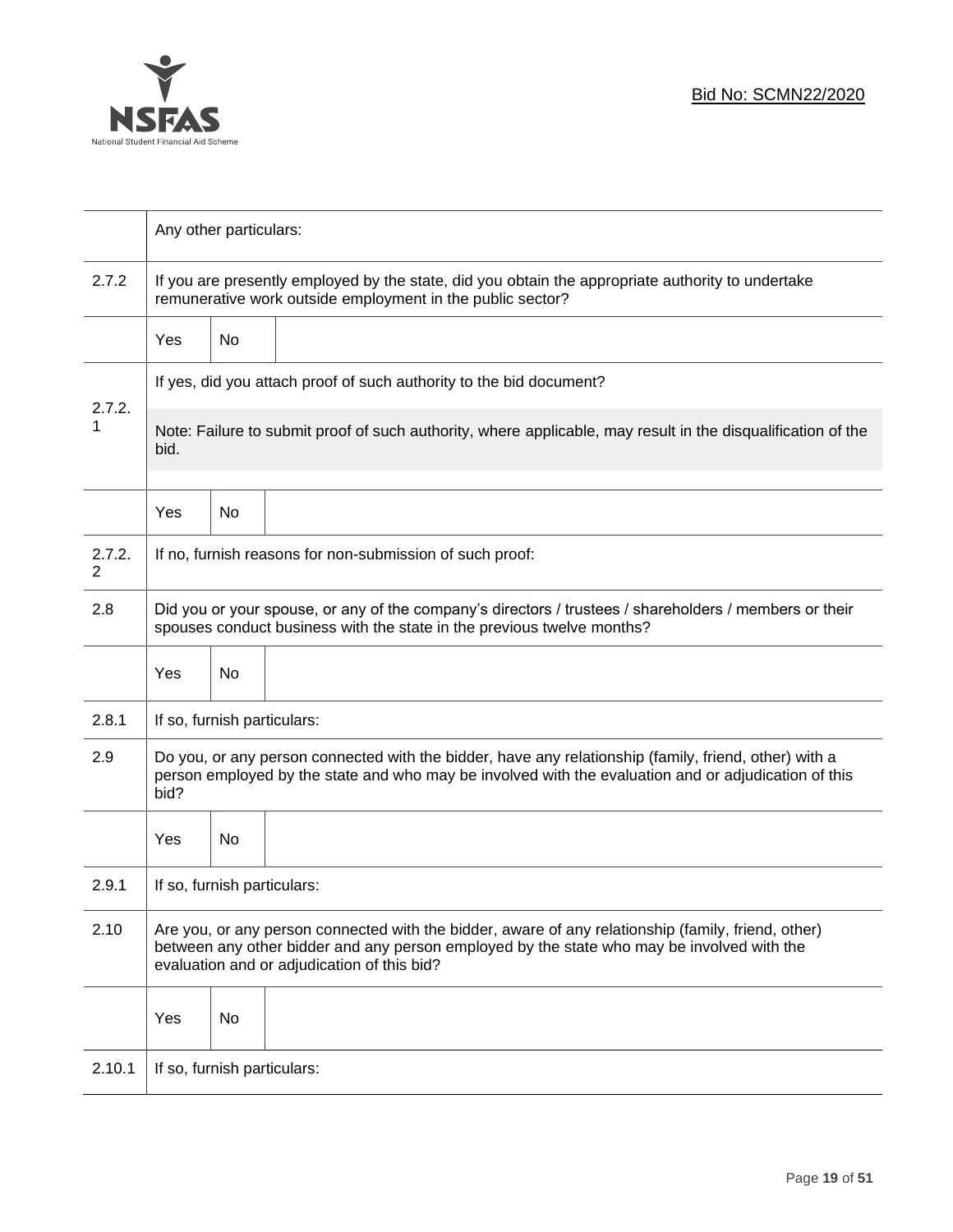

| 2.11   | Do you or any of the directors / trustees / shareholders / members of the company have any interest in<br>any other related companies whether or not they are bidding for this contract? |    |  |
|--------|------------------------------------------------------------------------------------------------------------------------------------------------------------------------------------------|----|--|
|        | Yes                                                                                                                                                                                      | No |  |
| 2.11.1 | If so, furnish particulars:                                                                                                                                                              |    |  |

# **Full details of directors / trustees / members / shareholders**.

| <b>Full Name</b> | <b>Identity Number</b> | Personal Income Tax<br>Reference Number | State Employee Number /<br>PERSEL Number |
|------------------|------------------------|-----------------------------------------|------------------------------------------|
|                  |                        |                                         |                                          |
|                  |                        |                                         |                                          |
|                  |                        |                                         |                                          |
|                  |                        |                                         |                                          |
|                  |                        |                                         |                                          |
|                  |                        |                                         |                                          |
|                  |                        |                                         |                                          |
|                  |                        |                                         |                                          |
|                  |                        |                                         |                                          |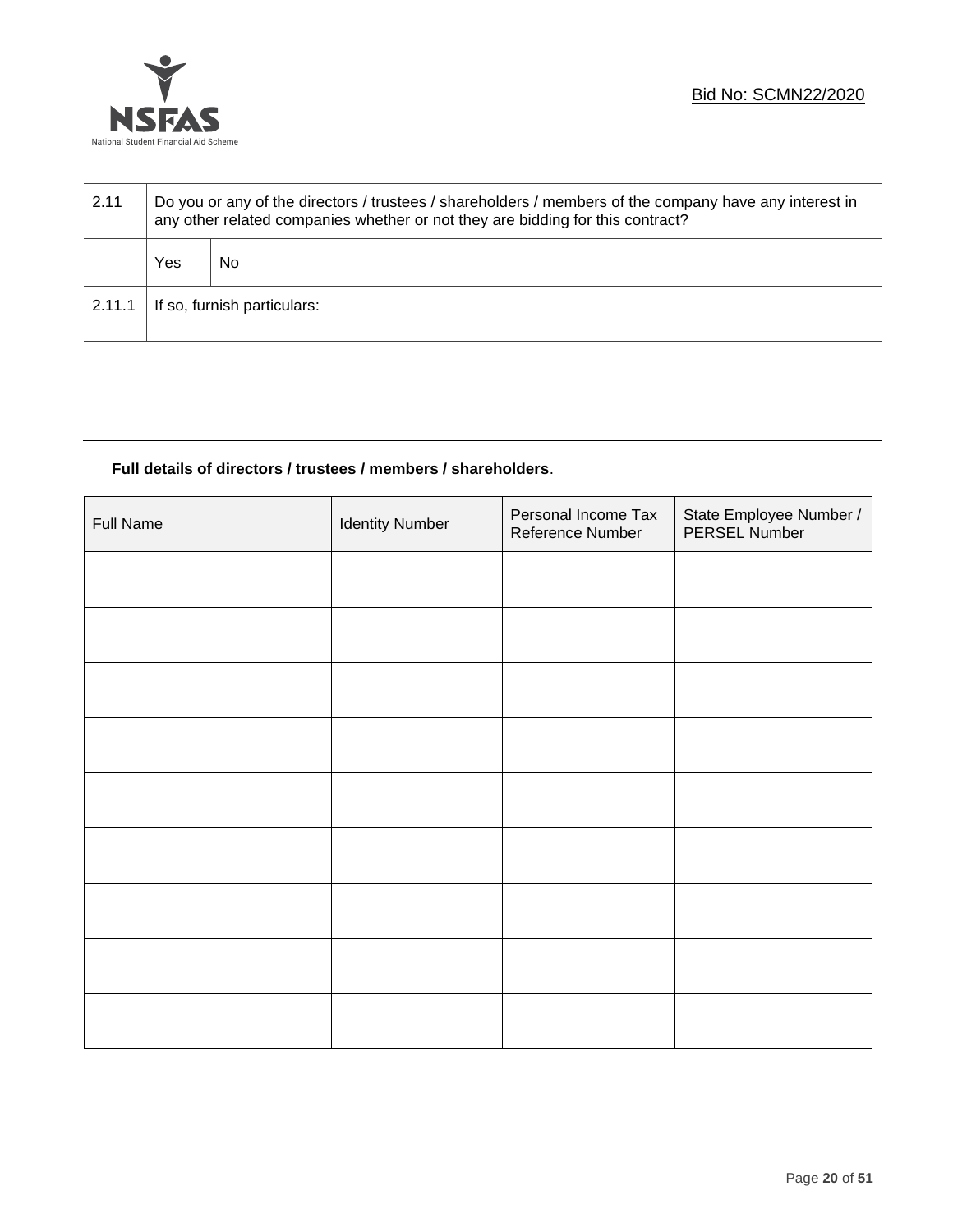

# **Declaration**

I, the undersigned (NAME)………………………………………………………………………

Certify that the information furnished in paragraphs 2 and 3 above is correct. I accept that the state may reject the bid or act against me should this declaration prove to be false.

| <b>Signature</b> | <b>Date</b>    |
|------------------|----------------|
|                  |                |
| <b>Position</b>  | Name of bidder |
|                  |                |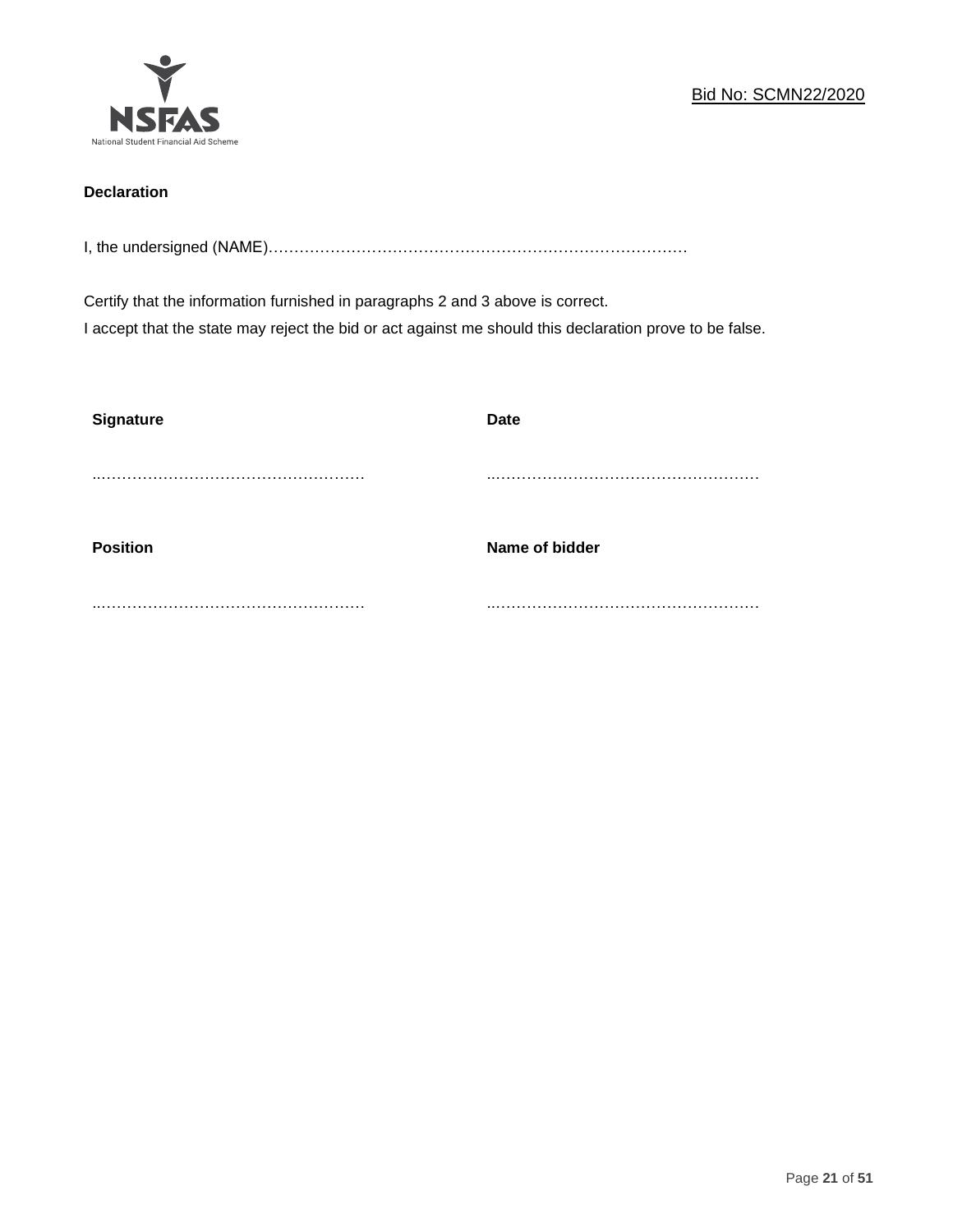

# **Declaration of bidder's past Supply Chain Management practices**

**SBD 8**

This declaration will be used by institutions to ensure that when goods and services are being procured, all reasonable steps are taken to combat the abuse of the supply chain management system.

The bid of any bidder may be disregarded if that bidder, or any of its directors have -

- (a) abused the institution's supply chain management system.
- (b) committed fraud or any other improper conduct in relation to such system; or
- (c) failed to perform on any previous contract.

In order to give effect to the above, **the following questionnaire must be completed and submitted with the bid.**

**The following particulars must be furnished:**

|      | Is the bidder or any of its directors listed on the National Treasury's Database of Restricted Suppliers as<br>companies or persons prohibited from doing business with the public sector?                                                                                                                                                                                                                        |                             |                                                                                                                                                                                                |  |
|------|-------------------------------------------------------------------------------------------------------------------------------------------------------------------------------------------------------------------------------------------------------------------------------------------------------------------------------------------------------------------------------------------------------------------|-----------------------------|------------------------------------------------------------------------------------------------------------------------------------------------------------------------------------------------|--|
| 1.1. | (Companies or persons who are listed on this Database were informed in writing of this restriction by the<br>Accounting Officer/Authority of the institution that imposed the restriction after the audi alteram partem<br>rule was applied).                                                                                                                                                                     |                             |                                                                                                                                                                                                |  |
|      | The                                                                                                                                                                                                                                                                                                                                                                                                               |                             | Database of Restricted Suppliers now resides on the National Treasury's<br>website<br>(http://www.treasury.gov.za) and can be accessed by clicking on its link at the bottom of the home page. |  |
|      | Yes                                                                                                                                                                                                                                                                                                                                                                                                               | <b>No</b>                   |                                                                                                                                                                                                |  |
| 1.2. |                                                                                                                                                                                                                                                                                                                                                                                                                   | If so, furnish particulars: |                                                                                                                                                                                                |  |
| 1.3. | Is the bidder or any of its directors listed on the Register for Tender Defaulters in terms of section 29 of<br>Prevention<br>Combating<br>Corrupt<br>Activities<br>(No<br>and<br>of<br>Act<br>$12 \,$<br>2004)?<br>the<br>of<br>Register for Tender Defaulters can be accessed on the National Treasury's website<br>The<br>(http://www.treasury.gov.za) by clicking on its link at the bottom of the home page. |                             |                                                                                                                                                                                                |  |
|      | Yes                                                                                                                                                                                                                                                                                                                                                                                                               | No                          |                                                                                                                                                                                                |  |
| 1.4. | If so, furnish particulars:                                                                                                                                                                                                                                                                                                                                                                                       |                             |                                                                                                                                                                                                |  |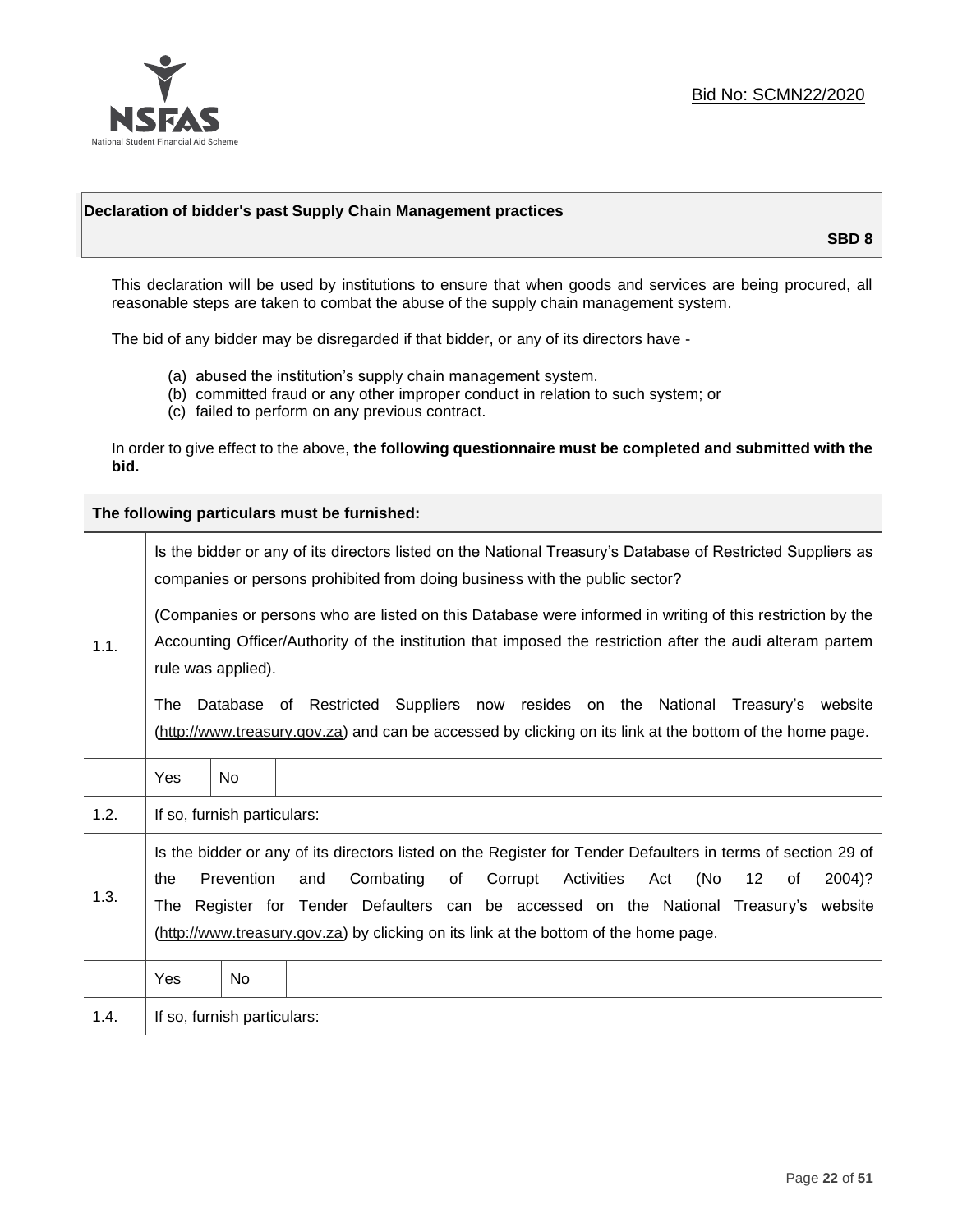

T

| 1.5. | Was the bidder or any of its directors convicted by a court of law (including a court outside of the<br>Republic of South Africa) for fraud or corruption during the past five years? |     |  |  |  |  |
|------|---------------------------------------------------------------------------------------------------------------------------------------------------------------------------------------|-----|--|--|--|--|
|      | Yes                                                                                                                                                                                   | No. |  |  |  |  |
| 1.6. | If so, furnish particulars:                                                                                                                                                           |     |  |  |  |  |
| 1.7. | Was any contract between the bidder and any organ of state terminated during the past five years on<br>account of failure to perform on or comply with the contract?                  |     |  |  |  |  |
|      | Yes<br>No.                                                                                                                                                                            |     |  |  |  |  |
| 1.8. | If so, furnish particulars:                                                                                                                                                           |     |  |  |  |  |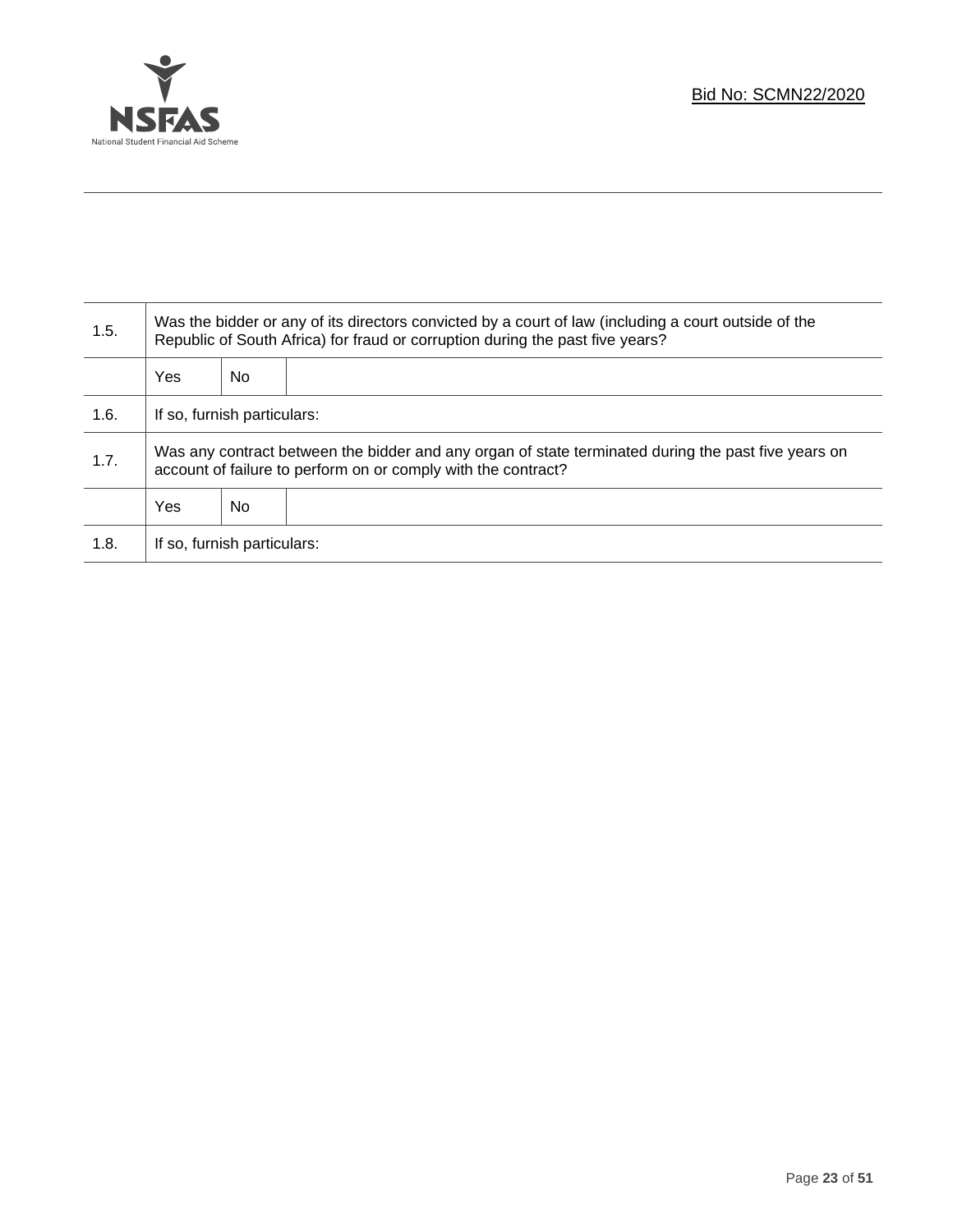

# **Declaration**

I, the undersigned (NAME)………………………………………………………………………

Certify that the information furnished on the declaration from is true and correct.

I accept that, in addition to cancellation of a contract, action may be taken against me should this declaration provide to be false.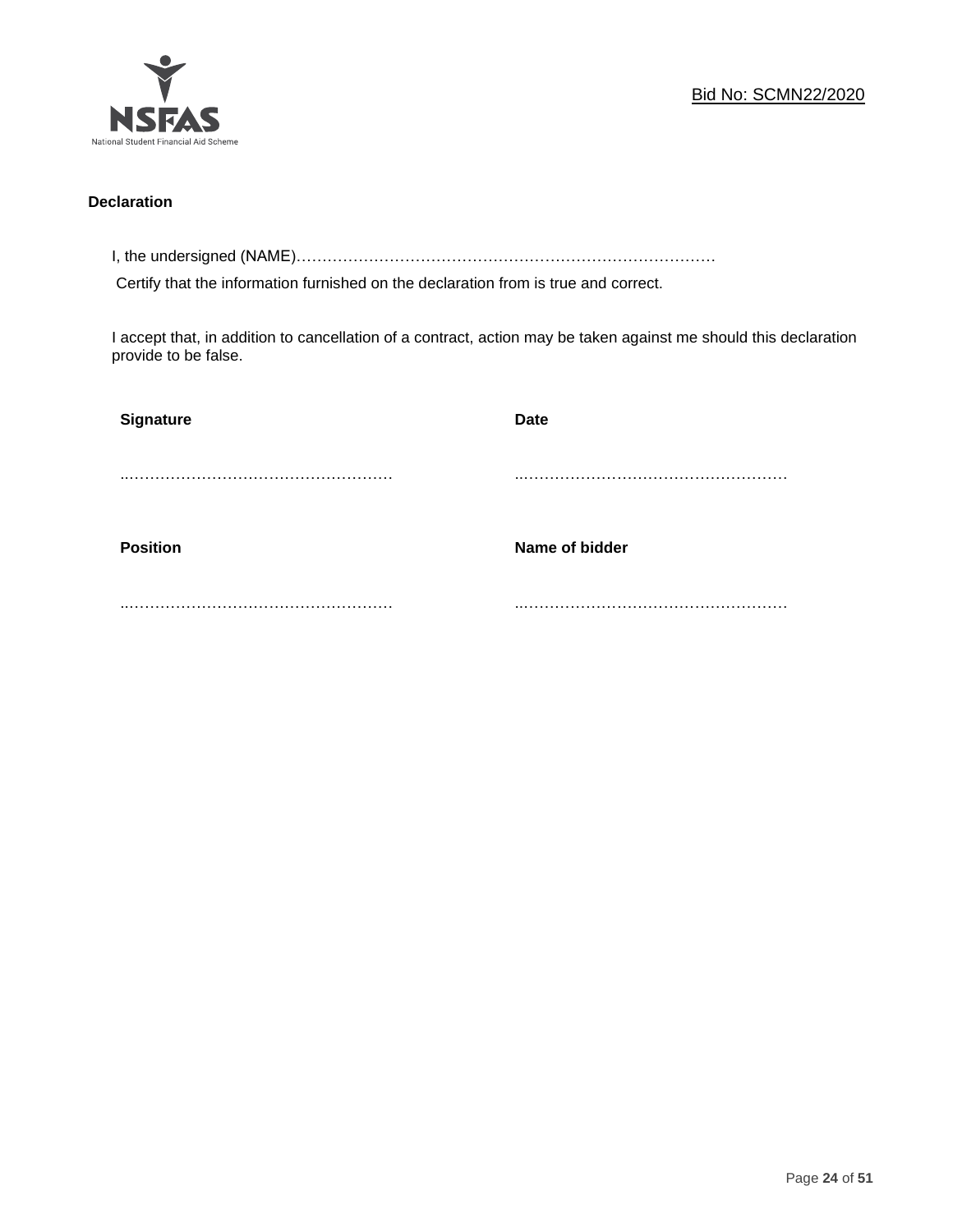# **SBD 9**

# **CERTIFICATE OF INDEPENDENT BID DETERMINATION**

I, the undersigned, in submitting the accompanying bid in response to the invitation for the bid made by: NSFAS

(Name of Institution)

Do hereby make the following statements that I certify to be true and complete in every respect:

| I certify, on behalf of: |  |
|--------------------------|--|
| (Name of Bidder)         |  |

- 1. I have read, and I understand the contents of this Certificate.
- 6.1.I understand that the accompanying bid will be disqualified if this Certificate is found not to be true and complete in every respect.
- 6.2.I am authorized by the bidder to sign this Certificate, and to submit the accompanying bid, on behalf of the bidder.
- 6.3.Each person whose signature appears on the accompanying bid has been authorized by the bidder to determine the terms of, and to sign the bid, on behalf of the bidder.
- 6.4.For the purposes of this Certificate and the accompanying bid, I understand that the word "competitor" shall include any individual or organization, other than the bidder, whether or not affiliated with the bidder, who:
	- 6.4.1.1.1. has been requested to submit a bid in response to this bid invitation.
	- 6.4.1.1.2. could potentially submit a bid in response to this bid invitation, based on their qualifications,
	- 6.4.1.1.3. Abilities or experience.
- 6.10. Provides the same goods and services as the bidder and/or is in the same line of business as the bidder.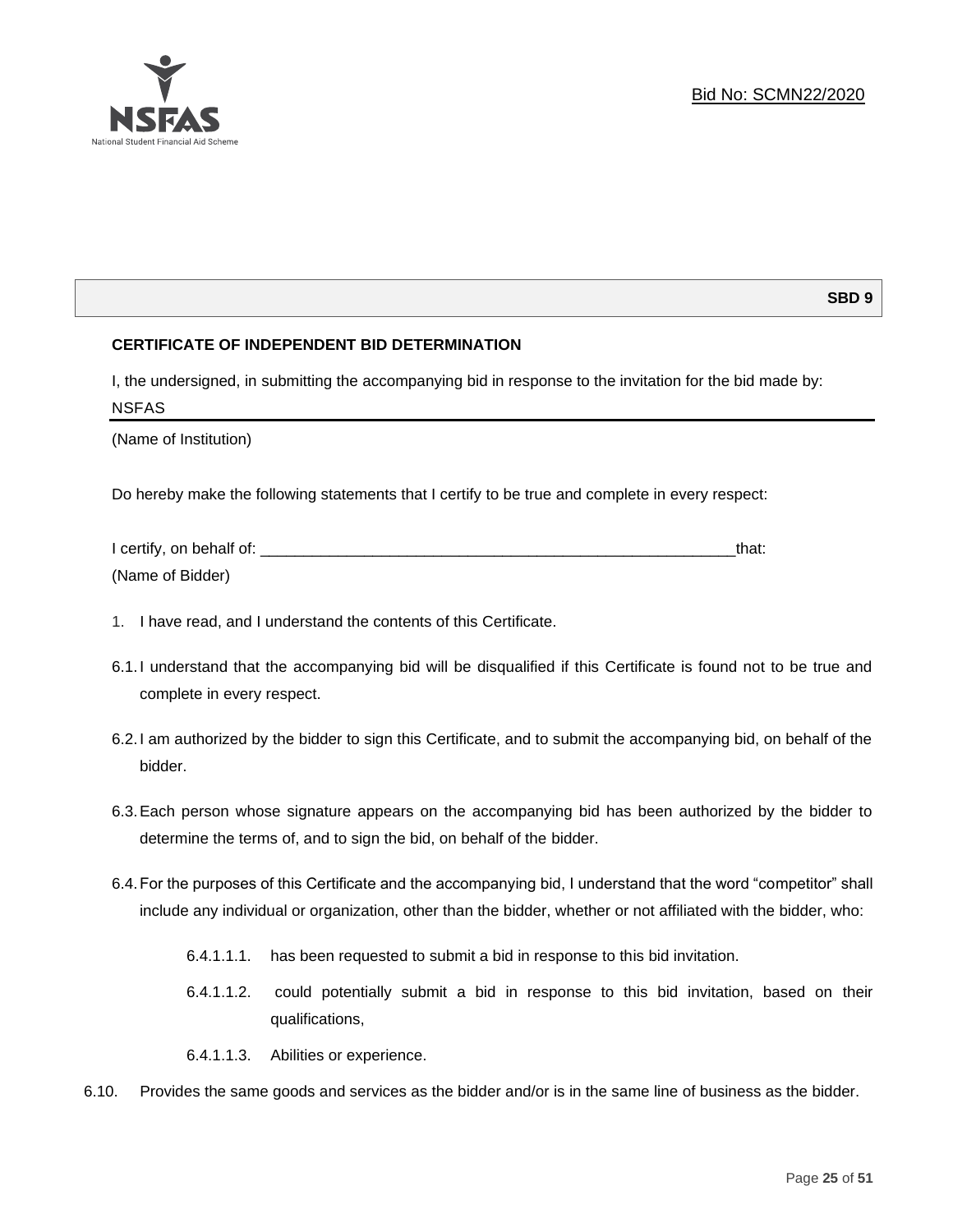

6.11. The bidder has arrived at the accompanying bid independently from, and without consultation, communication, agreement or arrangement with any competitor. However, communication between partners in a joint venture or consortium<sup>3</sup> will not be construed as collusive bidding.

<sup>3</sup> Joint venture or Consortium means an association of persons for the purpose of combining their expertise, property, capital, efforts, skill and knowledge in an activity for the execution of a contract.

- 6.12. In particular, without limiting the generality of paragraphs 6 above, there has been no consultation, communication, agreement or arrangement with any competitor regarding:
	- (a) prices
	- (b) geographical area where product or service will be rendered (market allocation)
	- (c) methods, factors or formulas used to calculate prices;
	- (d) the intention or decision to submit or not to submit, a bid;
	- (e) the submission of a bid which does not meet the specifications and conditions of the bid; or
	- (f) bidding with the intention not to win the bid.
- 6.13. In addition, there have been no consultations, communications, agreements or arrangements with any competitor regarding the quality, quantity, specifications and conditions or delivery particulars of the products or services to which this bid invitation relates.
- 6.14. The terms of the accompanying bid have not been, and will not be, disclosed by the bidder, directly or indirectly, to any competitor, prior to the date and time of the official bid opening or of the awarding of the contract.
- 6.15. I am aware that, in addition and without prejudice to any other remedy provided to combat any restrictive practices related to bids and contracts, bids that are suspicious will be reported to the Competition Commission for investigation and possible imposition of administrative penalties in terms of section 59 of the Competition Act No 89 of 1998 and or may be reported to the National Prosecuting Authority (NPA) for criminal investigation and or may be restricted from conducting business with the public sector for a period not exceeding ten (10) years in terms of the Prevention and Combating of Corrupt Activities Act No 12 of 2004 or any other applicable legislation.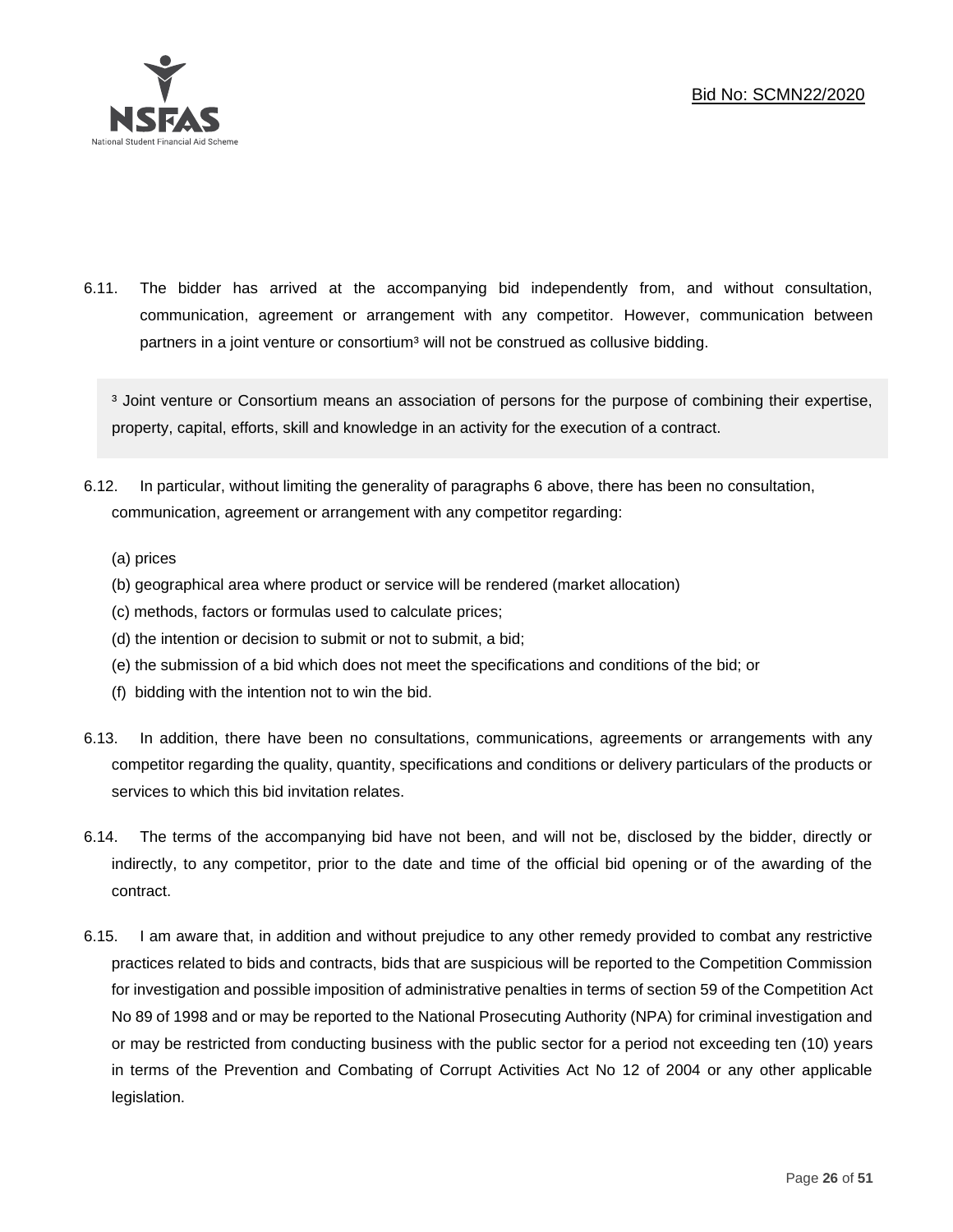

| Signature | Date           |
|-----------|----------------|
|           |                |
|           |                |
|           |                |
|           |                |
| Position  | Name of bidder |
|           |                |
|           |                |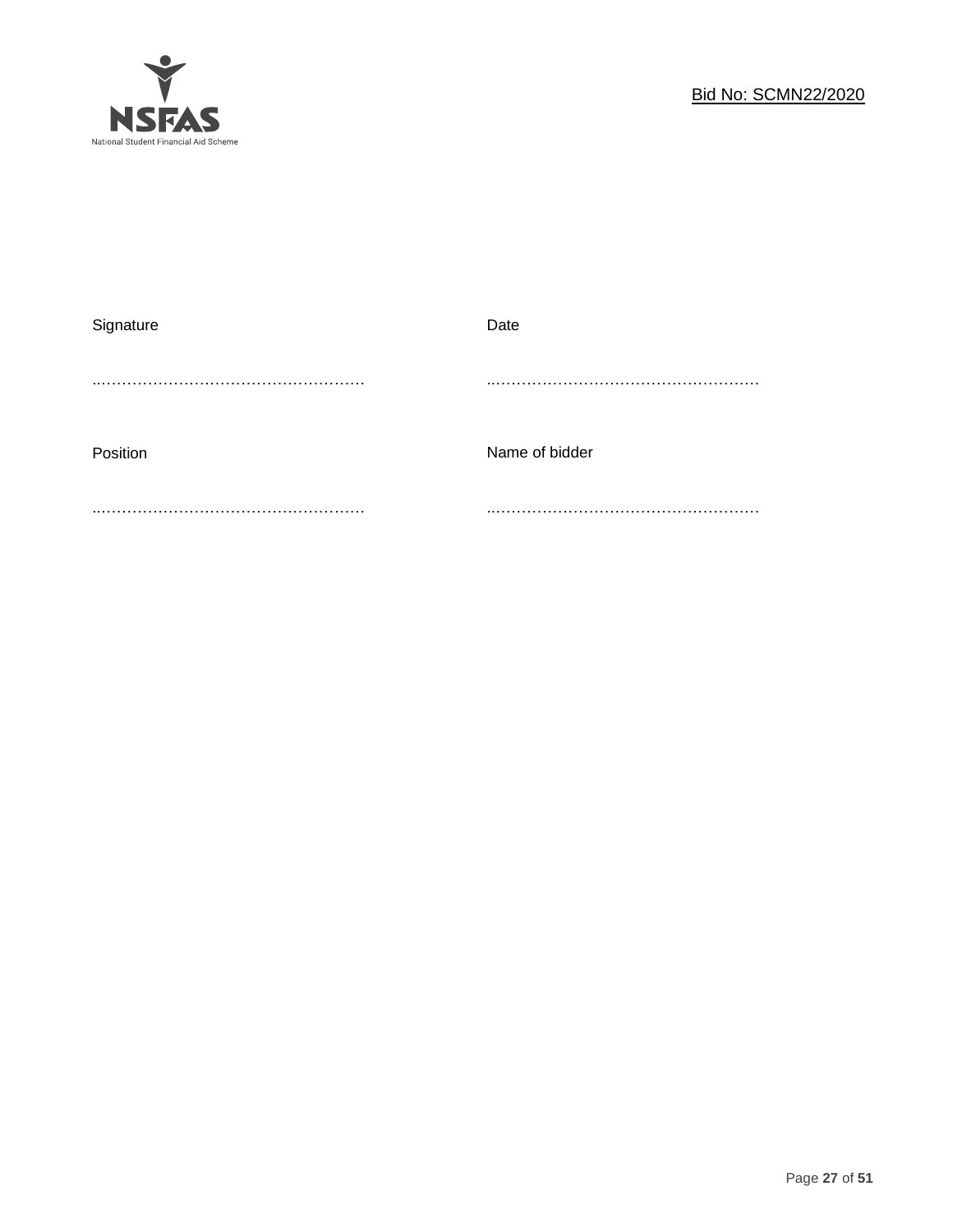

# **1. PREFERENCE POINTS CLAIM FORM IN TERMS OF THE PREFERENTIAL PROCUREMENT REGULATIONS 2017**

This preference form must form part of all bids invited. It contains general information and serves as a claim form for preference points for Broad-Based Black Economic Empowerment (B-BBEE) Status Level of Contribution

# **NB: BEFORE COMPLETING THIS FORM, BIDDERS MUST STUDY THE GENERAL CONDITIONS, DEFINITIONS AND DIRECTIVES APPLICABLE IN RESPECT OF B-BBEE, AS PRESCRIBED IN THE PREFERENTIAL PROCUREMENT REGULATIONS, 2017.**

# **1. GENERAL CONDITIONS**

- 1.1 The following preference point systems are applicable to all bid:
	- the 80/20 system for requirements with a Rand value of up to R50 000 000 (all applicable taxes included); and

1.2

a) The value of this bid is estimated not to exceed R50 000 000 (all applicable taxes included) and therefore the 80/20 Preference point system shall be applicable.

Points for this bid shall be awarded for:

- (a) Price; and
- (b) B-BBEE Status Level of Contributor.
- 1.3 The maximum points for this bid are allocated as follows:

|                                                   | <b>POINTS</b> |
|---------------------------------------------------|---------------|
| <b>PRICE</b>                                      | 80            |
| <b>B-BBEE STATUS LEVEL OF CONTRIBUTOR</b>         | 20            |
| Total points for Price and B-BBEE must not exceed | 100           |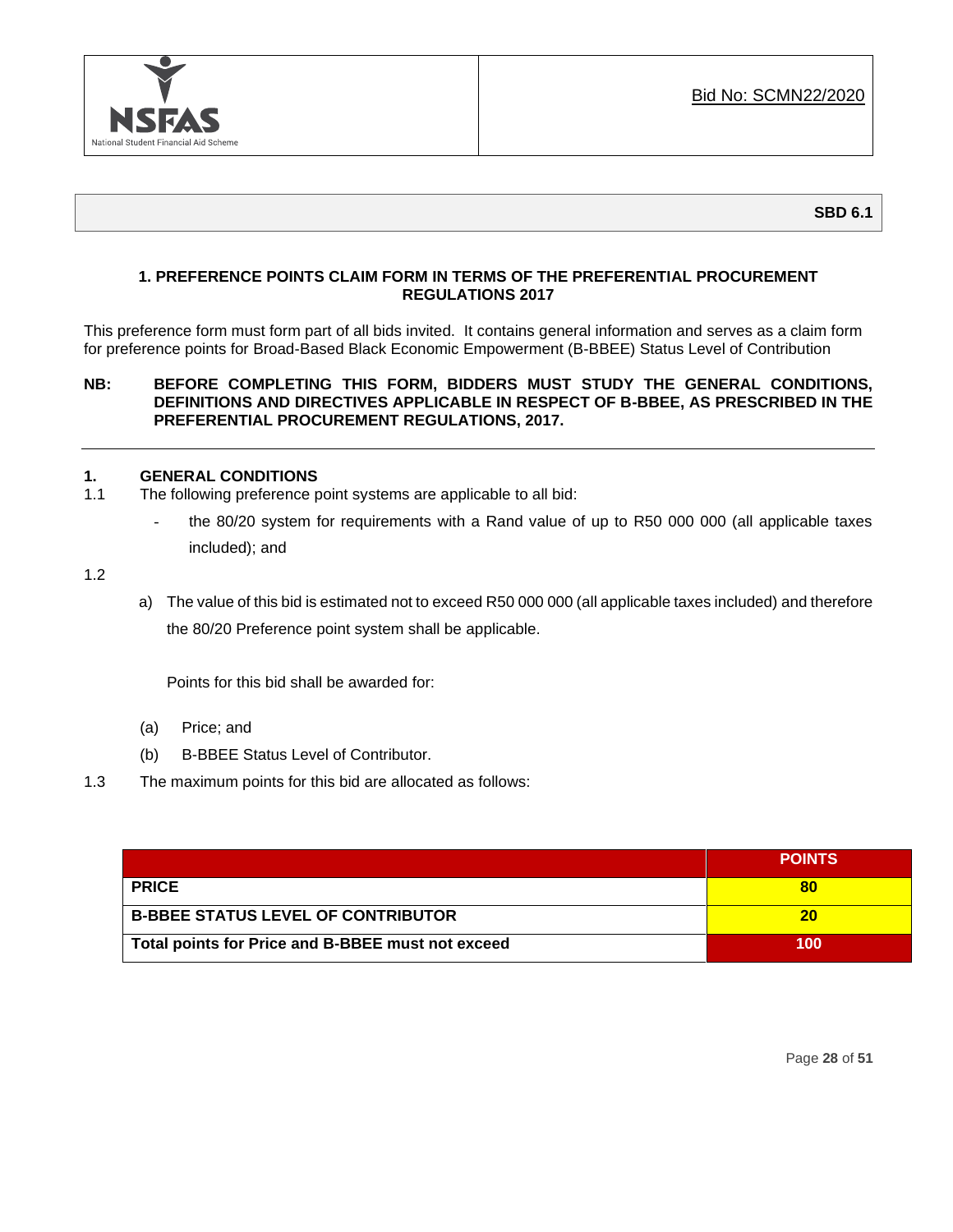

- 1.4 Failure on the part of a bidder to submit proof of B-BBEE Status level of contributor together with the bid, will be interpreted to mean that preference points for B-BBEE status level of contribution are not claimed.
- 1.5 The purchaser reserves the right to require of a bidder, either before a bid is adjudicated or at any time subsequently, to substantiate any claim in regard to preferences, in any manner required by the purchaser.

# **2. DEFINITIONS**

- (a) **"B-BBEE"** means broad-based black economic empowerment as defined in section 1 of the Broad-Based Black Economic Empowerment Act.
- (b) "**B-BBEE status level of contributor"** means the B-BBEE status of an entity in terms of a code of good practice on black economic empowerment, issued in terms of section 9(1) of the Broad-Based Black Economic Empowerment Act.
- (c) **"bid"** means a written offer in a prescribed or stipulated form in response to an invitation by an organ of state for the provision of goods or services, through price quotations, advertised competitive bidding processes or proposals.
- (d) **"Broad-Based Black Economic Empowerment Act"** means the Broad-Based Black Economic Empowerment Act, 2003 (Act No. 53 of 2003);
- **(e) "EME"** means an Exempted Micro Enterprise in terms of a code of good practice on black economic empowerment issued in terms of section 9 (1) of the Broad-Based Black Economic Empowerment Act.
- (f) **"functionality"** means the ability of a tenderer to provide goods or services in accordance with specifications as set out in the tender documents.
- (g) **"prices"** includes all applicable taxes less all unconditional discounts;
- (h) **"proof of B-BBEE status level of contributor"** means:
	- **1)** B-BBEE Status level certificate issued by an authorized body or person;
	- **2)** A sworn affidavit as prescribed by the B-BBEE Codes of Good Practice;
	- **3)** Any other requirement prescribed in terms of the B-BBEE Act;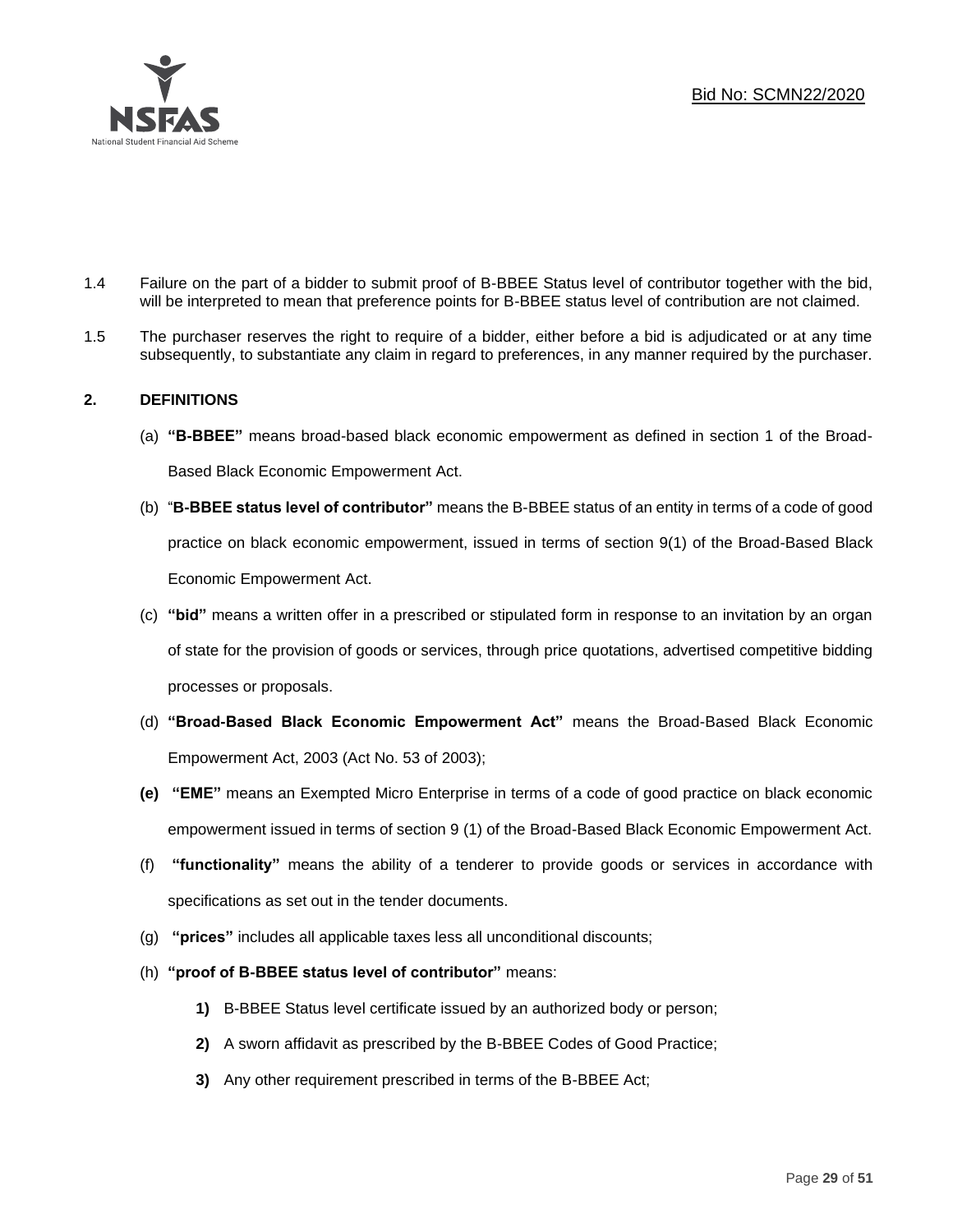

- (i) **"QSE"** means a qualifying small business enterprise in terms of a code of good practice on black economic empowerment issued in terms of section 9 (1) of the Broad-Based Black Economic Empowerment Act.
- *(j)* **"rand value"** means the total estimated value of a contract in Rand, calculated at the time of bid invitation, and includes all applicable taxes.

# **3. POINTS AWARDED FOR PRICE**

# 3.1 **THE 80/20 PREFERENCE POINT SYSTEMS**

A maximum of 80 points is allocated for price on the following basis:

**80/20**

$$
Ps = 80 \left( 1 - \frac{Pt - P \min}{P \min} \right)
$$

Where

Ps = Points scored for price of bid under consideration

l

Pt = Price of bid under consideration

Pmin = Price of lowest acceptable bid

# **4. POINTS AWARDED FOR B-BBEE STATUS LEVEL OF CONTRIBUTOR**

4.1 In terms of Regulation 6 (2) and 7 (2) of the Preferential Procurement Regulations, preference points must be awarded to a bidder for attaining the B-BBEE status level of contribution in accordance with the table below: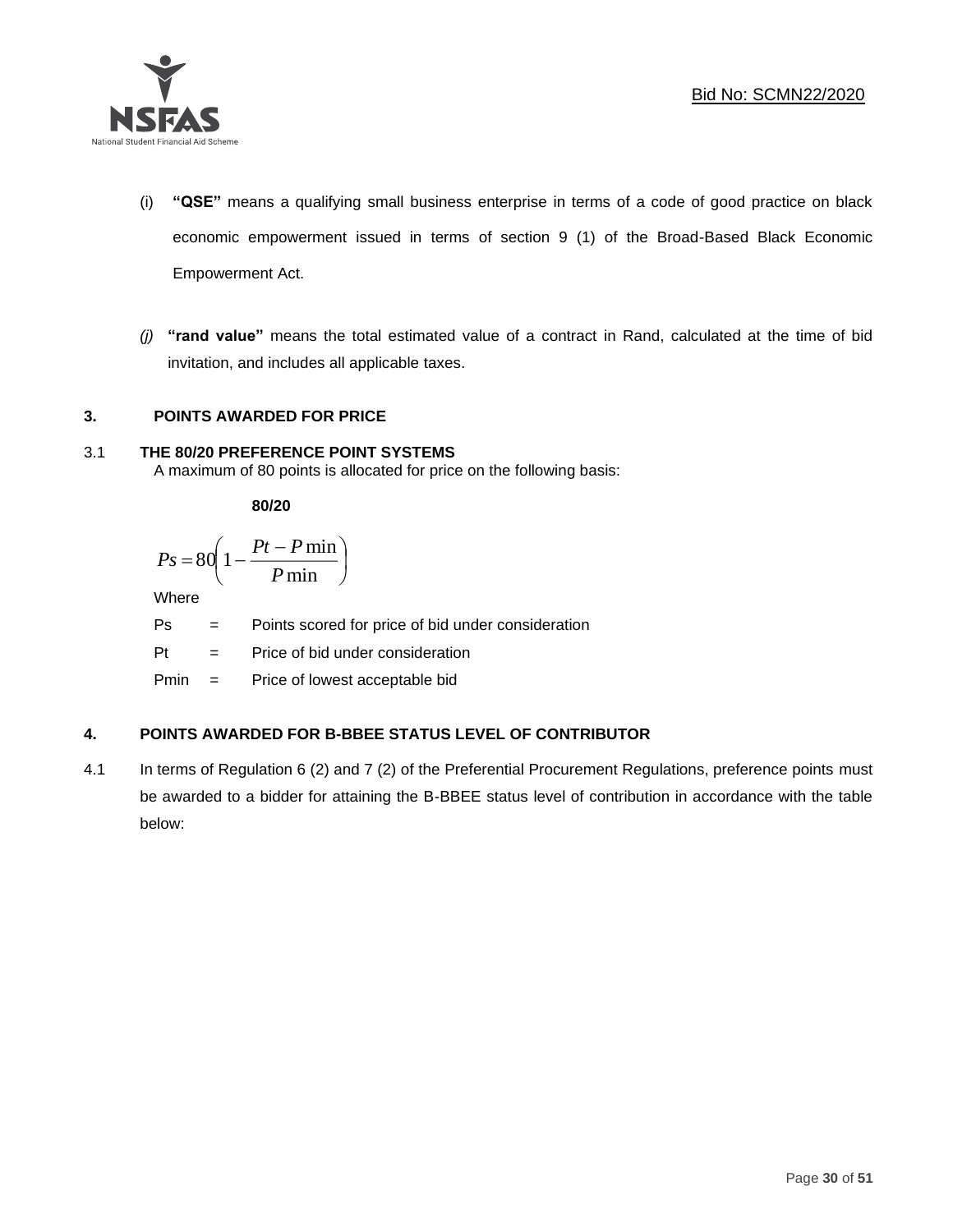

| <b>B-BBEE Status Level of</b><br><b>Contributor</b> | <b>Number of points</b><br>(90/10 system) | <b>Number of points</b><br>(80/20 system) |
|-----------------------------------------------------|-------------------------------------------|-------------------------------------------|
|                                                     | 10                                        | 20                                        |
| 2                                                   | 9                                         | 18                                        |
| 3                                                   | 6                                         | 14                                        |
|                                                     | 5                                         | 12                                        |
| 5                                                   |                                           | 8                                         |
| 6                                                   | 3                                         | 6                                         |
|                                                     |                                           |                                           |
| 8                                                   |                                           |                                           |
| Non-compliant contributor                           |                                           |                                           |

# **5. BID DECLARATION**

5.1 Bidders who claim points in respect of B-BBEE Status Level of Contribution must complete the following:

# **6. B-BBEE STATUS LEVEL OF CONTRIBUTOR CLAIMED IN TERMS OF PARAGRAPHS 1.4 AND 4.1**

6.1 B-BBEE Status Level of Contributor: = ……… (maximum of 20 points)

(Points claimed in respect of paragraph 7.1 must be in accordance with the table reflected in paragraph

4.1 and must be substantiated by relevant proof of B-BBEE status level of contributor.

# **7. SUB-CONTRACTING**

7.1 Will any portion of the contract be sub-contracted?

# (*Tick applicable box*)



7.1.1 If yes, indicate:

- i) What percentage of the contract will be subcontracted............…………….…………%
- ii) The name of the sub-contractor…………………………………………………………...
- iii) The B-BBEE status level of the sub-contractor......................................……………...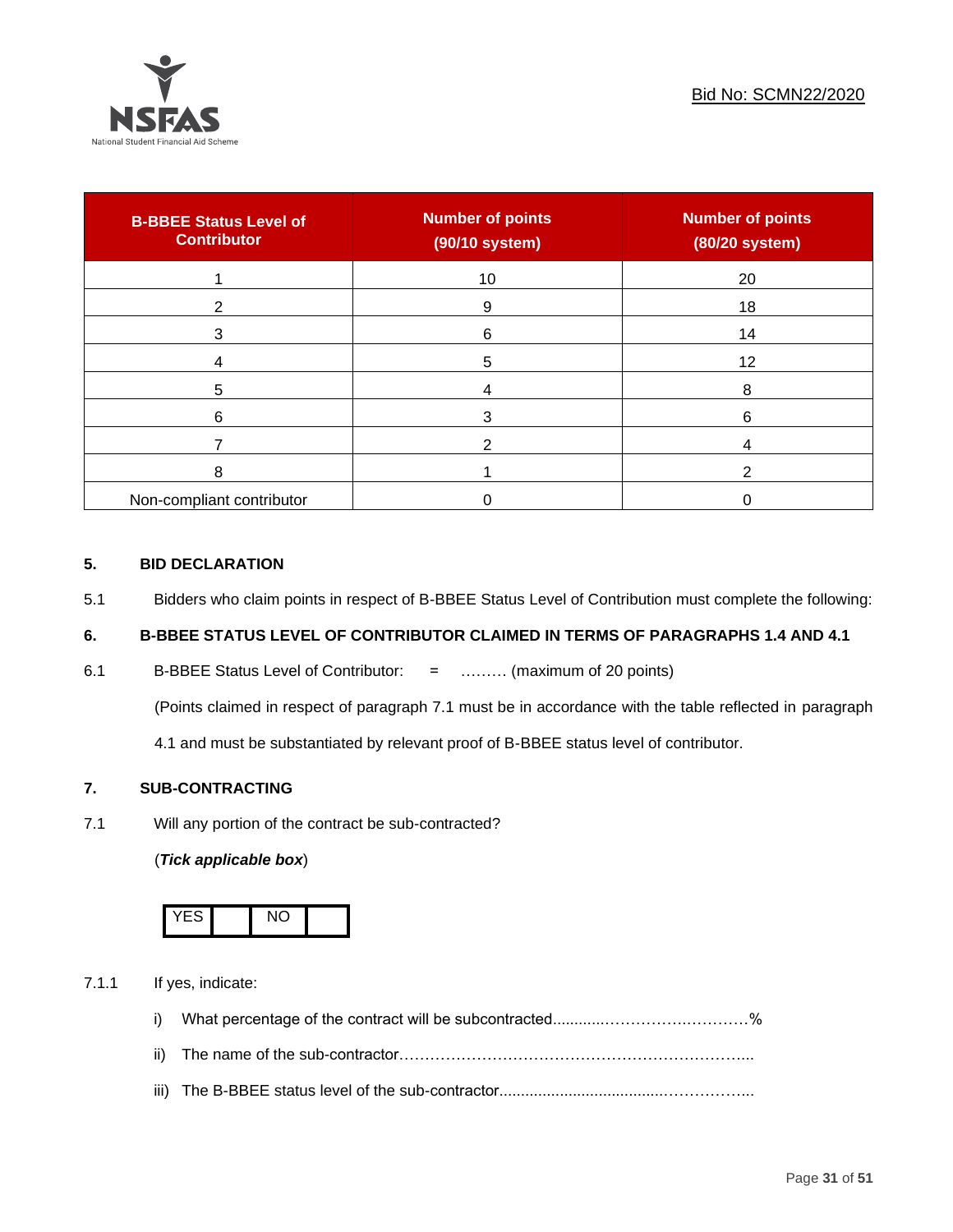

iv) Whether the sub-contractor is an EME or QSE

# *(Tick applicable box*)



v) Specify, by ticking the appropriate box, if subcontracting with an enterprise in terms of Preferential

Procurement Regulations,2017:

| Designated Group: An EME or QSE which is at last 51% owned by:    | <b>EME</b> | <b>QSE</b> |
|-------------------------------------------------------------------|------------|------------|
|                                                                   | $\sqrt{ }$ | V          |
| <b>Black people</b>                                               |            |            |
| Black people who are youth                                        |            |            |
| Black people who are women                                        |            |            |
| Black people with disabilities                                    |            |            |
| Black people living in rural or underdeveloped areas or townships |            |            |
| Cooperative owned by black people                                 |            |            |
| Black people who are military veterans                            |            |            |
| <b>OR</b>                                                         |            |            |
| Any EME                                                           |            |            |
| Any QSE                                                           |            |            |

# 8. **DECLARATION WITH REGARD TO COMPANY/FIRM**

- 8.1 Name of company/firm………………………………………………………………………….
- 8.2 VAT registration number…………………………………….…………………………………
- 8.3 Company registration number…………….……………………….…………………………….

# 8.4 TYPE OF COMPANY/ FIRM

- D Partnership/Joint Venture / Consortium
- □ One-person business/sole propriety
- D Close corporation
- D Company
- (Pty) Limited

[TICK APPLICABLE BOX]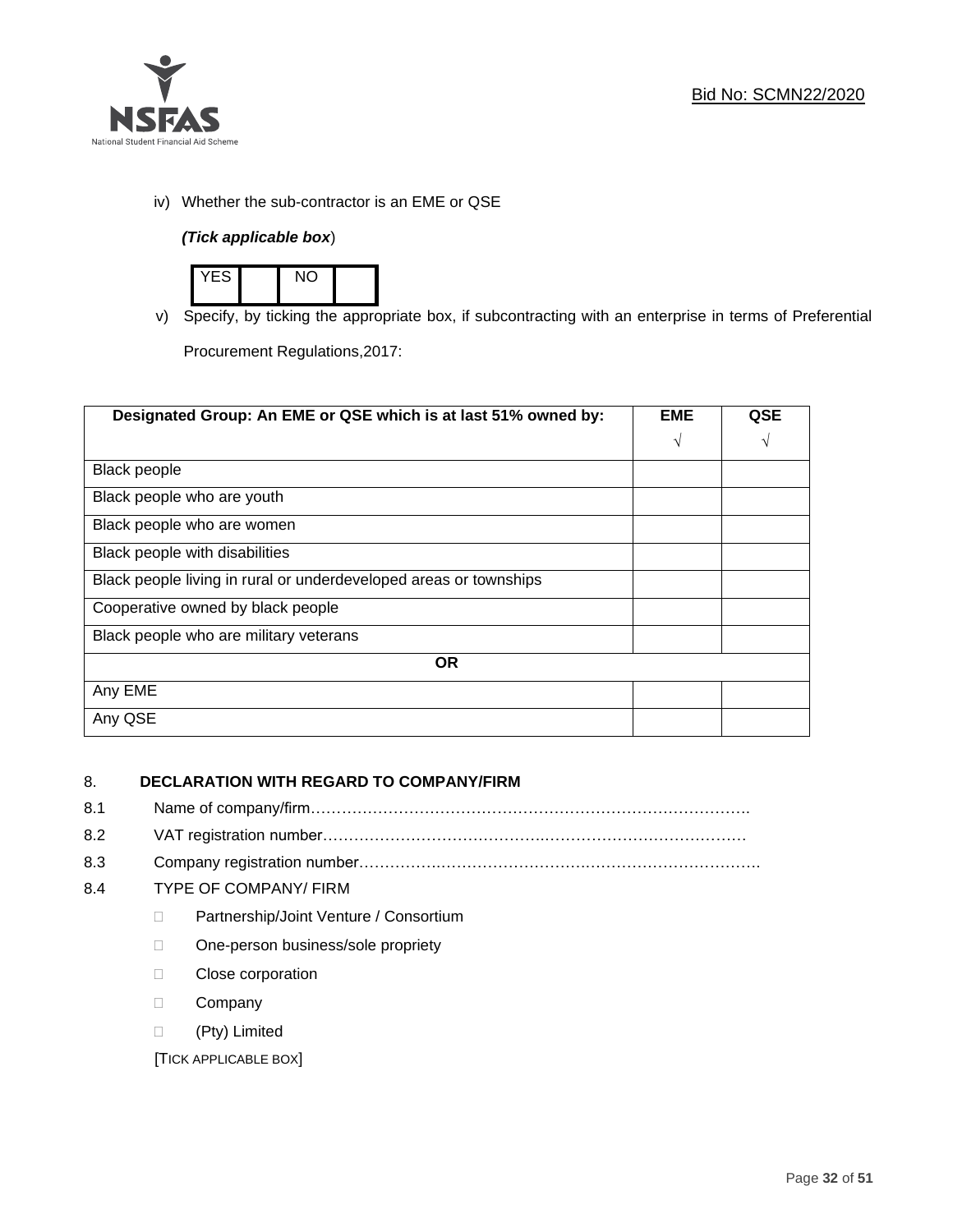

| 8.5 |                                                                                                           | DESCRIBE PRINCIPAL BUSINESS ACTIVITIES                                                                       |  |  |  |  |
|-----|-----------------------------------------------------------------------------------------------------------|--------------------------------------------------------------------------------------------------------------|--|--|--|--|
|     |                                                                                                           |                                                                                                              |  |  |  |  |
|     |                                                                                                           |                                                                                                              |  |  |  |  |
| 8.6 |                                                                                                           | <b>COMPANY CLASSIFICATION</b>                                                                                |  |  |  |  |
|     | $\Box$                                                                                                    | Manufacturer                                                                                                 |  |  |  |  |
|     | Ц                                                                                                         | Supplier                                                                                                     |  |  |  |  |
|     | □                                                                                                         | Professional service provider                                                                                |  |  |  |  |
|     | □                                                                                                         | Other service providers, e.g. transporter, etc.                                                              |  |  |  |  |
|     | [TICK APPLICABLE BOX]                                                                                     |                                                                                                              |  |  |  |  |
| 8.7 |                                                                                                           |                                                                                                              |  |  |  |  |
| 8.8 |                                                                                                           | I/we, the undersigned, who is / are duly authorised to do so on behalf of the company/firm, certify that the |  |  |  |  |
|     | points claimed, based on the B-BBE status level of contributor indicated in paragraphs 1.4 and 6.1 of the |                                                                                                              |  |  |  |  |
|     | foregoing certificates, qualifies the company/ firm for the preference(s) shown and I / we acknowledge    |                                                                                                              |  |  |  |  |
|     |                                                                                                           | that:                                                                                                        |  |  |  |  |
|     | The information furnished is true and correct.<br>i)                                                      |                                                                                                              |  |  |  |  |
|     | ii)                                                                                                       | The preference points claimed are in accordance with the General Conditions as indicated in                  |  |  |  |  |
|     |                                                                                                           | paragraph 1 of this form.                                                                                    |  |  |  |  |
|     | iii)                                                                                                      | In the event of a contract being awarded as a result of points claimed as shown in paragraphs 1.4 and        |  |  |  |  |
|     |                                                                                                           | 6.1, the contractor may be required to furnish documentary proof to the satisfaction of the purchaser        |  |  |  |  |
|     |                                                                                                           | that the claims are correct.                                                                                 |  |  |  |  |
|     | iv)                                                                                                       | If the B-BBEE status level of contributor has been claimed or obtained on a fraudulent basis or any of       |  |  |  |  |
|     |                                                                                                           | the conditions of contract have not been fulfilled, the purchaser may, in addition to any other remedy       |  |  |  |  |
|     |                                                                                                           | it may have -                                                                                                |  |  |  |  |
|     |                                                                                                           |                                                                                                              |  |  |  |  |

(a) disqualify the person from the bidding process.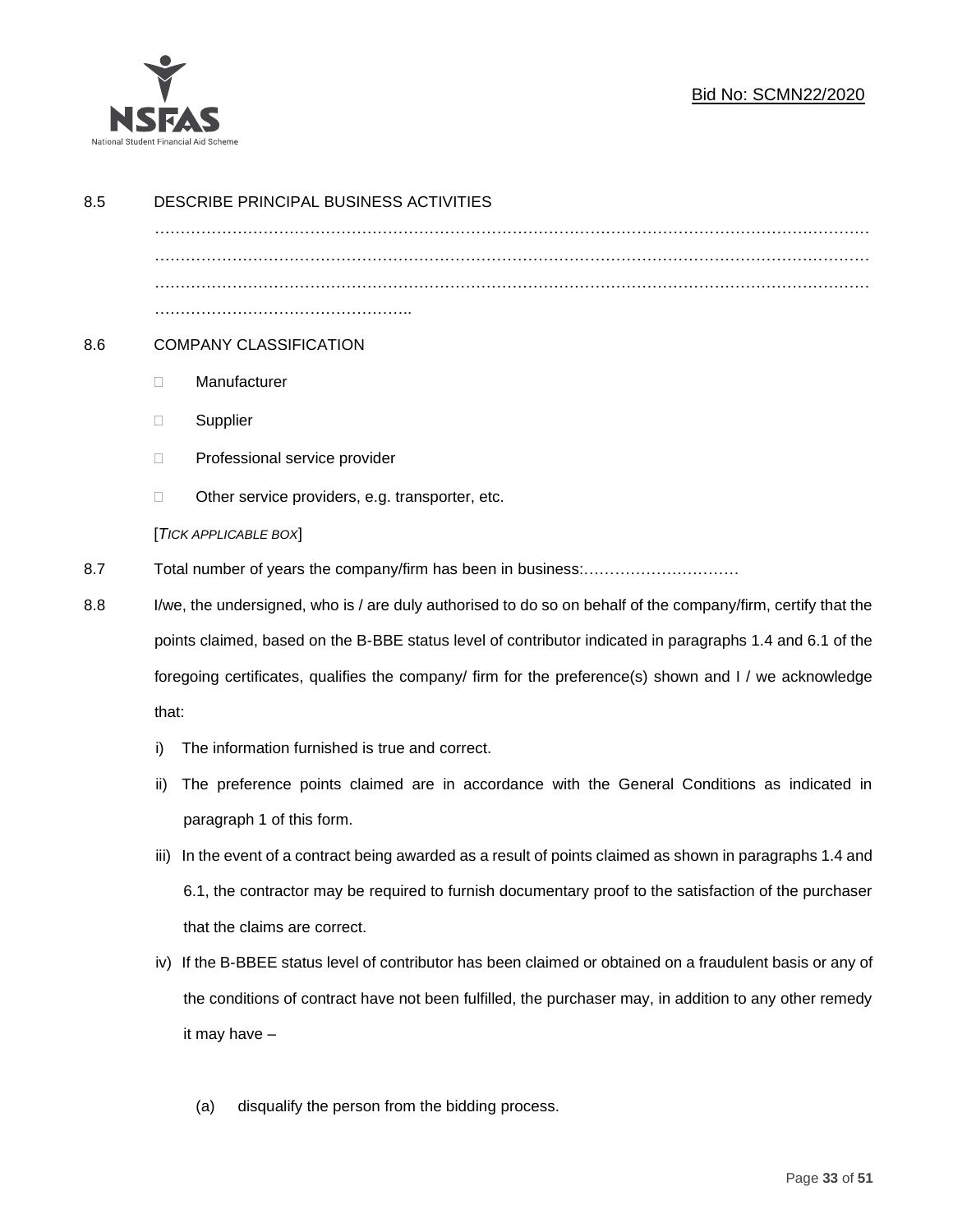

- (b) recover costs, losses or damages it has incurred or suffered as a result of that person's conduct.
- (c) cancel the contract and claim any damages which it has suffered as a result of having to make less favourable arrangements due to such cancellation.
- (d) recommend that the bidder or contractor, its shareholders and directors, or only the shareholders and directors who acted on a fraudulent basis, be restricted by the National Treasury from obtaining business from any organ of state for a period not exceeding 10 years, after the *audi alteram partem* (hear the other side) rule has been applied; and
- (e) forward the matter for criminal prosecution.

| <b>WITNESSES</b> |                            |
|------------------|----------------------------|
|                  | SIGNATURE(S) OF BIDDERS(S) |
|                  | DATE:<br>.<br>ADDRESS      |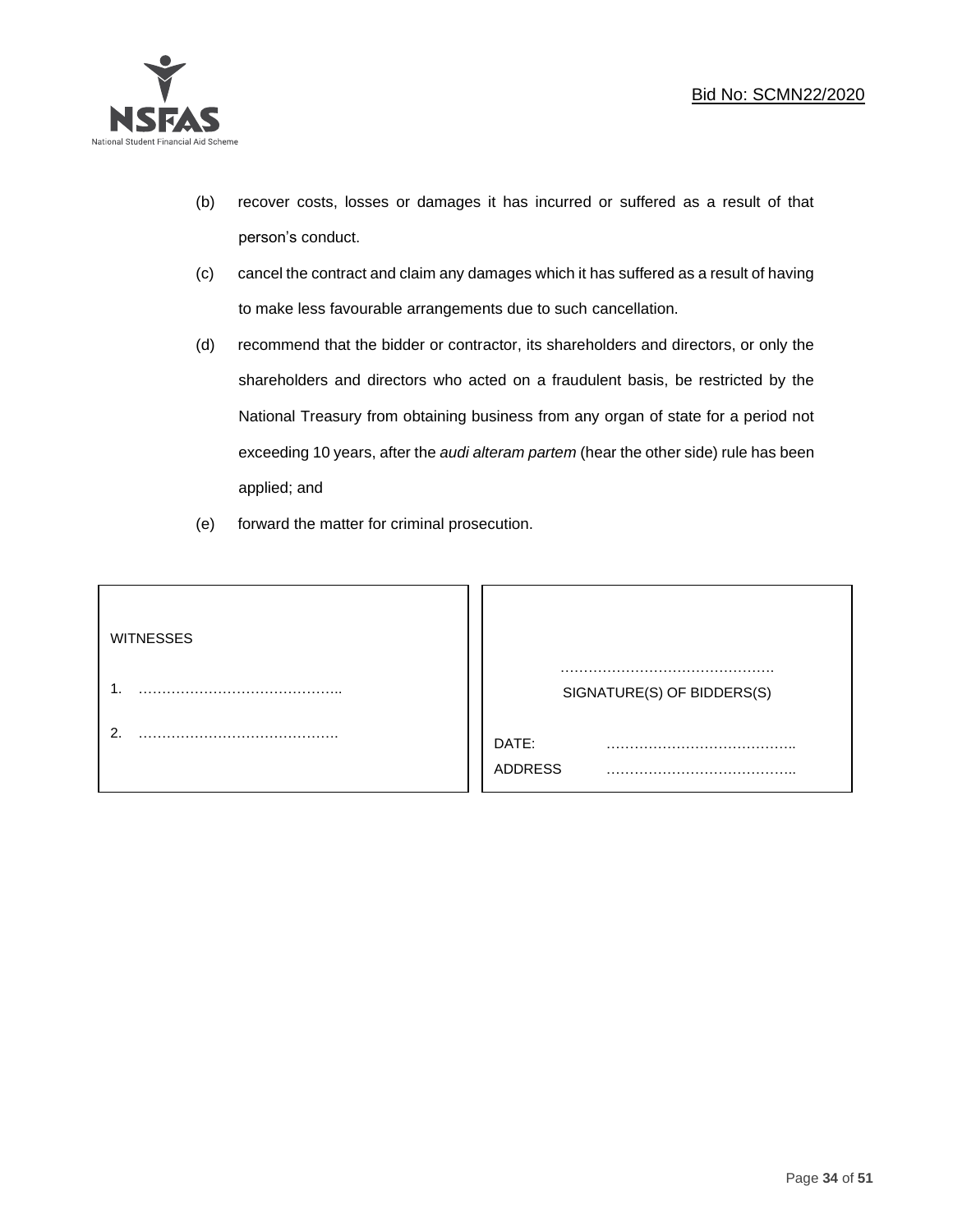

# GOVERNMENT PROCUREMENT

# **GENERAL CONDITIONS OF CONTRACT July 2010**

# **NOTES**

The purpose of this document is to:

(i) Draw special attention to certain general conditions applicable to government bids, contracts and orders; and

(ii) To ensure that clients be familiar with regard to the rights and obligations of all parties involved in doing business with government.

In this document words in the singular also mean in the plural and vice versa and words in the masculine also mean in the feminine and neuter.

• The General Conditions of Contract will form part of all bid documents and may not be amended.

Special Conditions of Contract (SCC) relevant to a specific bid, should be compiled separately for every bid (if applicable) and will supplement the General Conditions of Contract. Whenever there is a conflict, the provisions in the SCC shall prevail.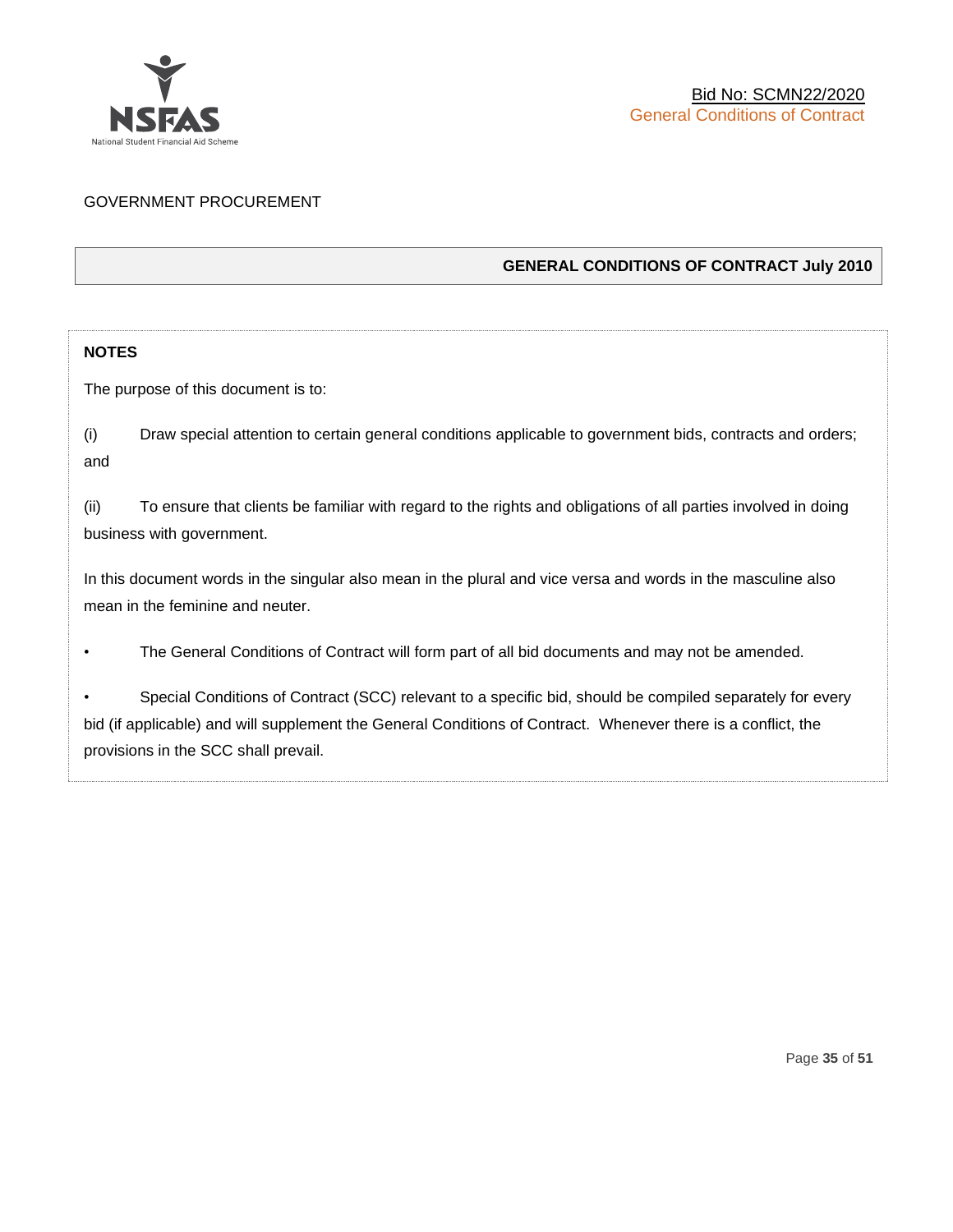

# TABLE OF CLAUSES

- 1. Definitions
- 2. Application
- 3. General
- 4. Standards
- 5. Use of contract documents and information; inspection
- 6. Patent rights
- 7. Performance security
- 8. Inspections, tests and analysis
- 9. Packing
- 10. Delivery and documents
- 11. Insurance
- 12. Transportation
- 13. Incidental services
- 14. Spare parts
- 15. Warranty
- 16. Payment
- 17. Prices
- 18. Contract amendments
- 19. Assignment
- 20. Subcontracts
- 21. Delays in the supplier's performance
- 22. Penalties
- 23. Termination for default
- 24. Dumping and countervailing duties
- 25. Force Majeure
- 26. Termination for insolvency
- 27. Settlement of disputes
- 28. Limitation of liability
- 29. Governing language
- 30. Applicable law
- 31. Notices
- 32. Taxes and duties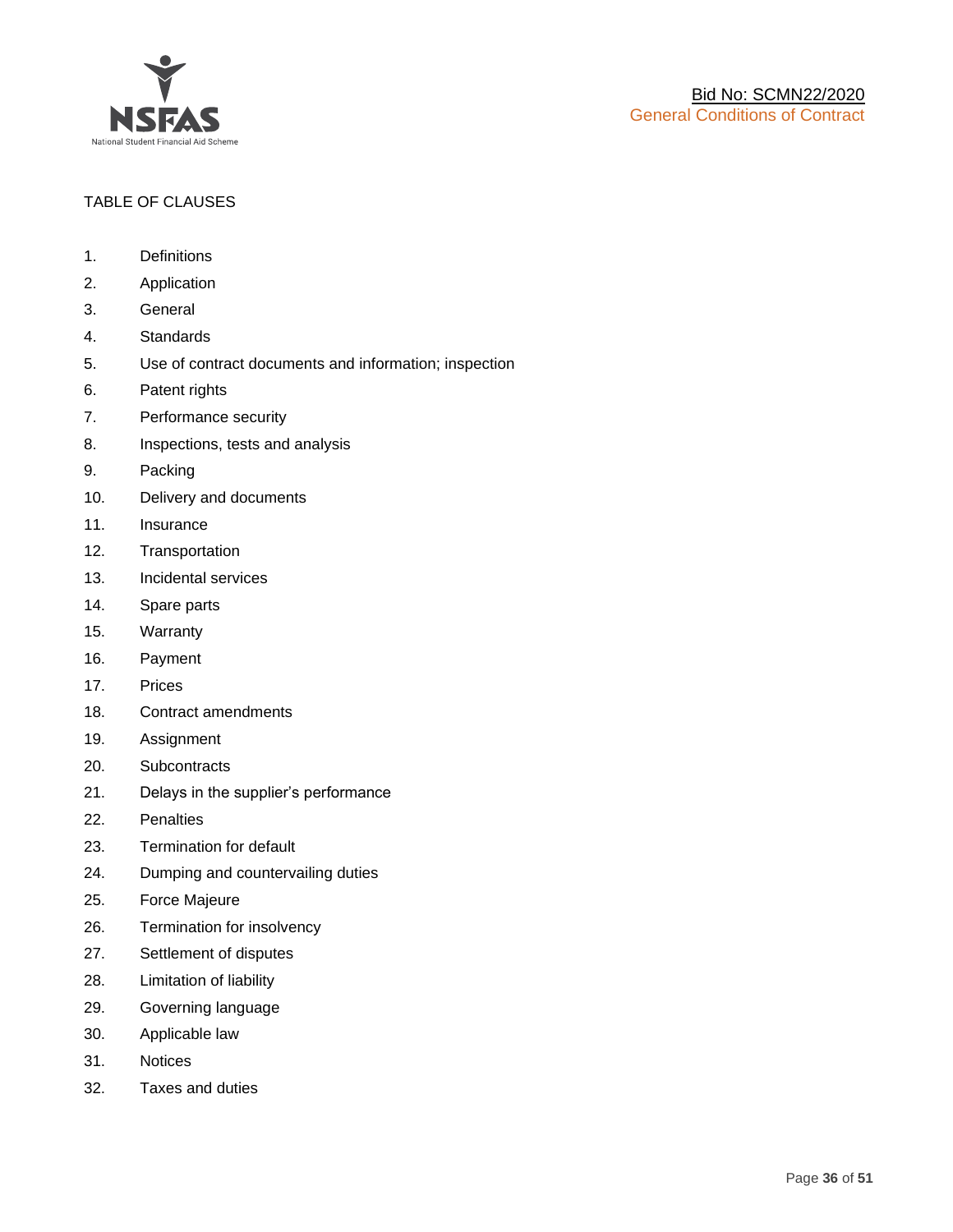

- 33. National Industrial Participation Programme (NIPP)
- 34. Prohibition of restrictive practices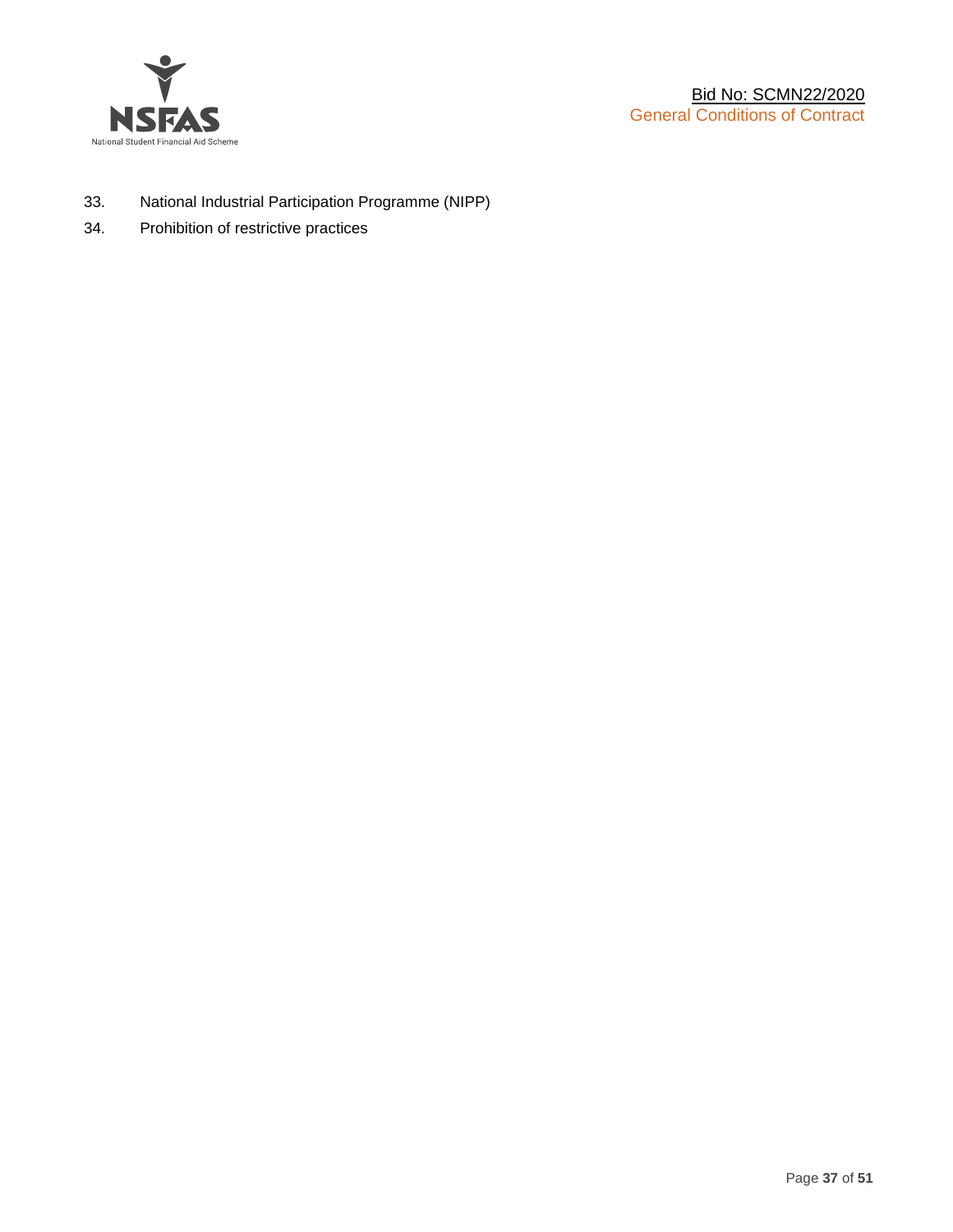

# **General Conditions of Contract**

# **1. Definitions**

- 1. The following terms shall be interpreted as indicated:
- 1.1 "Closing time" means the date and hour specified in the bidding documents for the receipt of bids.
- 1.2 "Contract" means the written agreement entered into between the purchaser and the supplier, as recorded in the contract form signed by the parties, including all attachments and appendices thereto and all documents incorporated by reference therein.
- 1.3 "Contract price" means the price payable to the supplier under the contract for the full and proper performance of his contractual obligations.
- 1.4 "Corrupt practice" means the offering, giving, receiving, or soliciting of anything of value to influence the action of a public official in the procurement process or in contract execution.
- 1.5 "Countervailing duties" are imposed in cases where an enterprise abroad is subsidized by its government and encouraged to market its products internationally.
- 1.6 "Country of origin" means the place where the goods were mined, grown or produced or from which the services are supplied. Goods are produced when, through manufacturing, processing or substantial and major assembly of components, a commercially recognized new product results that is substantially different in basic characteristics or in purpose or utility from its components.
- 1.7 "Day" means calendar day.
- 1.8 "Delivery" means delivery in compliance of the conditions of the contract or order.
- 1.9 "Delivery ex stock" means immediate delivery directly from stock actually on hand.
- 1.10 "Delivery into consignees store or to his site" means delivered and unloaded in the specified store or depot or on the specified site in compliance with the conditions of the contract or order, the supplier bearing all risks and charges involved until the supplies are so delivered and a valid receipt is obtained.
- 1.11 "Dumping" occurs when a private enterprise abroad market its goods on own initiative in the RSA at lower prices than that of the country of origin and which have the potential to harm the local industries in the RSA.
- 1.12 " Force majeure" means an event beyond the control of the supplier and not involving the supplier's fault or negligence and not foreseeable. Such events may include, but is not restricted to, acts of the purchaser in its sovereign capacity, wars or revolutions, fires, floods, epidemics, quarantine restrictions and freight embargoes.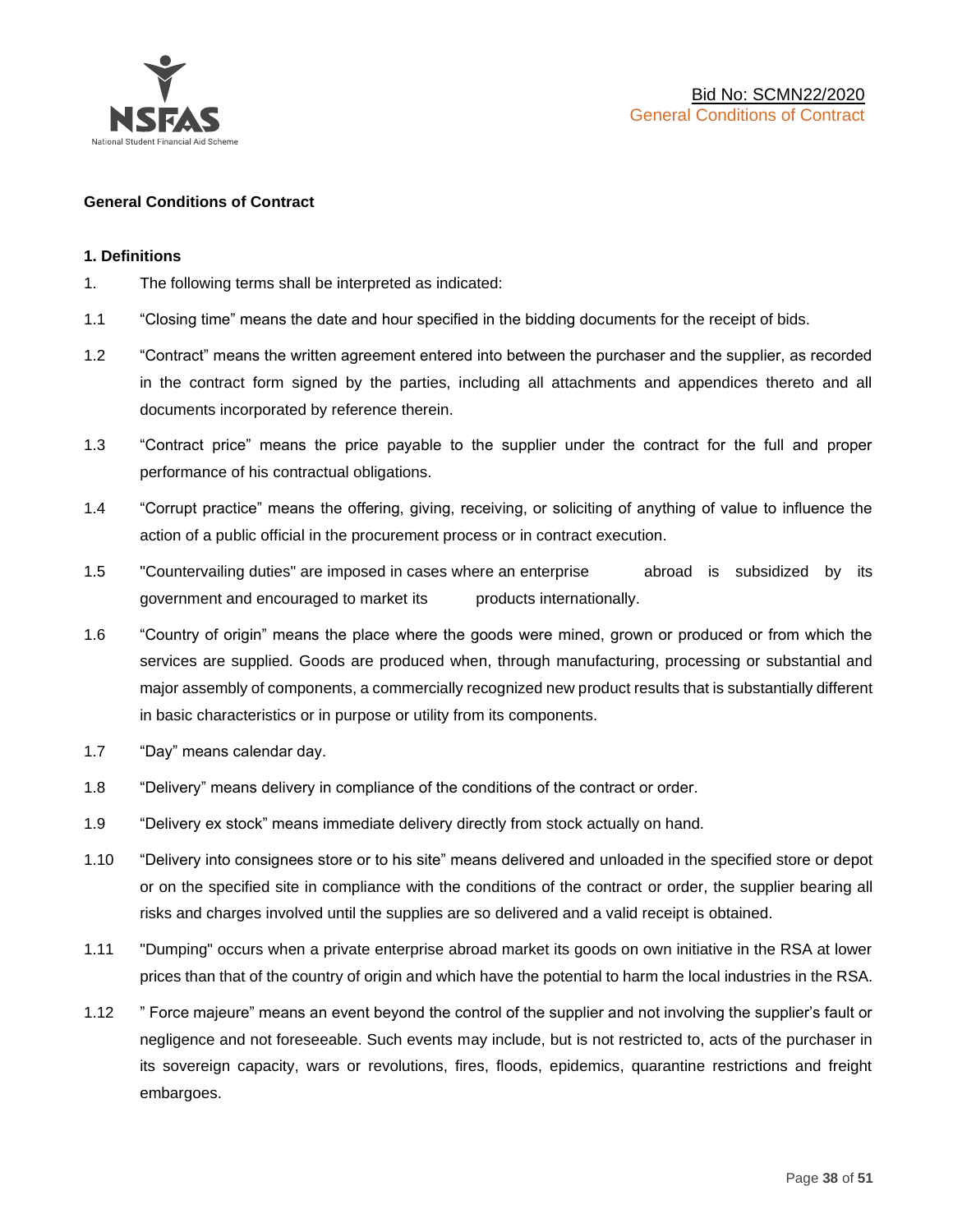

- 1.13 "Fraudulent practice" means a misrepresentation of facts in order to influence a procurement process or the execution of a contract to the detriment of any bidder and includes collusive practice among bidders (prior to or after bid submission) designed to establish bid prices at artificial non-competitive levels and to deprive the bidder of the benefits of free and open competition.
- 1.14 "GCC" means the General Conditions of Contract.
- 1.15 "Goods" means all of the equipment, machinery, and/or other materials that the supplier is required to supply to the purchaser under the contract.
- 1.16 "Imported content" means that portion of the bidding price represented by the cost of components, parts or materials which have been or are still to be imported (whether by the supplier or his subcontractors) and which costs are inclusive of the costs abroad, plus freight and other direct importation costs such as landing costs, dock dues, import duty, sales duty or other similar tax or duty at the South African place of entry as well as transportation and handling charges to the factory in the Republic where the supplies covered by the bid will be manufactured.
- 1.17 "Local content" means that portion of the bidding price which is not included in the imported content provided that local manufacture does take place.
- 1.18 "Manufacture" means the production of products in a factory using labour, materials, components and machinery and includes other related value-adding activities.
- 1.19 "Order" means an official written order issued for the supply of goods or works or the rendering of a service.
- 1.20 "Project site," where applicable, means the place indicated in bidding documents.
- 1.21 "Purchaser" means the organization purchasing the goods.
- 1.22 "Republic" means the Republic of South Africa.
- 1.23 "SCC" means the Special Conditions of Contract.
- 1.24 "Services" means those functional services ancillaries to the supply of the goods, such as transportation and any other incidental services, such as installation, commissioning, provision of technical assistance, training, catering, gardening, security, maintenance and other such obligations of the supplier covered under the contract.
- 1.25 "Written" or "in writing" means handwritten in ink or any form of electronic or mechanical writing.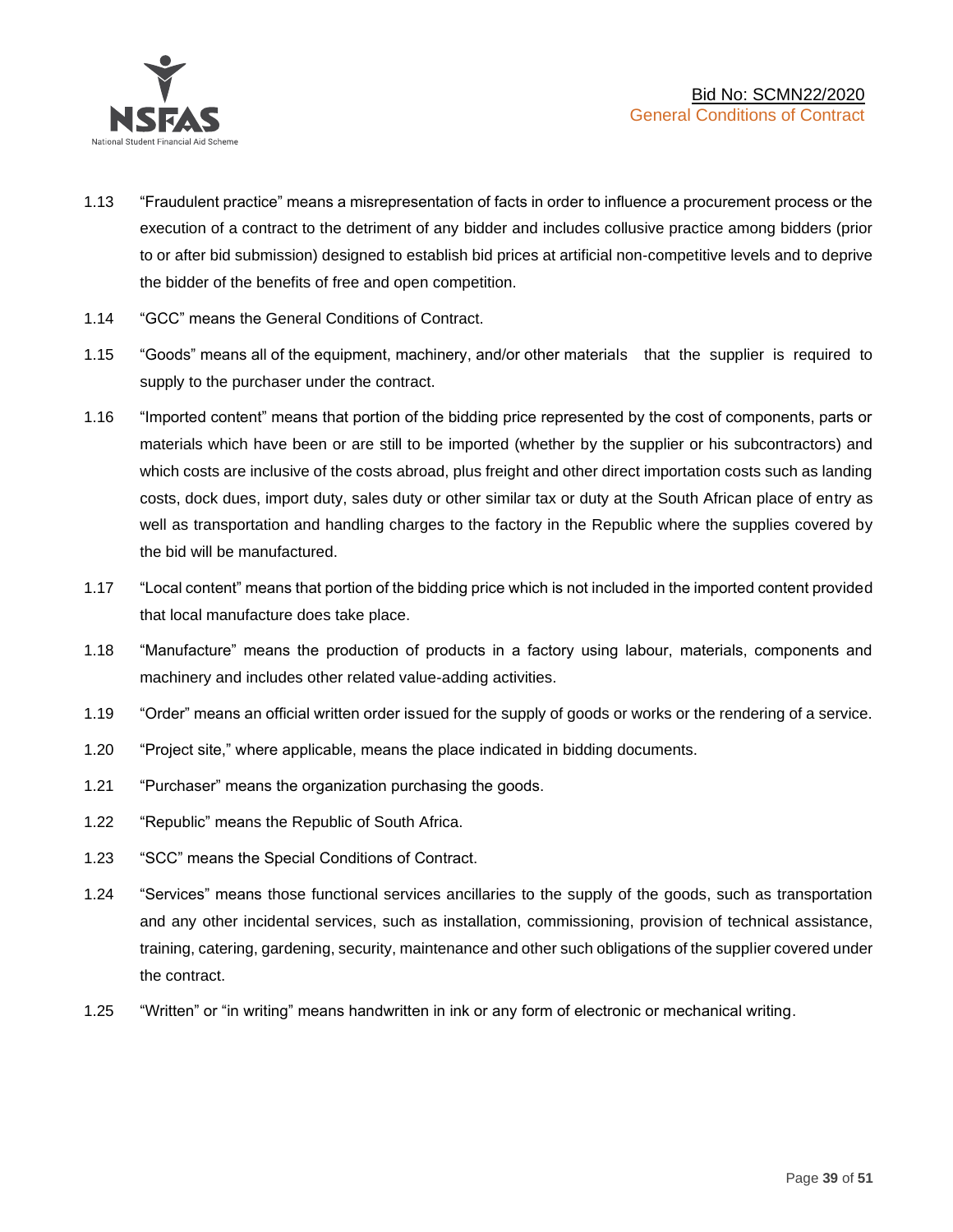

# **2. Application**

- 2.1 These general conditions are applicable to all bids, contracts and orders including bids for functional and professional services, sales, hiring, letting and the granting or acquiring of rights, but excluding immovable property, unless otherwise indicated in the bidding documents.
- 2.2 Where applicable, special conditions of contract are also laid down to cover specific supplies, services or works.
- 2.3 Where such special conditions of contract are in conflict with these general conditions, the special conditions shall apply.

# **3 General**

- 3.1 Unless otherwise indicated in the bidding documents, the purchaser shall not be liable for any expense incurred in the preparation and submission of a bid. Where applicable a non-refundable fee for documents may be charged.
- 3.2 With certain exceptions, invitations to bid are only published in the Government Tender Bulletin. The Government Tender Bulletin may be obtained directly from the Government Printer, Private Bag X85, Pretoria 0001, or accessed electronically from [www.treasury.gov.za](http://www.treasury.gov.za/)

# **4. Standards**

4.1 The goods supplied shall conform to the standards mentioned in the bidding documents and specifications.

# **5. Use of contract documents and information; inspection**.

- 5.1 The supplier shall not, without the purchaser's prior written consent, disclose the contract, or any provision thereof, or any specification, plan, drawing, pattern, sample, or information furnished by or on behalf of the purchaser in connection therewith, to any person other than a person employed by the supplier in the performance of the contract. Disclosure to any such employed person shall be made in confidence and shall extend only so far as may be necessary for purposes of such performance.
- 5.2 The supplier shall not, without the purchaser's prior written consent, make use of any document or information mentioned in GCC clause 5.1 except for purposes of performing the contract.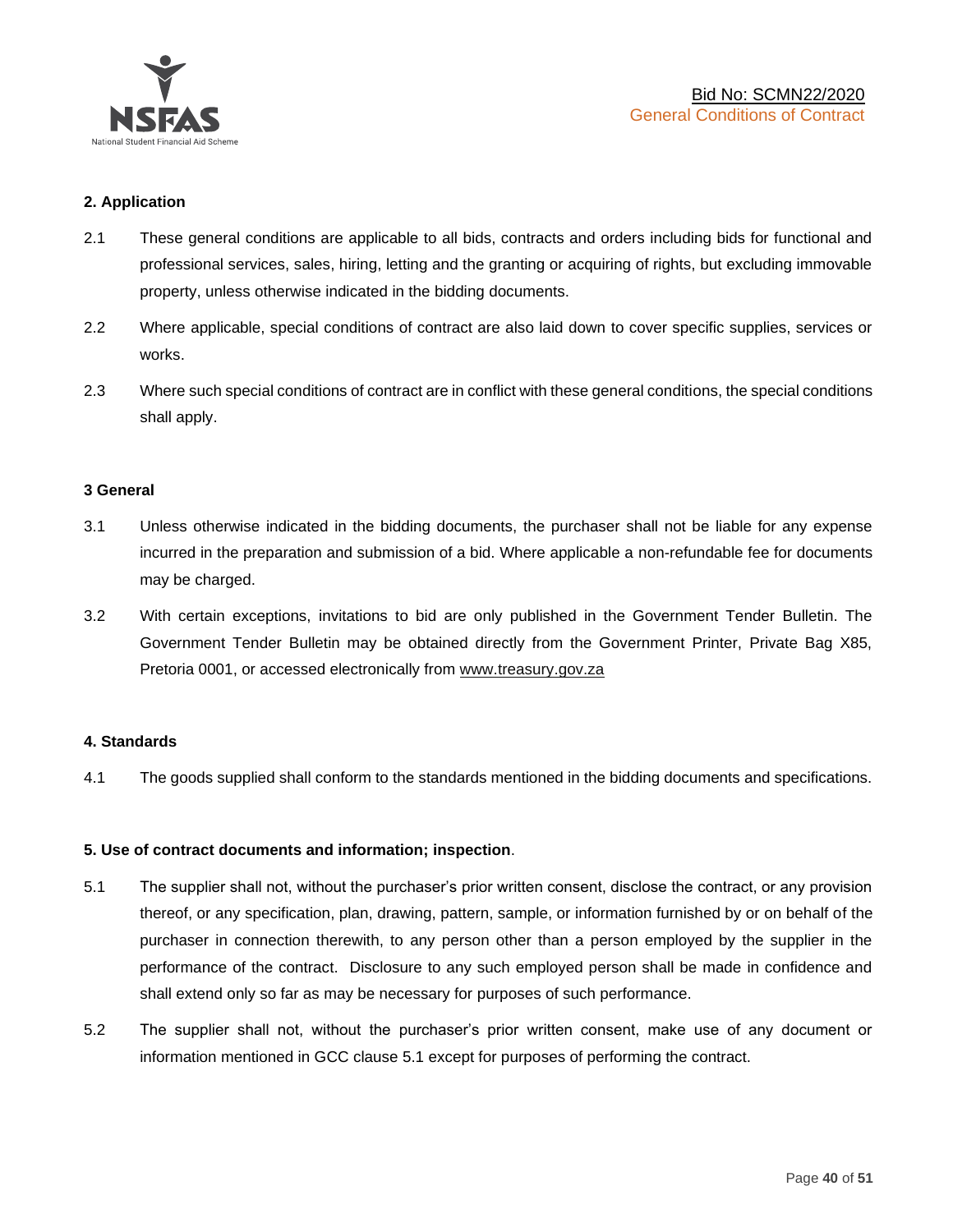

- 5.3 Any document, other than the contract itself mentioned in GCC clause 5.1 shall remain the property of the purchaser and shall be returned (all copies) to the purchaser on completion of the supplier's performance under the contract if so, required by the purchaser.
- 5.4 The supplier shall permit the purchaser to inspect the supplier's records relating to the performance of the supplier and to have them audited by auditors appointed by the purchaser, if so, required by the purchaser.

# **6. Patent rights**

6.1 The supplier shall indemnify the purchaser against all third-party claims of infringement of patent, trademark, or industrial design rights arising from use of the goods or any part thereof by the purchaser.

# **7. Performance security**

- 7.1 Within thirty (30) days of receipt of the notification of contract award, the successful bidder shall furnish to the purchaser the performance security of the amount specified in SCC.
- 7.2 The proceeds of the performance security shall be payable to the purchaser as compensation for any loss resulting from the supplier's failure to complete his obligations under the contract.
- 7.3 The performance security shall be denominated in the currency of the contract, or in a freely convertible currency acceptable to the purchaser and shall be in one of the following forms:
	- (a) a bank guarantee or an irrevocable letter of credit issued by a reputable bank located in the purchaser's country or abroad, acceptable to the purchaser, in the form provided in the bidding documents or another form acceptable to the purchaser; or
	- (b) a cashier's or certified cheque
- 7.4 The performance security will be discharged by the purchaser and returned to the supplier not later than thirty (30) days following the date of completion of the supplier's performance obligations under the contract, including any warranty obligations, unless otherwise specified in SCC.

# **8. Inspections, tests and analyses**

- 8.1 All pre-bidding testing will be for the account of the bidder.
- 8.2 If it is a bid condition that supplies to be produced or services to be rendered should at any stage during production or execution or on completion be subject to inspection, the premises of the bidder or contractor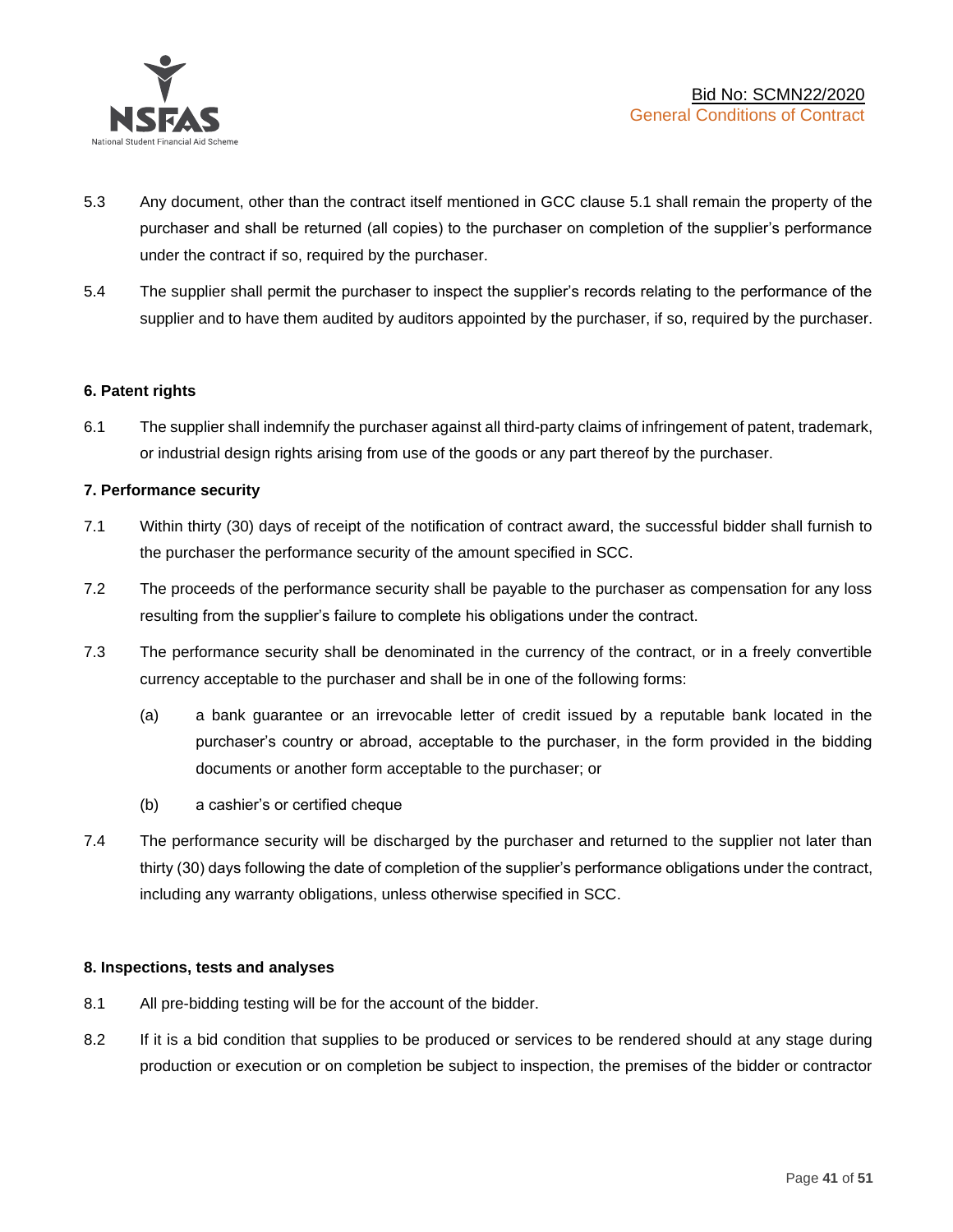shall be open, at all reasonable hours, for inspection by a representative of the Department or an organization acting on behalf of the Department.

- 8.3 If there are no inspection requirements indicated in the bidding documents and no mention is made in the contract, but during the contract period it is decided that inspections shall be carried out, the purchaser shall itself make the necessary arrangements, including payment arrangements with the testing authority concerned.
- 8.4 If the inspections, tests and analyses referred to in clauses 8.2 and 8.3 show the supplies to be in accordance with the contract requirements, the cost of the inspections, tests and analyses shall be defrayed by the purchaser.
- 8.5 Where the supplies or services referred to in clauses 8.2 and 8.3 do not comply with the contract requirements, irrespective of whether such supplies or services are accepted or not, the cost in connection with these inspections, tests or analyses shall be defrayed by the supplier.
- 8.6 Supplies and services which are referred to in clauses 8.2 and 8.3 and which do not comply with the contract requirements may be rejected.
- 8.7 Any contract supplies may on or after delivery be inspected, tested or analysed and may be rejected if found not to comply with the requirements of the contract. Such rejected supplies shall be held at the cost and risk of the supplier who shall, when called upon, remove them immediately at his own cost and forthwith substitute them with supplies which do comply with the requirements of the contract. Failing such removal, the rejected supplies shall be returned at the supplier's cost and risk. Should the supplier fail to provide the substitute supplies forthwith, the purchaser may, without giving the supplier further opportunity to substitute the rejected supplies, purchase such supplies as may be necessary at the expense of the supplier.
- 8.8 The provisions of clauses 8.4 to 8.7 shall not prejudice the right of the purchaser to cancel the contract on account of a breach of the conditions thereof, or to act in terms of Clause 23 of GCC.

# **9. Packing**

9.1 The supplier shall provide such packing of the goods as is required to prevent their damage or deterioration during transit to their final destination, as indicated in the contract. The packing shall be sufficient to withstand, without limitation, rough handling during transit and exposure to extreme temperatures, salt and precipitation during transit, and open storage. Packing, case size and weights shall take into consideration, where appropriate, the remoteness of the goods' final destination and the absence of heavy handling facilities at all points in transit.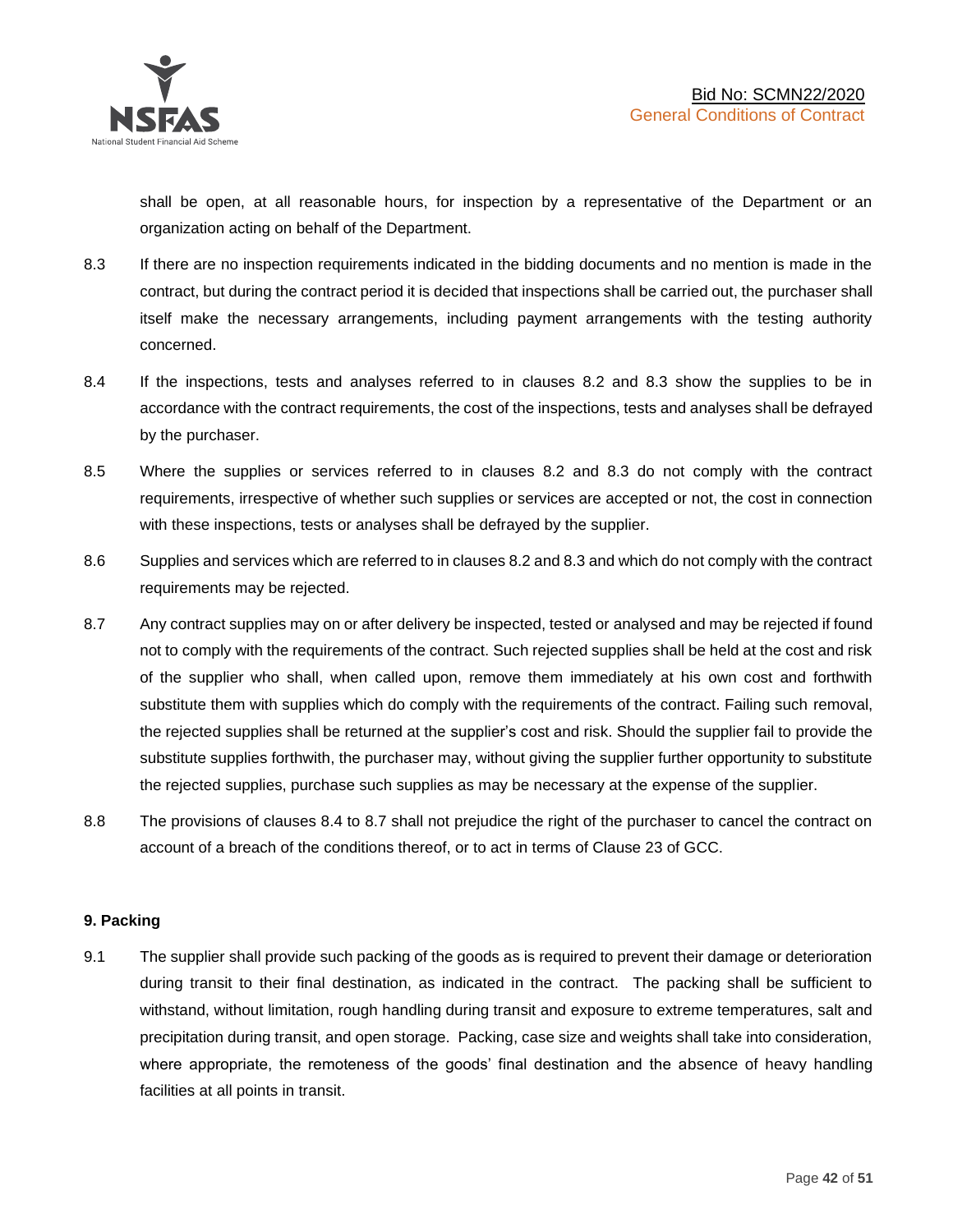

9.2 The packing, marking, and documentation within and outside the packages shall comply strictly with such special requirements as shall be expressly provided for in the contract, including additional requirements, if any, specified in SCC, and in any subsequent instructions ordered by the purchaser.

# **10. Delivery and documents**

- 10.1 Delivery of the goods shall be made by the supplier in accordance with the terms specified in the contract. The details of shipping and/or other documents to be furnished by the supplier are specified in SCC.
- 10.2 Documents to be submitted by the supplier are specified in SCC.

#### **11. Insurance**

11.1 The goods supplied under the contract shall be fully insured in a freely convertible currency against loss or damage incidental to manufacture or acquisition, transportation, storage and delivery in the manner specified in the SCC.

# **12. Transportation**

12.1 Should a price other than an all-inclusive delivered price be required, this shall be specified in the SCC.

# **13. Incidental services**

13.1 The supplier may be required to provide any or all of the following services, including additional services, if any, specified in SCC:

(a) performance or supervision of on-site assembly and/or commissioning of the supplied ` goods;

- (b) furnishing of tools required for assembly and/or maintenance of the supplied goods;
- (c) furnishing of a detailed operations and maintenance manual for each appropriate unit of the supplied goods;
- (d) performance or supervision or maintenance and/or repair of the supplied goods, for a period of time agreed by the parties, provided that this service shall not relieve the supplier of any warranty obligations under this contract; and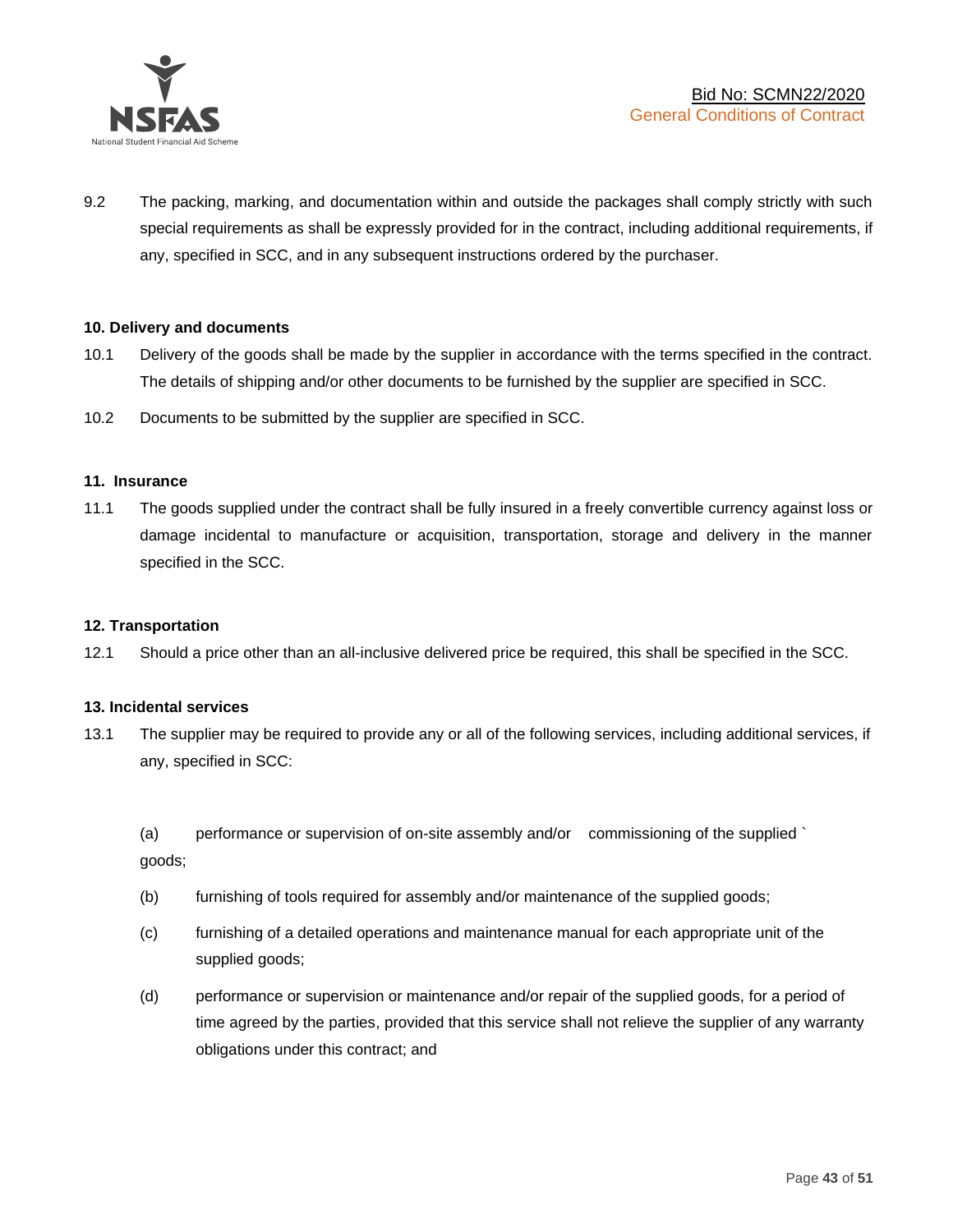

- (e) training of the purchaser's personnel, at the supplier's plant and/or on-site, in assembly, start-up, operation, maintenance, and/or repair of the supplied goods.
- 13.2 Prices charged by the supplier for incidental services, if not included in the contract price for the goods, shall be agreed upon in advance by the parties and shall not exceed the prevailing rates charged to other parties by the supplier for similar services.

# **14. Spare parts**

- 14.1 As specified in SCC, the supplier may be required to provide any or all of the following materials, notifications, and information pertaining to spare parts manufactured or distributed by the supplier:
	- (a) such spare parts as the purchaser may elect to purchase from the supplier, provided that this election shall not relieve the supplier of any warranty obligations under the contract; and
	- (b) in the event of termination of production of the spare parts:

(i) Advance notification to the purchaser of the pending termination, in sufficient time to permit the purchaser to procure needed requirements; and

(ii) following such termination, furnishing at no cost to the purchaser, the blueprints, drawings, and specifications of the spare parts, if requested.

# **15. Warranty**

- 15.1 The supplier warrants that the goods supplied under the contract are new, unused, of the most recent or current models, and that they incorporate all recent improvements in design and materials unless provided otherwise in the contract. The supplier further warrants that all goods supplied under this contract shall have no defect, arising from design, materials, or workmanship (except when the design and/or material is required by the purchaser's specifications) or from any act or omission of the supplier, that may develop under normal use of the supplied goods in the conditions prevailing in the country of final destination.
- 15.2 This warranty shall remain valid for twelve (12) months after the goods, or any portion thereof as the case may be, have been delivered to and accepted at the final destination indicated in the contract, or for eighteen (18) months after the date of shipment from the port or place of loading in the source country, whichever period concludes earlier, unless specified otherwise in SCC.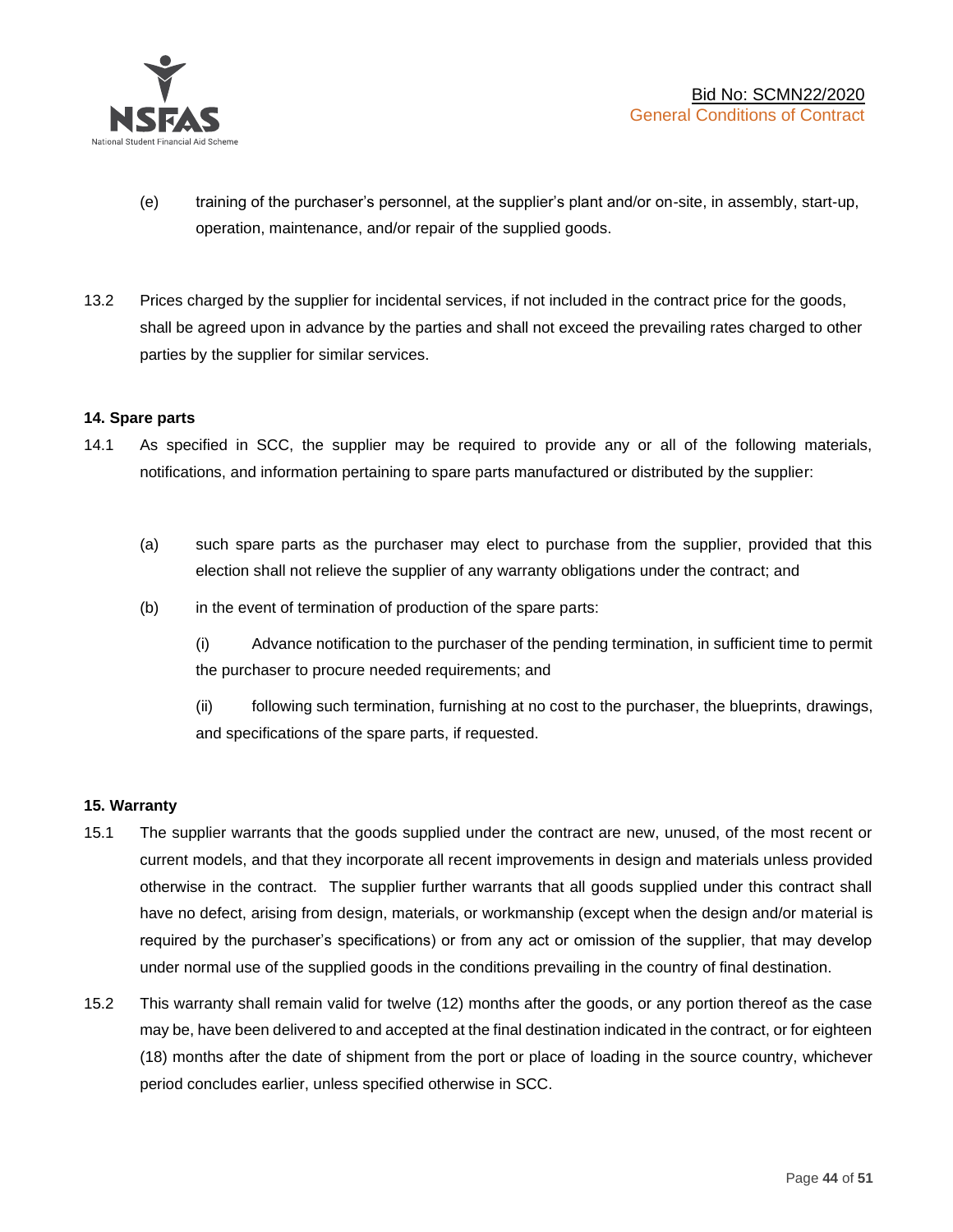

- 15.3 The purchaser shall promptly notify the supplier in writing of any claims arising under this warranty.
- 15.4 Upon receipt of such notice, the supplier shall, within the period specified in SCC and with all reasonable speed, repair or replace the defective goods or parts thereof, without costs to the purchaser.
- 15.5 If the supplier, having been notified, fails to remedy the defect(s) within the period specified in SCC, the purchaser may proceed to take such remedial action as may be necessary, at the supplier's risk and expense and without prejudice to any other rights which the purchaser may have against the supplier under the contract.

# **16. Payment**

- 16.1 The method and conditions of payment to be made to the supplier under this contract shall be specified in SCC.
- 16.2 The supplier shall furnish the purchaser with an invoice accompanied by a copy of the delivery note and upon fulfilment of other obligations stipulated in the contract.
- 16.3 Payments shall be made promptly by the purchaser, but in no case later than thirty (30) days after submission of an invoice or claim by the supplier.
- 16.4 Payment will be made in Rand unless otherwise stipulated in SCC.

# **17. Prices**

17.1 Prices charged by the supplier for goods delivered and services performed under the contract shall not vary from the prices quoted by the supplier in his bid, with the exception of any price adjustments authorized in SCC or in the purchaser's request for bid validity extension, as the case may be.

# **18. Contract amendments**

18.1 No variation in or modification of the terms of the contract shall be made except by written amendment signed by the parties concerned.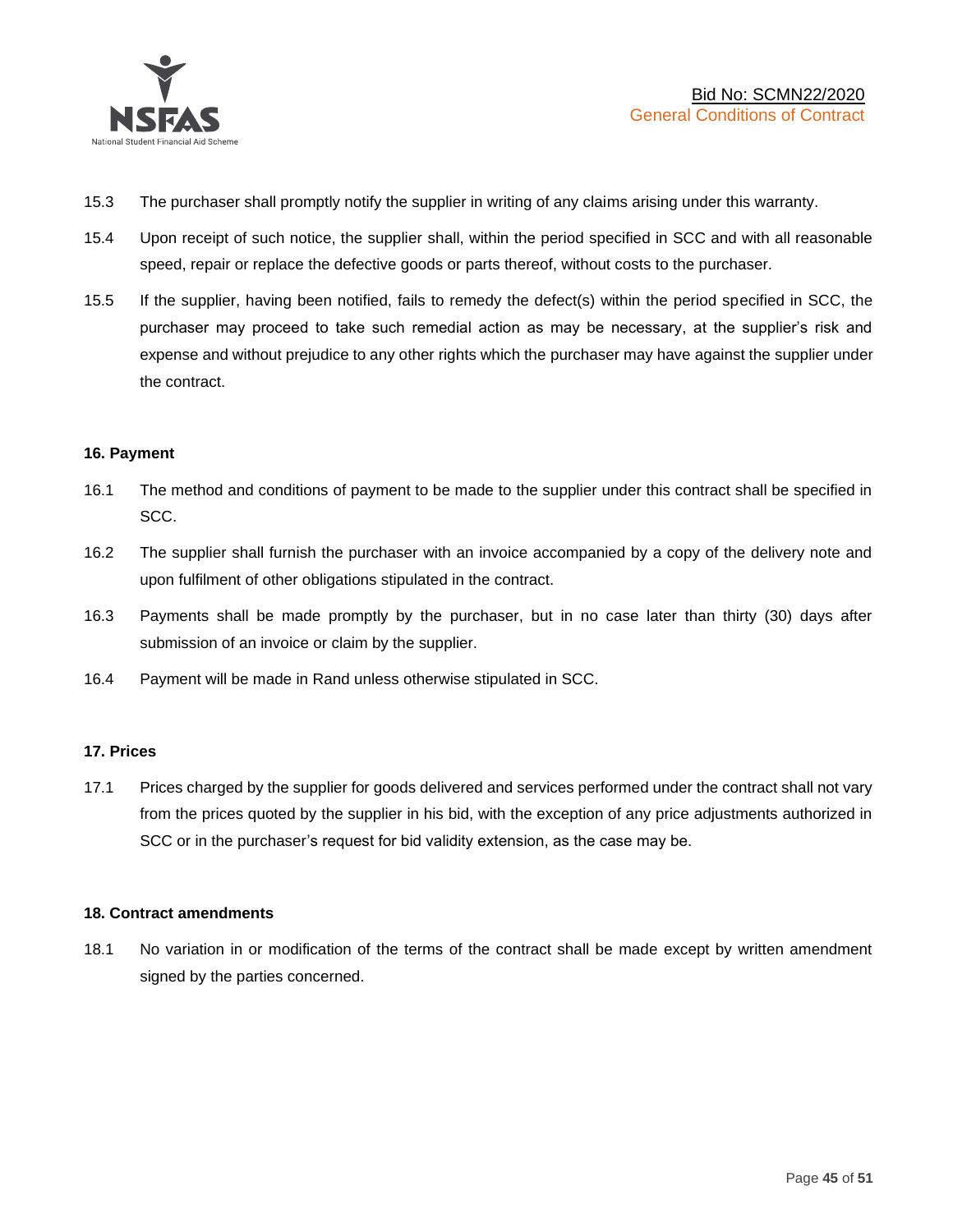

# **19. Assignment**

19.1 The supplier shall not assign, in whole or in part, its obligations to perform under the contract, except with the purchaser's prior written consent.

# **20. Subcontracts**

20.1 The supplier shall notify the purchaser in writing of all subcontracts awarded under this contract if not already specified in the bid. Such notification, in the original bid or later, shall not relieve the supplier from any liability or obligation under the contract.

# **21. Delays in the supplier's performance**

- 21.1 Delivery of the goods and performance of services shall be made by the supplier in accordance with the time schedule prescribed by the purchaser in the contract.
- 21.2 If at any time during performance of the contract, the supplier or its subcontractor(s) should encounter conditions impeding timely delivery of the goods and performance of services, the supplier shall promptly notify the purchaser in writing of the fact of the delay, its likely duration and its cause(s). As soon as practicable after receipt of the supplier's notice, the purchaser shall evaluate the situation and may at his discretion extend the supplier's time for performance, with or without the imposition of penalties, in which case the extension shall be ratified by the parties by amendment of contract.
- 21.3 No provision in a contract shall be deemed to prohibit the obtaining of supplies or services from a national department, provincial department, or a local authority.
- 21.4 The right is reserved to procure outside of the contract small quantities or to have minor essential services executed if an emergency arises, the supplier's point of supply is not situated at or near the place where the supplies are required, or the supplier's services are not readily available.
- 21.5 Except as provided under GCC Clause 25, a delay by the supplier in the performance of its delivery obligations shall render the supplier liable to the imposition of penalties, pursuant to GCC Clause 22, unless an extension of time is agreed upon pursuant to GCC Clause 21.2 without the application of penalties.
- 21.6 Upon any delay beyond the delivery period in the case of a supplies contract, the purchaser shall, without cancelling the contract, be entitled to purchase supplies of a similar quality and up to the same quantity in substitution of the goods not supplied in conformity with the contract and to return any goods delivered later at the supplier's expense and risk, or to cancel the contract and buy such goods as may be required to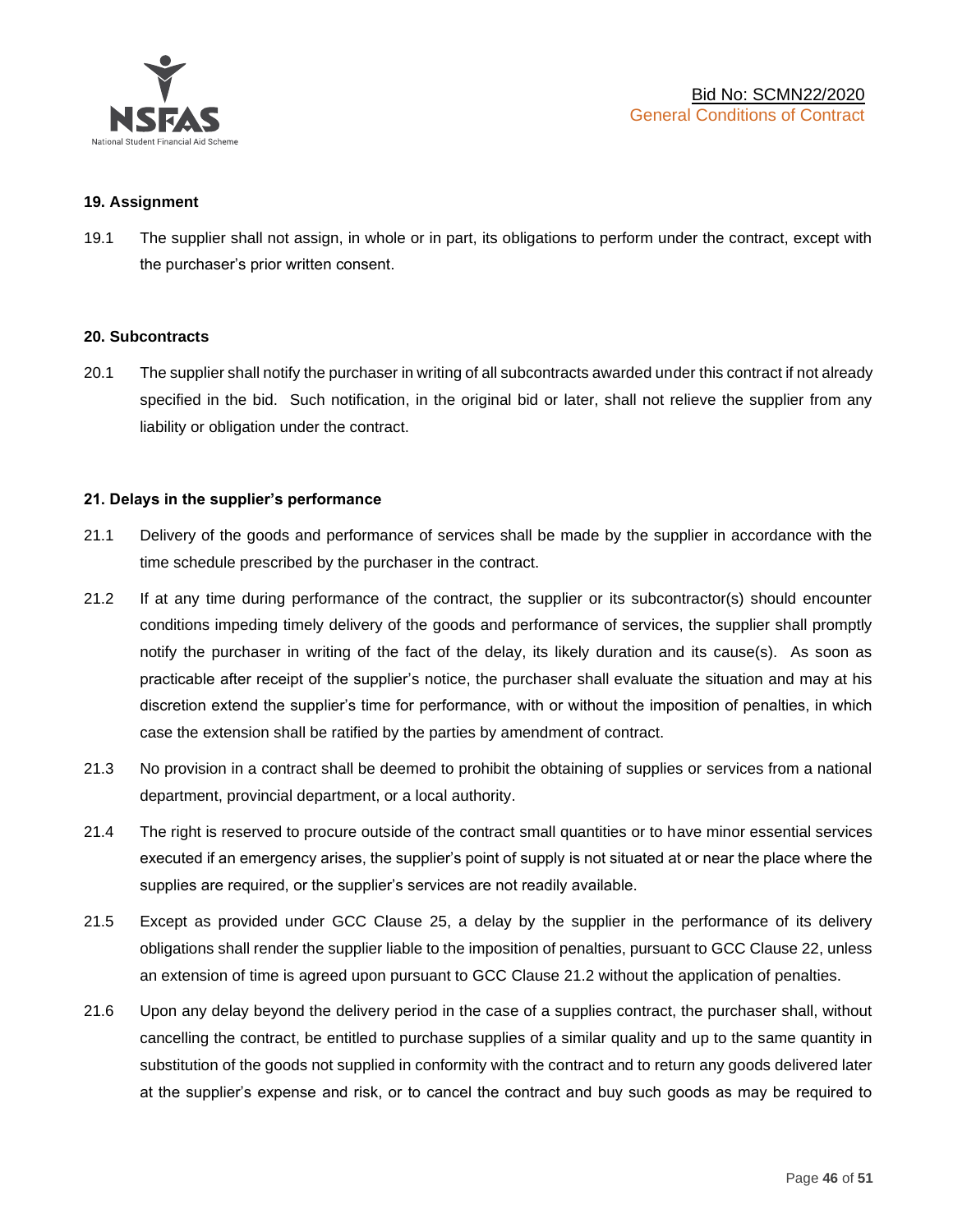

complete the contract and without prejudice to his other rights, be entitled to claim damages from the supplier.

# **22. Penalties**

22.1 Subject to GCC Clause 25, if the supplier fails to deliver any or all of the goods or to perform the services within the period(s) specified in the contract, the purchaser shall, without prejudice to its other remedies under the contract, deduct from the contract price, as a penalty, a sum calculated on the delivered price of the delayed goods or unperformed services using the current prime interest rate calculated for each day of the delay until actual delivery or performance. The purchaser may also consider termination of the contract pursuant to GCC Clause 23.

# **23. Termination for default**

- 23.1 The purchaser, without prejudice to any other remedy for breach of contract, by written notice of default sent to the supplier, may terminate this contract in whole or in part:
	- (a) if the supplier fails to deliver any or all of the goods within the period(s) specified in the contract, or within any extension thereof granted by the purchaser pursuant to GCC Clause 21.2;
	- (b) if the Supplier fails to perform any other obligation(s) under the contract; or
	- (c) if the supplier, in the judgment of the purchaser, has engaged in corrupt or fraudulent practices in competing for or in executing the contract.
- 23.2 In the event the purchaser terminates the contract in whole or in part, the purchaser may procure, upon such terms and in such manner as it deems appropriate, goods, works or services similar to those undelivered, and the supplier shall be liable to the purchaser for any excess costs for such similar goods, works or services. However, the supplier shall continue performance of the contract to the extent not terminated.
- 23.3 Where the purchaser terminates the contract in whole or in part, the purchaser may decide to impose a restriction penalty on the supplier by prohibiting such supplier from doing business with the public sector for a period not exceeding 10 years.
- 23.4 If a purchaser intends imposing a restriction on a supplier or any person associated with the supplier, the supplier will be allowed a time period of not more than fourteen (14) days to provide reasons why the envisaged restriction should not be imposed. Should the supplier fail to respond within the stipulated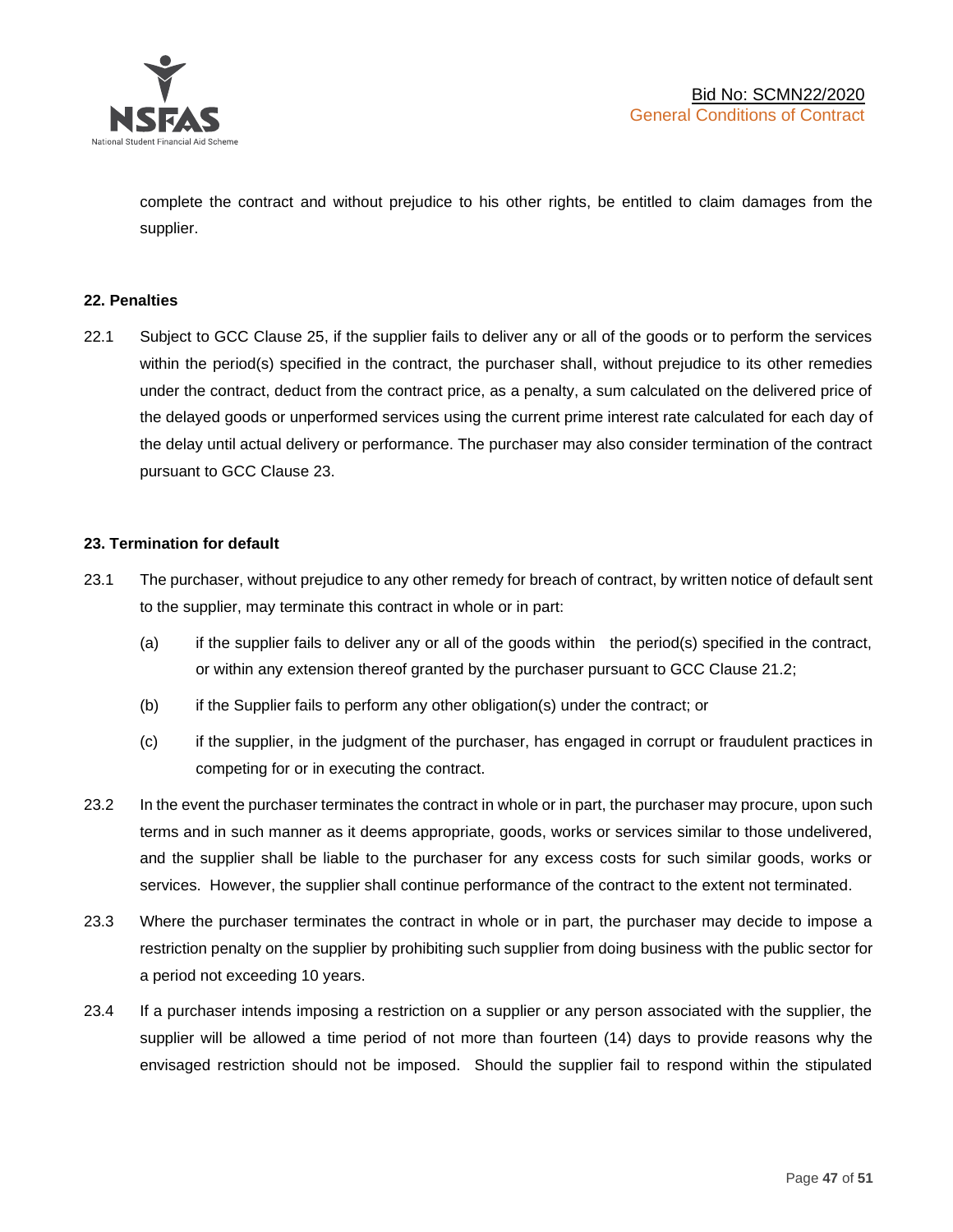

fourteen (14) days the purchaser may regard the intended penalty as not objected against and may impose it on the supplier.

- 23.5 Any restriction imposed on any person by the Accounting Officer / Authority will, at the discretion of the Accounting Officer / Authority, also be applicable to any other enterprise or any partner, manager, director or other person who wholly or partly exercises or exercised or may exercise control over the enterprise of the first-mentioned person, and with which enterprise or person the first-mentioned person, is or was in the opinion of the Accounting Officer / Authority actively associated.
- 23.6 If a restriction is imposed, the purchaser must, within five (5) working days of such imposition, furnish the National Treasury, with the following information:
	- (i) the name and address of the supplier and / or person restricted by the purchaser;
	- (ii) the date of commencement of the restriction
	- (iii) the period of restriction; and
	- (iv) the reasons for the restriction.

These details will be loaded in the National Treasury's central database of suppliers or persons prohibited from doing business with the public sector.

23.7 If a court of law convicts a person of an offence as contemplated in sections 12 or 13 of the Prevention and Combating of Corrupt Activities Act, No. 12 of 2004, the court may also rule that such person's name be endorsed on the Register for Tender Defaulters. When a person's name has been endorsed on the Register, the person will be prohibited from doing business with the public sector for a period not less than five years and not more than 10 years. The National Treasury is empowered to determine the period of restriction and each case will be dealt with on its own merits. According to section 32 of the Act the Register must be open to the public. The Register can be perused on the National Treasury website.

# **24. Anti- dumping and countervailing duties and rights**

24.1 When, after the date of bid, provisional payments are required, or anti-dumping or countervailing duties are imposed, or the amount of a provisional payment or anti-dumping or countervailing right is increased in respect of any dumped or subsidized import, the State is not liable for any amount so required or imposed, or for the amount of any such increase. When, after the said date, such a provisional payment is no longer required or any such anti-dumping or countervailing right is abolished, or where the amount of such provisional payment or any such right is reduced, any such favourable difference shall on demand be paid forthwith by the contractor to the State or the State may deduct such amounts from moneys (if any) which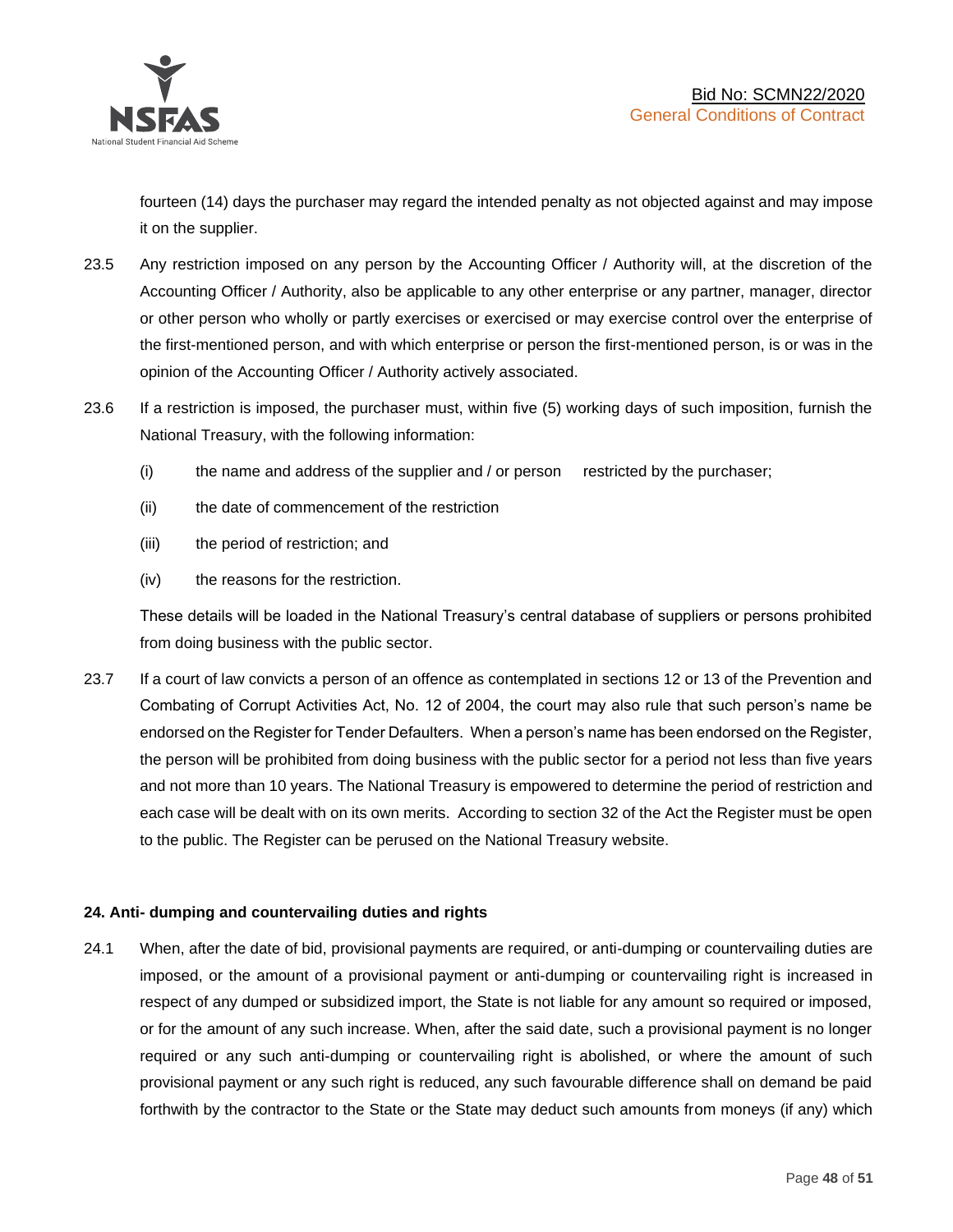

may otherwise be due to the contractor in regard to supplies or services which he delivered or rendered, or is to deliver or render in terms of the contract or any other contract or any other amount which may be due to him

# **25. Force Majeure**

- 25.1 Notwithstanding the provisions of GCC Clauses 22 and 23, the supplier shall not be liable for forfeiture of its performance security, damages, or termination for default if and to the extent that his delay in performance or other failure to perform his obligations under the contract is the result of an event of force majeure.
- 25.2 If a force majeure situation arises, the supplier shall promptly notify the purchaser in writing of such condition and the cause thereof. Unless otherwise directed by the purchaser in writing, the supplier shall continue to perform its obligations under the contract as far as is reasonably practical, and shall seek all reasonable alternative means for performance not prevented by the force majeure event.

#### **26. Termination for insolvency**

26.1 The purchaser may at any time terminate the contract by giving written notice to the supplier if the supplier becomes bankrupt or otherwise insolvent. In this event, termination will be without compensation to the supplier, provided that such termination will not prejudice or affect any right of action or remedy which has accrued or will accrue thereafter to the purchaser.

#### **27. Settlement of Disputes**

- 27.1 If any dispute or difference of any kind whatsoever arises between the purchaser and the supplier in connection with or arising out of the contract, the parties shall make every effort to resolve amicably such dispute or difference by mutual consultation.
- 27.2 If, after thirty (30) days, the parties have failed to resolve their dispute or difference by such mutual consultation, then either the purchaser or the supplier may give notice to the other party of his intention to commence with mediation. No mediation in respect of this matter may be commenced unless such notice is given to the other party.
- 27.3 Should it not be possible to settle a dispute by means of mediation, it may be settled in a South African court of law.
- 27.4 Mediation proceedings shall be conducted in accordance with the rules of procedure specified in the SCC.
- 27.5 Notwithstanding any reference to mediation and/or court proceedings herein,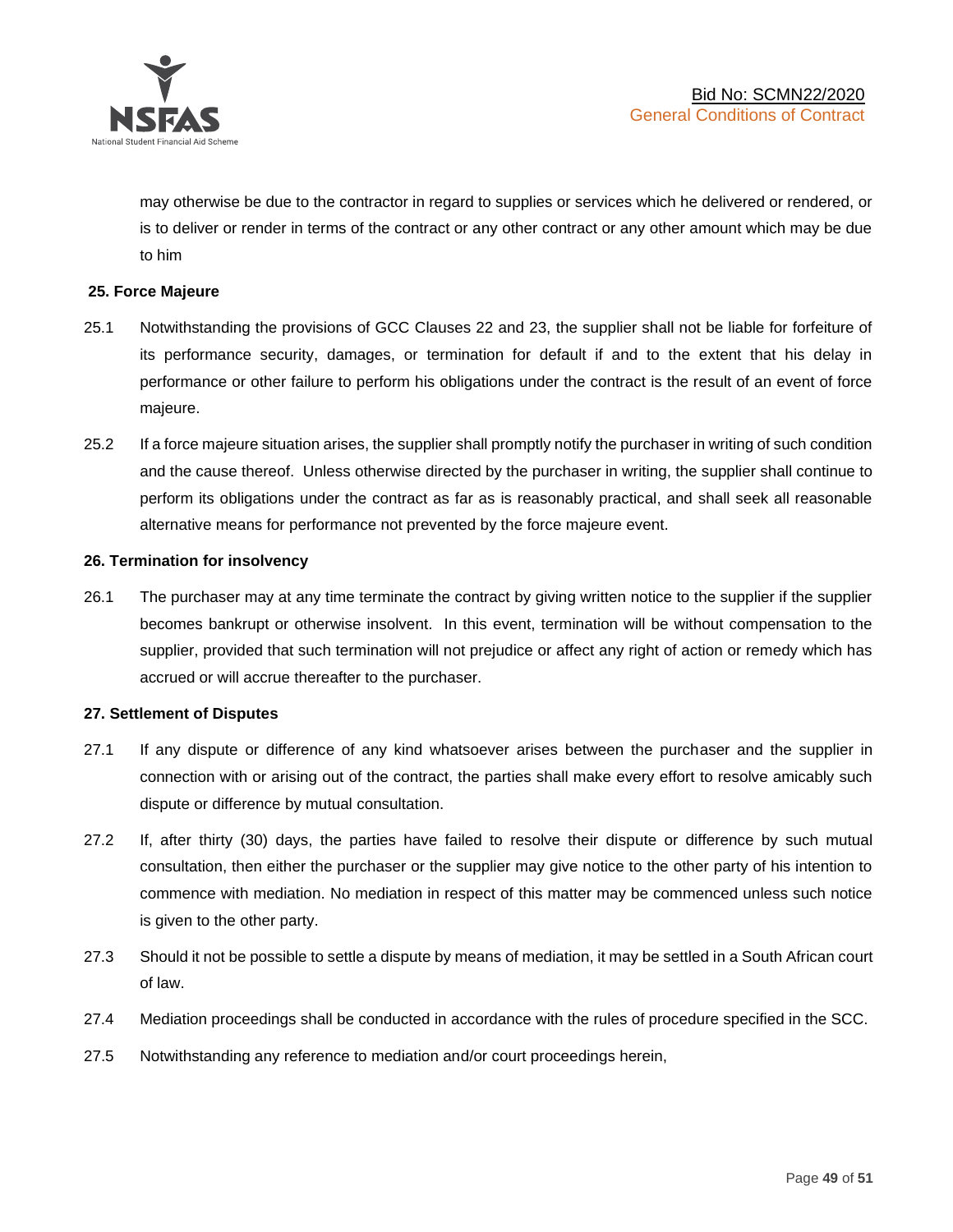

(a) the parties shall continue to perform their respective obligations under the contract unless they otherwise agree; and

(b) the purchaser shall pay the supplier any monies due the supplier.

# **28. Limitation of liability**

28.1 Except in cases of criminal negligence or wilful misconduct, and in the case of infringement pursuant to Clause 6;

(a) the supplier shall not be liable to the purchaser, whether in contract, tort, or otherwise, for any indirect or consequential loss or damage, loss of use, loss of production, or loss of profits or interest costs, provided that this exclusion shall not apply to any obligation of the supplier to pay penalties and/or damages to the purchaser; and

(b) the aggregate liability of the supplier to the purchaser, whether under the contract, in tort or otherwise, shall not exceed the total contract price, provided that this limitation shall not apply to the cost of repairing or replacing defective equipment.

# **29. Governing language**

29.1 The contract shall be written in English. All correspondence and other documents pertaining to the contract that is exchanged by the parties shall also be written in English.

# **30. Applicable Law**

30.1 The contract shall be interpreted in accordance with South African laws, unless otherwise specified in SCC.

# **31. Notices**

31.1 Every written acceptance of a bid shall be posted to the supplier concerned by registered or certified mail and any other notice to him shall be posted by ordinary mail to the address furnished in his bid or to the address notified later by him in writing and such posting shall be deemed to be proper service of such notice

The time mentioned in the contract documents for performing any act after such aforesaid notice has been given, shall be reckoned from the date of posting of such notice.